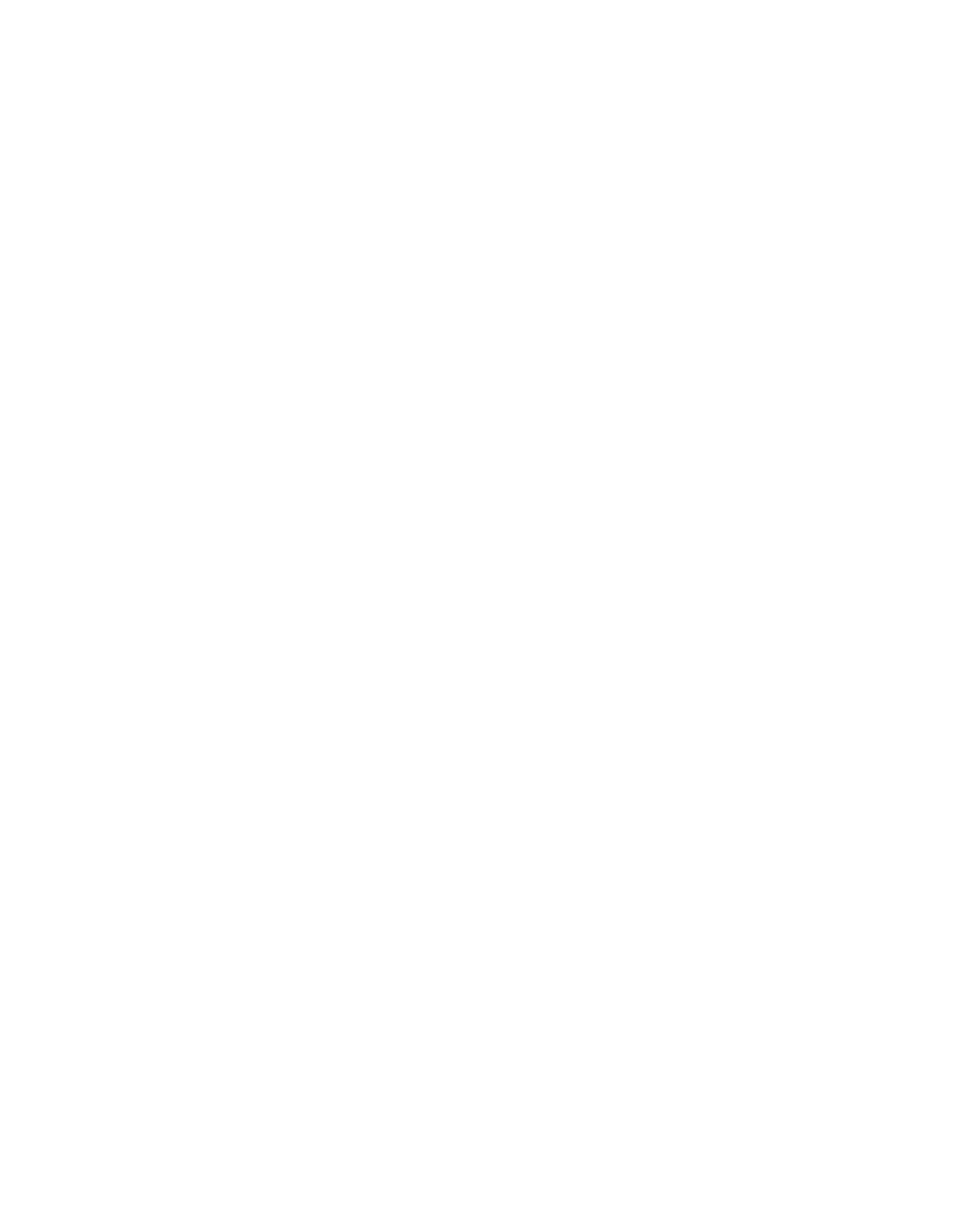# Characteristics of parent-child sexuality communication in Zambia: A cross sectional study of adolescent girls and their parents

Katja Jezkova Isaksen

This thesis is submitted in partial fulfilment of the requirements for the degree of Master of Philosophy in Global Health at the University of Bergen.

> Centre for International Health Faculty of Medicine University of Bergen, Norway 2019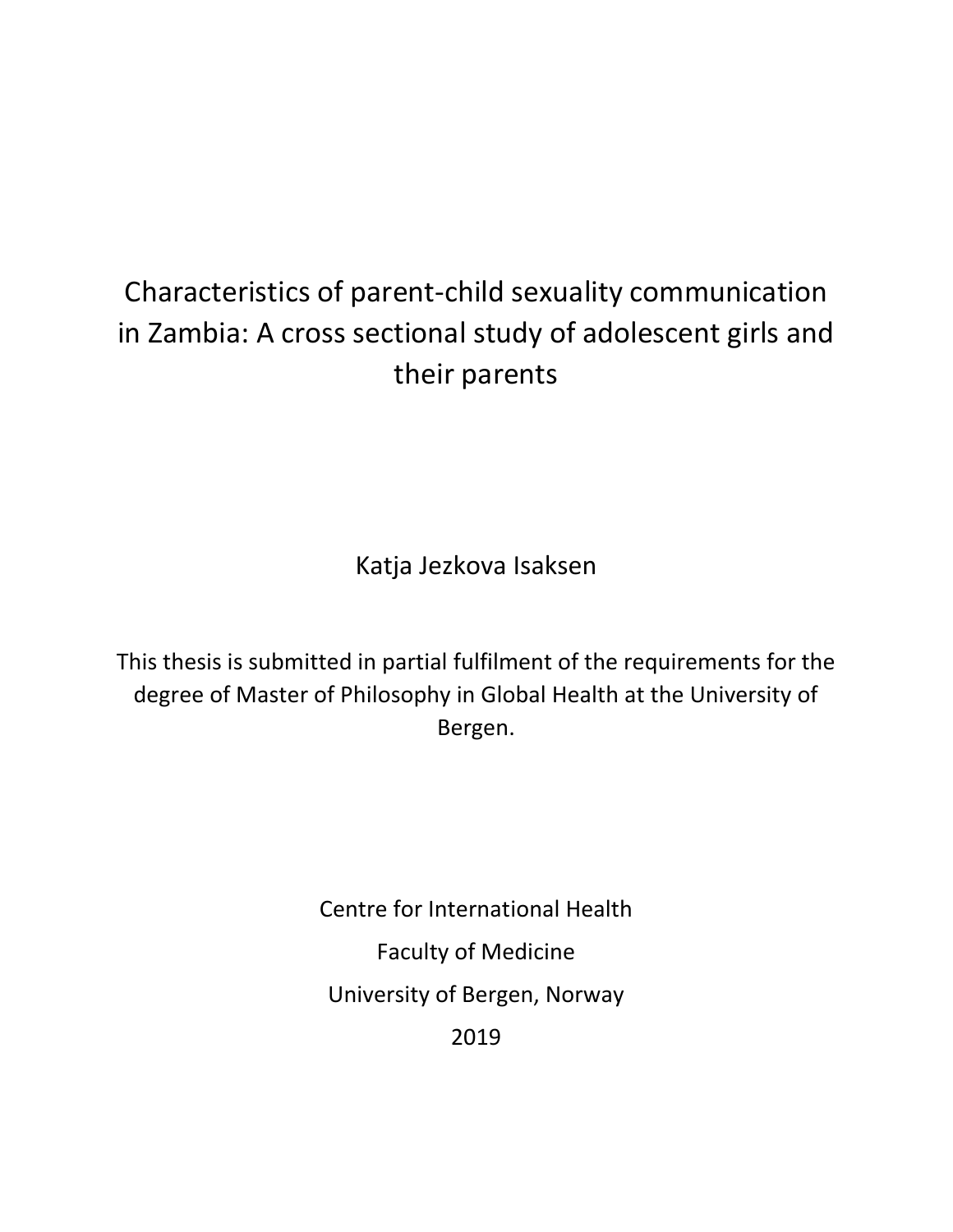# Table of Contents

| Adolescent sexual and reproductive health (ASRH). 4                  |
|----------------------------------------------------------------------|
| Addressing adolescent sexual and reproductive health concerns7       |
|                                                                      |
|                                                                      |
| Parent-child sexuality communication: A conceptual model11           |
| Characteristics of parent-child sexuality communication13            |
| Parent-child sexuality communication in sub-Saharan African: A       |
|                                                                      |
|                                                                      |
|                                                                      |
| Academic Paper: Characteristics of parent-child sexuality            |
| communication in Zambia: A cross sectional study of adolescent girls |
|                                                                      |
|                                                                      |
| A BICE Could be a called the contract of the                         |

- 1. [RISE fourth round follow-up interview: Girls](#page-62-1)
- 2. [RISE fourth round follow-up interview: Parents](#page-62-2)
- 3. [RISE Study Protocol](#page-62-3)
- 4. [Ethical clearance for RISE \(a, b, c\)](#page-62-4)

5. [Submission guidelines: BMC Public Health-](#page-62-5) Preparing your [manuscript](#page-62-5)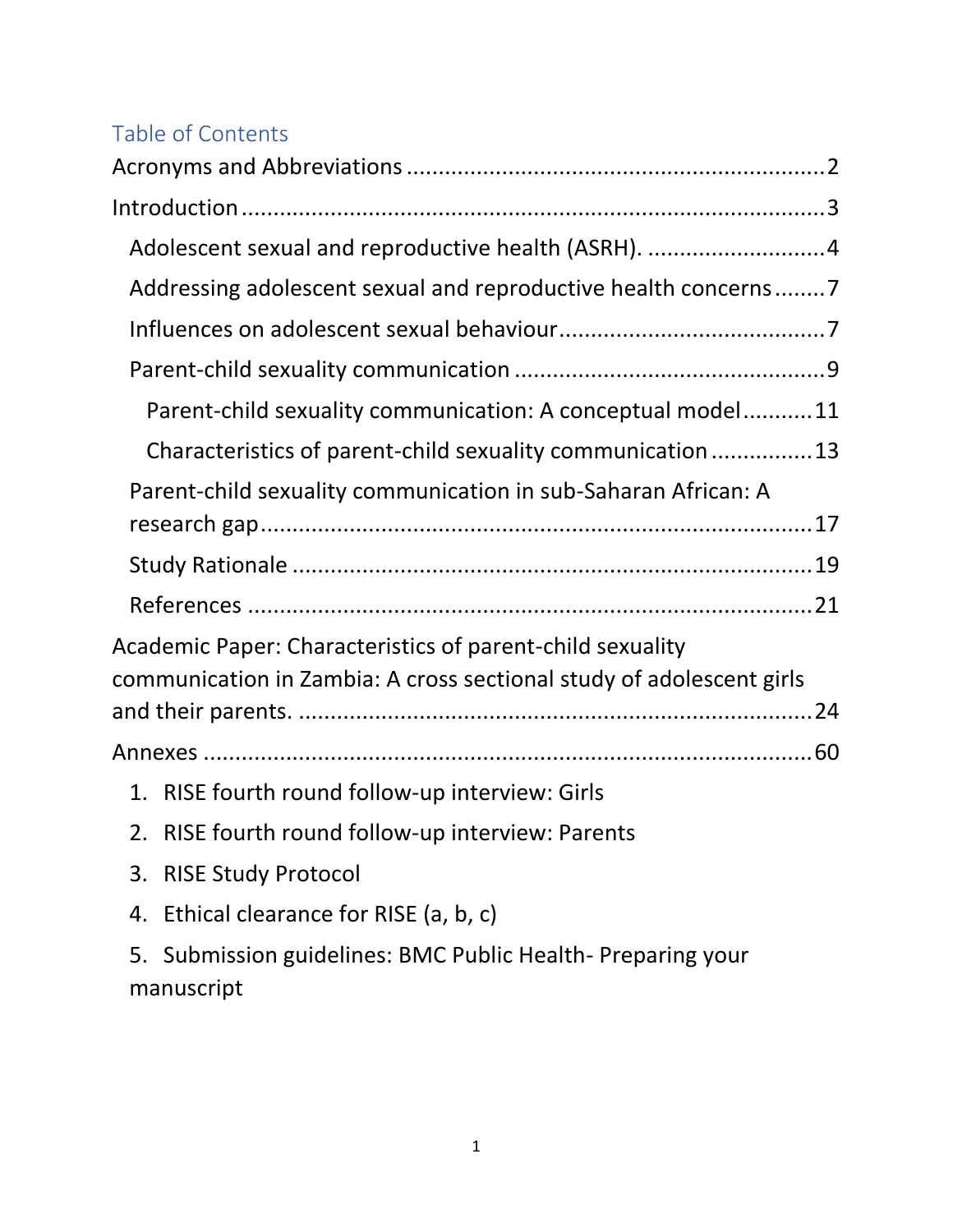# <span id="page-4-0"></span>Acronyms and Abbreviations

<span id="page-4-1"></span>AIDS – Acquired Immune Deficiency Syndrome ASRH – Adolescent Sexual and Reproductive Health HIV – Human Immunodeficiency Virus RISE - Research Initiative to Support the Empowerment of Girls SSA- sub-Saharan Africa TPB – Theory of Planned Behaviour UNESCO - United Nations Educational, Scientific and Cultural Organization UNICEF - United Nations International Children's Emergency Fund WHO – World Health Organization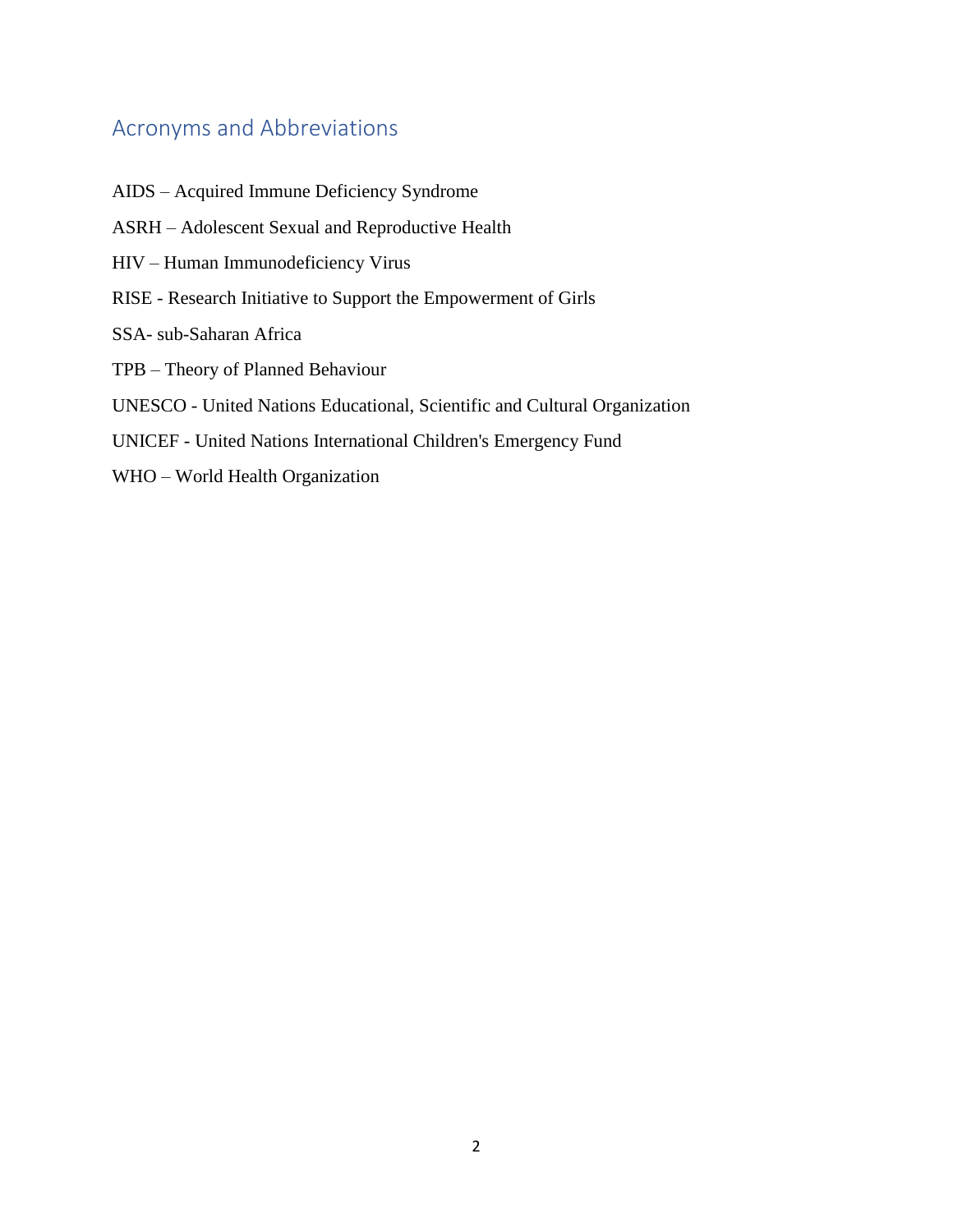# **Introduction**

 $\overline{a}$ 

The sexual and reproductive health of adolescents<sup>1</sup> is a concern in sub-Saharan Africa, where the prevalence of early pregnancy, maternal mortality, unsafe abortions and HIV are disproportionately high. Efforts to improve adolescents' sexual and reproductive health and reduce early pregnancies have tended to focus mainly on the provision of sexuality education and sexual and reproductive health services. Increasingly however, evidence suggests that parents and guardians<sup>2</sup> can play a vital role in adolescents' sexual and reproductive health; by communicating with their children about sex parents can support and prevent adolescents from engaging in risky sexual behaviour.

Despite convincing evidence on the protective effects that parent-child sexuality communication has on adolescent sexual risk, interventions and evidence from sub-Saharan Africa (SSA) is lacking. This thesis argues that although parent-child sexuality communication may be less common in SSA, it remains a feasible and necessary approach for reducing sexual and reproductive ill-health amongst adolescents in the region. The paper presented for the thesis is intended for submission to 'BMC Public Health' and examines demographic and psychosocial factors which are associated with parent-child sexuality communication. The article presents data from quantitative interviews with Zambian adolescent girls and their parents and based on the results, suggestions for further research and interventions are made. The data comes from the Research Initiative to Support the Empowerment of Girls (RISE); a large cluster randomized controlled trial on preventing early pregnancy, school dropout and child marriage amongst adolescent girls in Zambia.

 $1$  This text assumes UNICEF's definition of an adolescent; an individual between the age of 10 and 19 years of age  $2$  The terms 'Parent' and 'Guardian' are used interchangeably in the text to refer to the individual(s) who are responsible for caring and providing for the child/adolescent.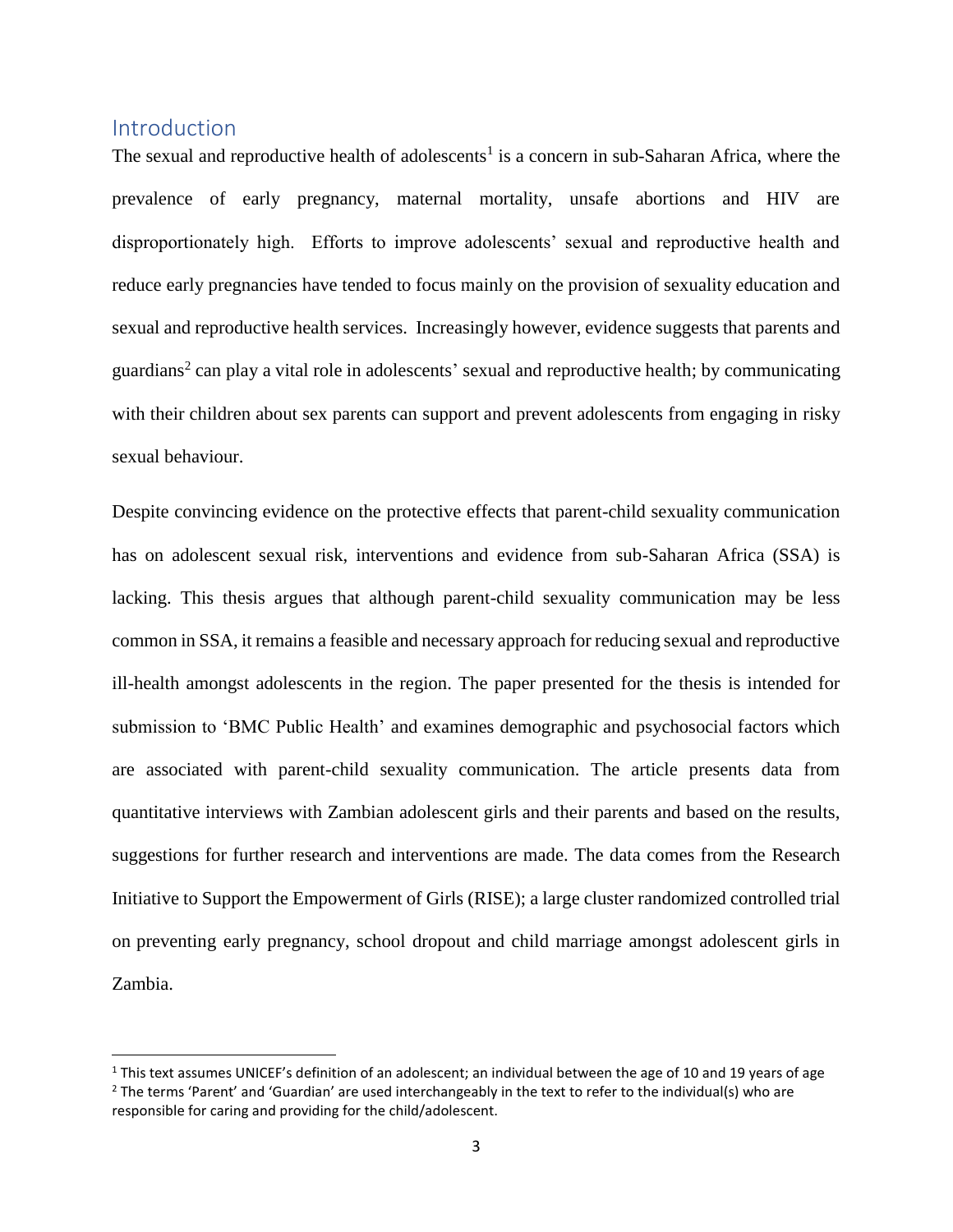Prior to presenting the article, the following introduction presents an in-depth review of the literature surrounding adolescent sexual risk behaviour and the role that parents can play in reducing it. Theories related to health behaviour and a conceptual model of parent-child sexuality communication are presented and used to illustrate how/why communication with parents may impact adolescents' sexual and reproductive health.

## <span id="page-6-0"></span>Adolescent sexual and reproductive health (ASRH).

Adolescent Sexual and Reproductive Health (ASRH) is a public health concern because sexual behaviours can have both direct and *lasting* impacts on the health and well-being of adolescents. In addition to sexually transmitted infections and HIV, early pregnancy and unsafe abortion are of particular concern for this age group. Globally, pregnancy and childbirth complications are amongst the leading causes of death of 15-19 year old girls [1]. The risks associated with adolescent pregnancy include premature birth, low birth weight and cognitive and developmental difficulties for the child [2]. In addition, early pregnancy typically marks the end of formal education for girls, which subsequently reduces their employment opportunities and increases chances of and/or perpetuates poverty in later life [3, 4]. This not only impacts the adolescent mother, but also places economic strain on her family; a particular burden for already poor families. Indeed these negative implications of early pregnancy contribute to the disproportionately high rates of unsafe abortions amongst teenage girls; every year 3.9 million girls aged 15 to 19 undergo unsafe abortions [5].

ASRH is of particular concern in countries in sub-Saharan Africa (SSA) because, as explained by Izugbara, adolescent sexual and reproductive health in this region, is directly associated with a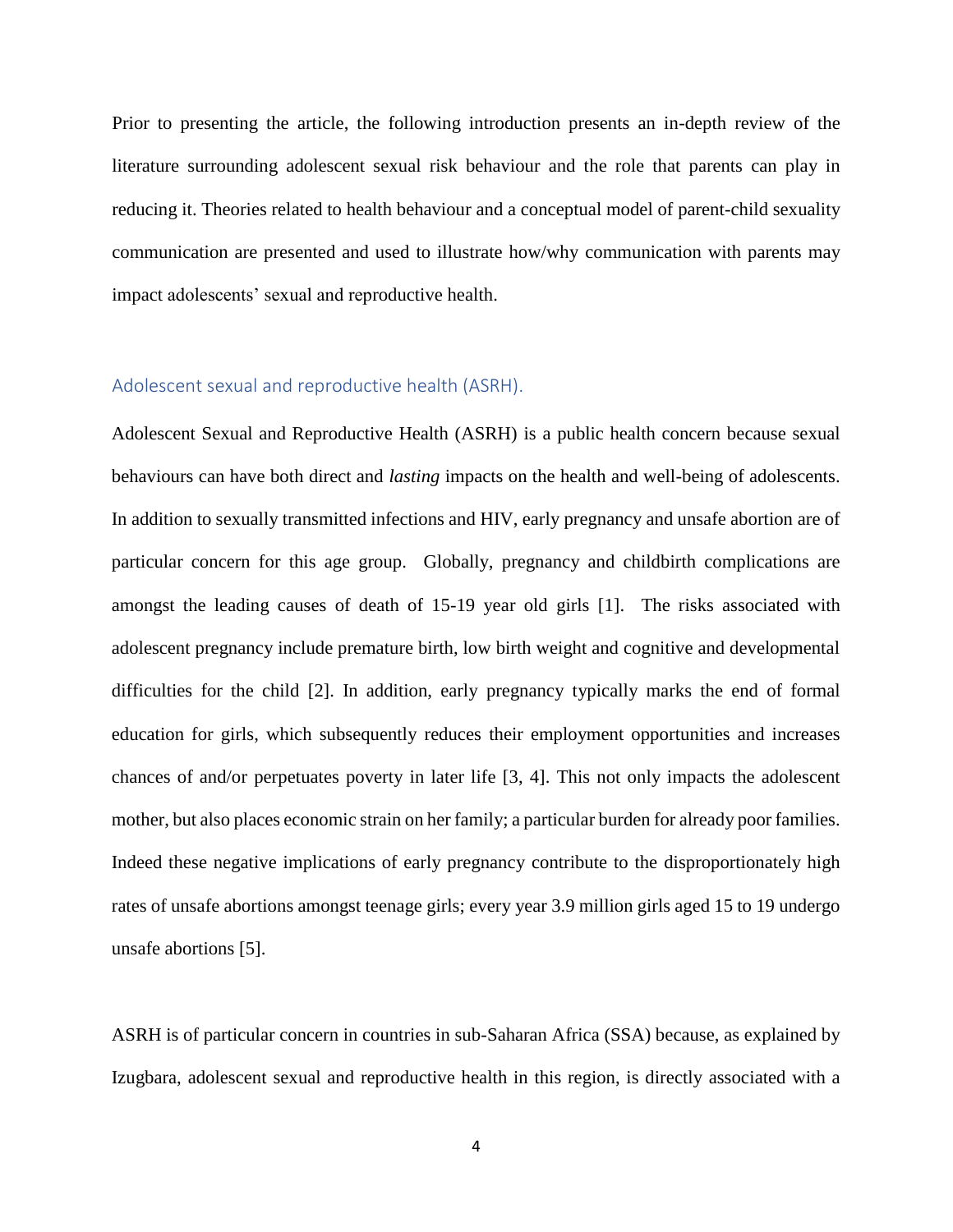'triple tragedy' of unwanted teenage pregnancy, unsafe abortions and HIV/AIDS [6]. Amongst girls aged 15-19 years in SSA, there are 101 births per 1000 girls annually [7] and adolescent girls account for 25% of abortions and abortion related deaths in the region [8]. Furthermore, in 2017, 70% of new HIV infections amongst adolescents occurred in sub-Saharan Africa and the majority of these were amongst young women and girls [9].

There are other factors which also contribute to the burden placed on adolescents in the SSA region. For example, the high rates of poverty in the region exacerbate the financial strain that comes with early pregnancies. In addition to this, there seem to be conflicting social and cultural norms around early pregnancy in a number of countries in SSA, which may increase the social burden for adolescent girls in this region. For example, although countries in sub-Saharan Africa have some of the highest incidence of early pregnancy and early marriage in the world [10], "In the African cultural set-up, those who conceive outside marriage are looked down upon and are more likely to face social ostracism, which can also hamper future relationships and development" ([11], pg. 323). Indeed, studies have suggested that in many countries in sub-Saharan Africa, parents feel shame simply at the thought of their adolescent children being sexually active. Furthermore if a girl falls pregnant outside of marriage, she brings shame on to the whole family, often resulting in social sanctions from community members [12, 13]. Simultaneously however, as is the case in Zambia, there is high value placed on fertility and the new born child, regardless of the age or marital status of the mother [14]. Such findings suggest that although teenage pregnancy may be more normalized in SSA than in other regions, the conflicting social implications are added to the burdens of ill-health outcomes and increased economic strain on the adolescent mother. In order to reduce this burden therefore, there is a need to equip adolescents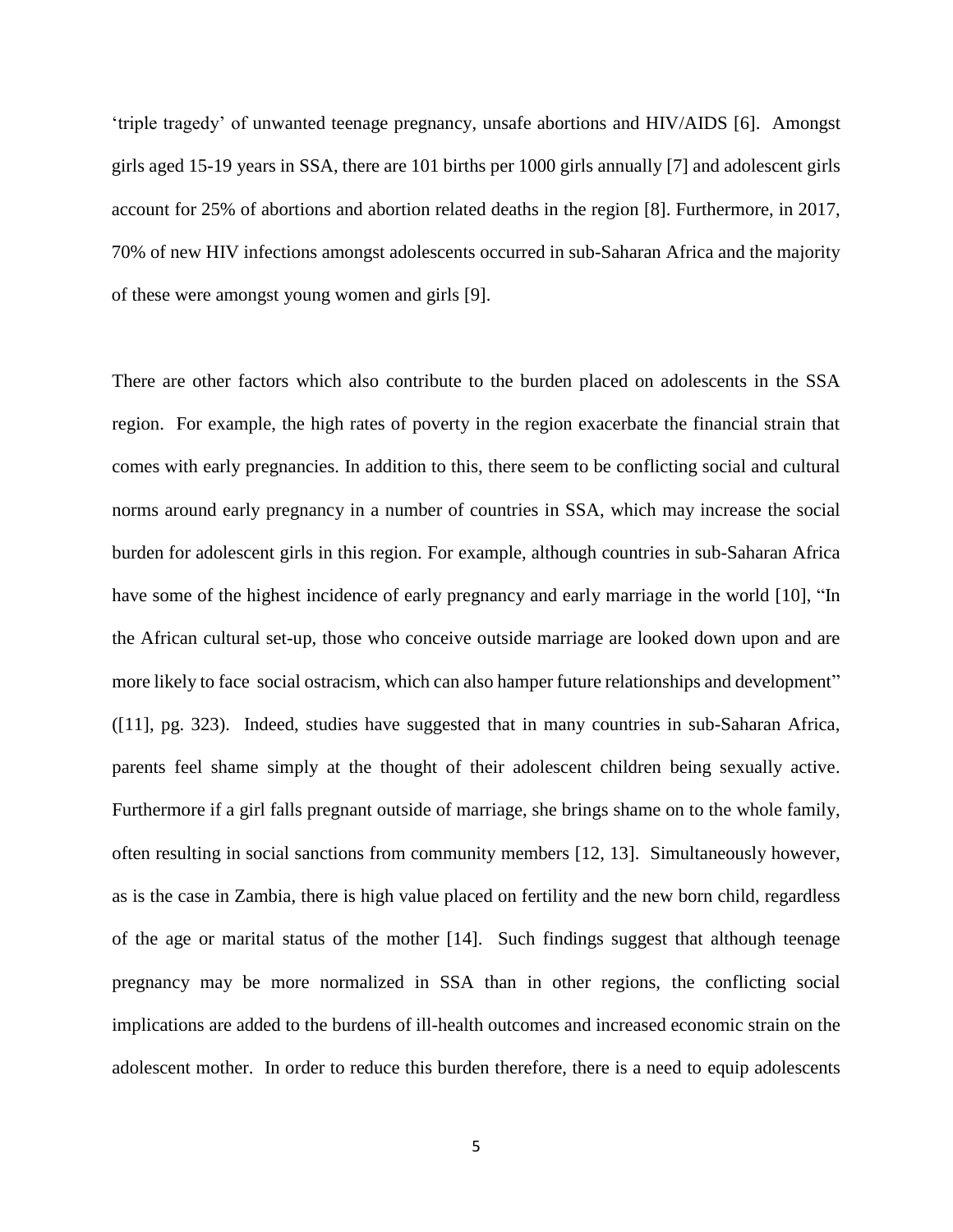with the knowledge, skills and services to make safe sexual choices, but there is also a need to challenge the negative association that parents and communities have towards adolescents' sexual behaviour.

In order to address negative attitudes towards adolescents' sexual behaviour, it is first necessary to understand the complexities and discourses that can shape attitudes towards adolescent sexuality- including early pregnancy- in a given context. The discourses and opinions around early pregnancy are influenced by social and cultural norms, but also by political and economic factors; this results in a number of conflicting discourses occurring in parallel. Indeed, this is what was found in a study in rural Zambia; discourses around early pregnancy and schooling were examined through focus groups with parents, teachers, adolescent boys and girls, community health workers and district leaders  $[14]$ <sup>3</sup>. The finding suggests that although early pregnancy and early marriage are described as both moral and development problems, parallel discourses presented early marriage and pregnancy as an acceptable means of ensuring social and economic security for girls. In such cases, parents encouraged adolescent girls to conceive and marry in order to reduce the economic burden on the household and ensure her security. The authors also point out that these less 'politically correct' attitudes towards early pregnancy were less openly presented by the participants and were framed in terms of the opinions of others or 'some people's opinions'. Indeed such findings indicate that despite political will (as is the case in Zambia) and apparent support for reducing adolescent pregnancy in a community, there may be 'hidden' barriers which need addressing. Understanding and changing attitudes surrounding adolescent sexual and reproductive is complex.

 $\overline{\phantom{a}}$ 

<sup>&</sup>lt;sup>3</sup> This was part of the formative research to establish the acceptability of the RISE study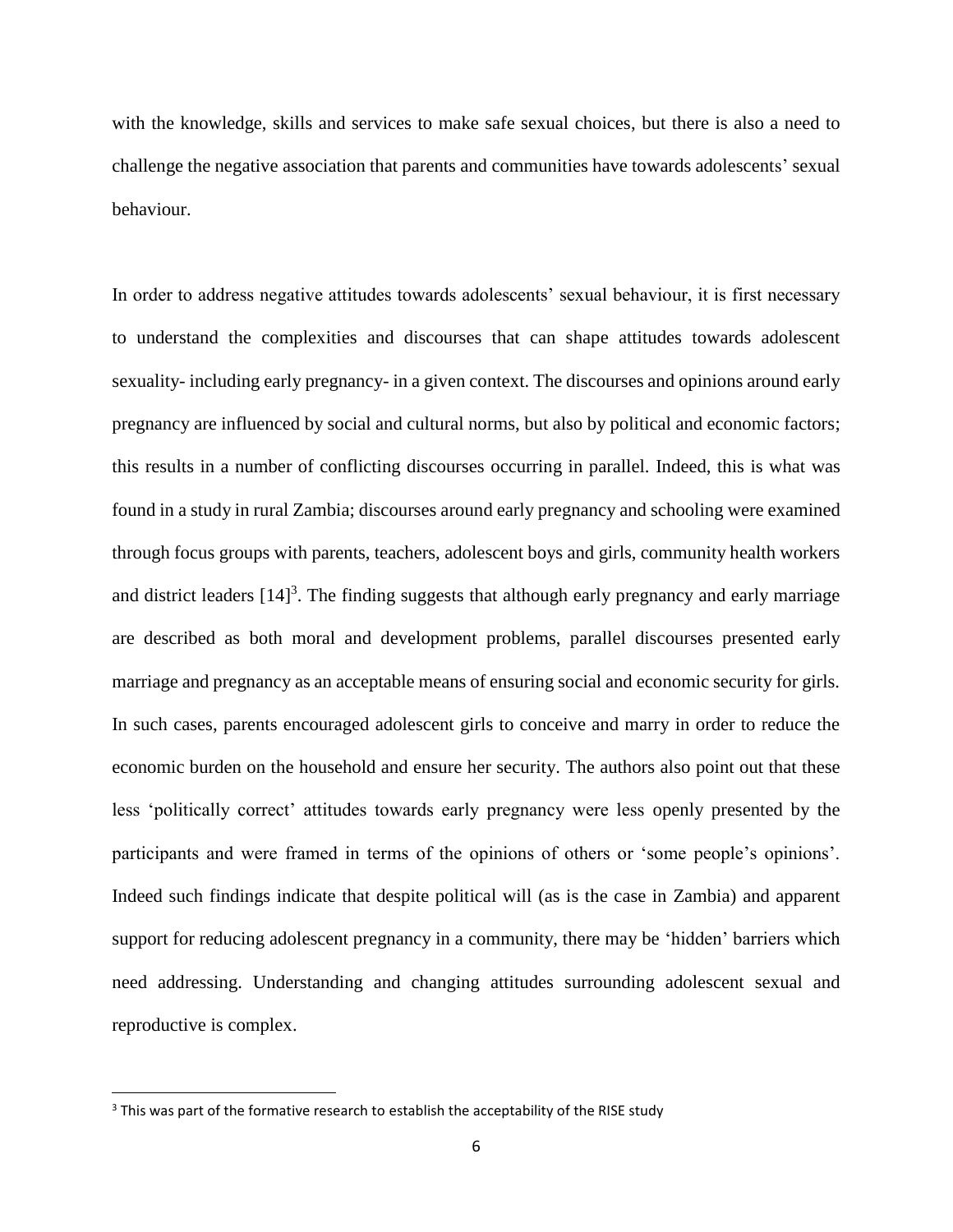#### <span id="page-9-0"></span>Addressing adolescent sexual and reproductive health concerns

Global efforts to improve adolescent sexual and reproductive health have predominantly focused on the provision of adolescent-responsive services and Comprehensive Sexuality Education (CSE) in schools [15]. From a public health perspective, the concern is not that adolescents are engaging in sex, but that they are engaging in *risky* sexual behaviour; including early sexual debut, low condom use and high rates of partner change [16]. This is why CSE and the provision of services has been the immediate response, but also why a number of low and middle-income countries where adolescents lack access to sexuality education and services, also report low levels of sexual health amongst adolescents<sup>[17]</sup>. Indeed, such trends has led to specific action in certain lowincome regions; for example, in 2013 a number of governments in East and Southern Africa (ESA) made national-level commitments to step up the efforts to ensure young people have access to good quality CSE and youth friendly services[18].

#### <span id="page-9-1"></span>Influences on adolescent sexual behaviour

Although CSE and sexual and reproductive health services are vital to improving adolescents' sexual and reproductive health, these approaches do not address other important factors that can influence the sexual behaviour of adolescents. As stated by Jaccard et al, "If there is one thing that social science research has made abundantly clear, it is that the factors that influence sexual risk behaviours are numerous and complex" ([19], p.g.13). According to Bronfenbrenner's Social Ecological Model[20], behaviour is affected by the interplay between personal and environmental factors. In the context of adolescent sexual behaviour, Chung et al [17] use this model to classify the external factors that influence adolescent pregnancy. As seen in Figure 1, the framework highlights three external domains: family, friends, and school/community, which interacts with and influences self- status and behaviour. Within each of the three domains, the authors identify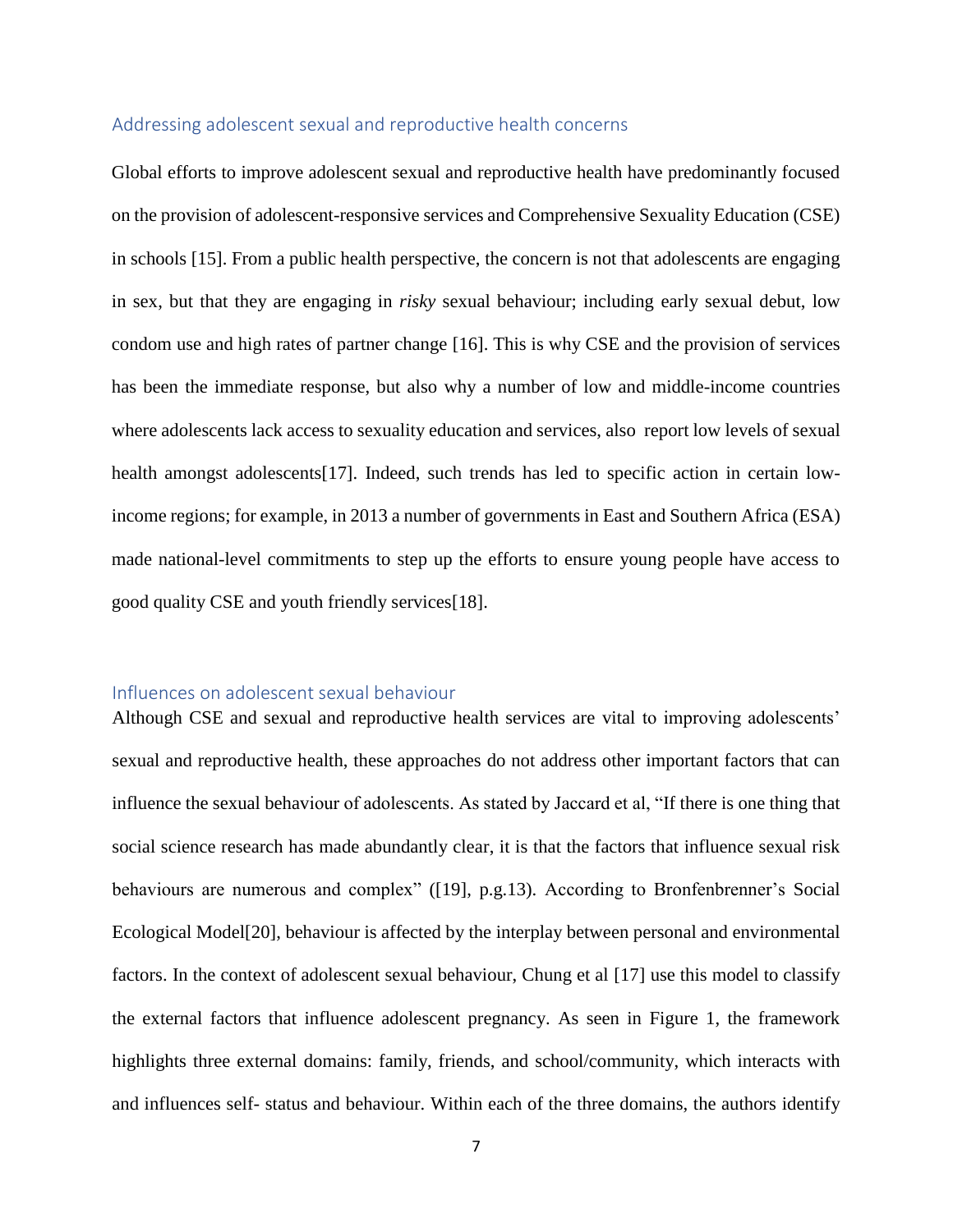specific risk and protective factors for adolescent pregnancy. Within the 'school/community' domain, *lack of sexuality education* is a risk factor but *female secondary enrolment* is a protective factor. Within the 'friends' domain, *belief that most friends are pregnant* is a risk factor and in the 'family' domain, *mother giving a birth during her adolescents* is a risk. Conceptualising influences in this way, illustrates that in addition to providing education and services, the actions and attitudes of others has an influence on adolescent sexual and reproductive health.



**Figure 2** Multilevel approach to adolescent pregnancy, adapted from [17], pg 181.

The influence that friends and family have on adolescent sexual behaviour can be further explained using the Theory of Planned Behaviour (TPB) [21]. As children transition through puberty and adolescence, their understanding and perceptions regarding sexual behaviours are formed. Similar to the Social Ecological model, the TPB highlights the importance of environmental, as well as individual factors in determining behaviour. However, the Theory of Planned Behaviour further specifies that social norms and the perceived attitudes of significant others, influences one's intention to behave and subsequently determines behaviour itself (Figure 2). According to TPB therefore, the behaviours of friends and family can influence adolescents' sexual behaviour because it provides them with vital information about the social norms and attitudes surrounding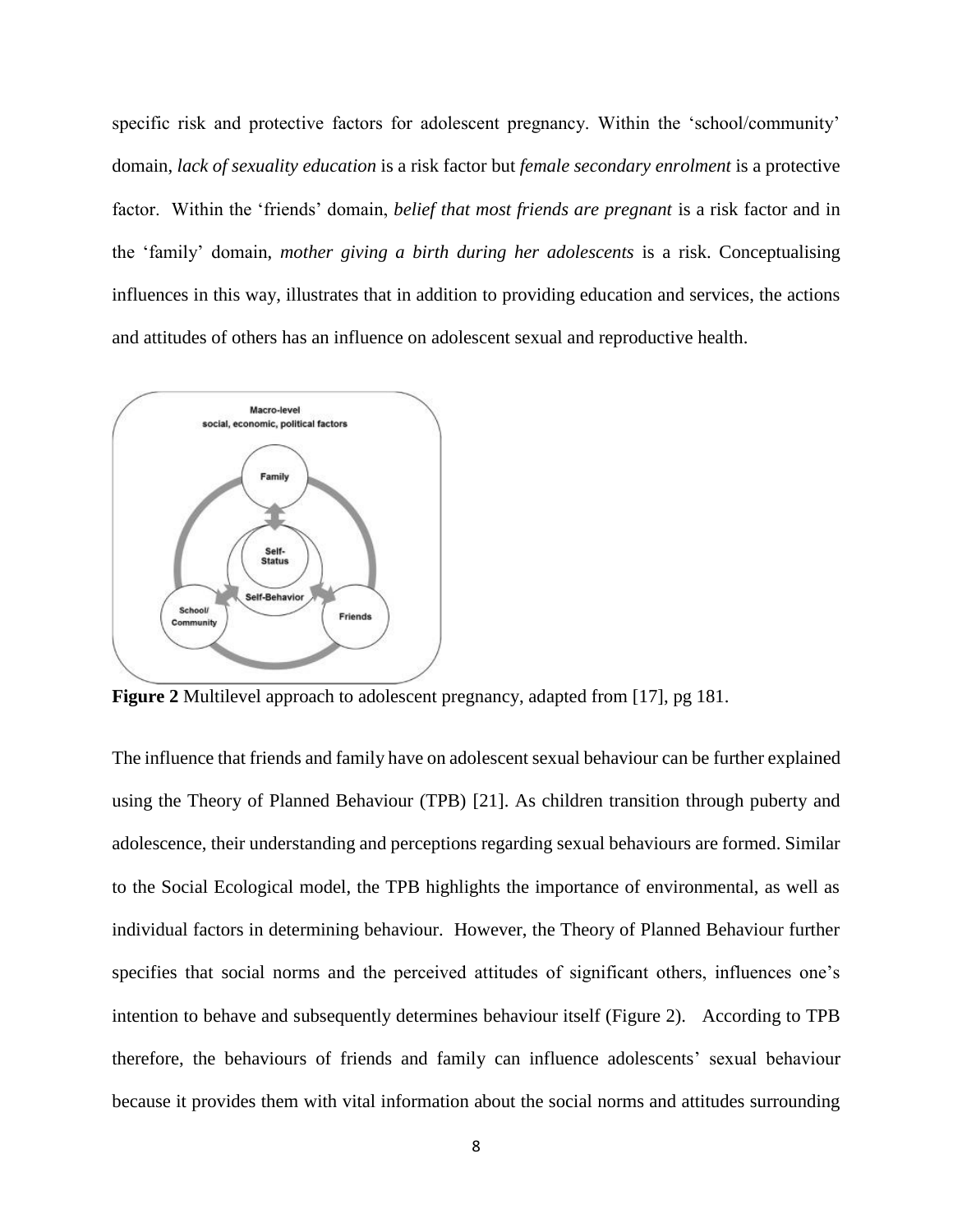sex. Therefore, using the risk factors identified by Chung et al, we can see that if it is normal amongst peers to be pregnant, and if one's mother was pregnant in adolescence, it signals a positive attitude and social norm around unprotected sex and teenage pregnancy amongst the adolescent's significant others and thus increases the likelihood of him/her engaging in such behaviour.



**Figure 2** Theory of Planned Behaviour

#### <span id="page-11-0"></span>Parent-child sexuality communication

In addition to signalling norms and attitudes, parents can also influence adolescents' sexual behaviours by communicating directly with them about sexual issues. Through direct communication with their children, parents can provide knowledge, set standards, norms and rules regarding acceptable and safe sexual behaviour. By directly addressing sexual issues in conversations with their children, parents can also challenge false beliefs, perceived norms and negative peer influences which can lead to risky sexual behaviour. For example by explaining the risks of unprotected sex and early pregnancy, a parent can challenge the perceived positive attitudes towards teenage pregnancy amongst his/her peers. Furthermore, if they are able and willing to communicate with their children about sex, parents can formulate messages which are consistent with their familial context and in line with their frame of reference. Parents can also tailor their messages according to the life stage, cognitive capacity, maturity and emotional development of the child [19]. Although public health service providers and teachers are more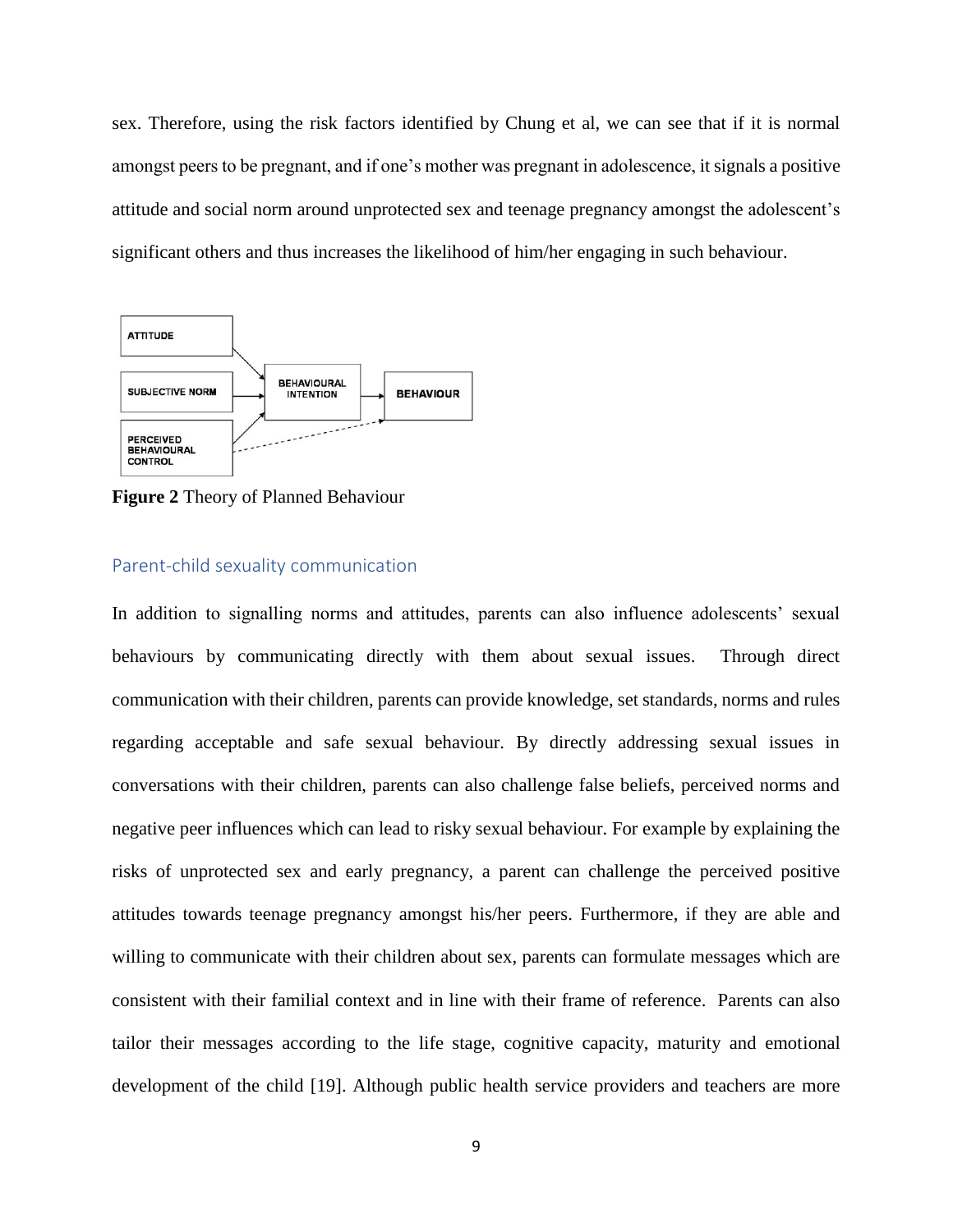commonly considered as the 'teachers of sexual health', adolescents may not always have access to these information sources, nor want to access them. Therefore, relative to other information sources, parents are uniquely suited to communicate with their children about sexual health behaviours.

Evidence suggests that parent-child sexuality communication can have a direct influence on adolescent sexual and reproductive health behaviour. Intervention studies, largely from North-America, have shown that when parents are trained to effectively communicate with their children about sexual health, adolescent sexual risk behaviour can be reduced [22, 23]. Outcomes from intervention studies include more accurate sexual knowledge, delay in sexual debut, fewer partners, increased condom use and improved sex negotiation skills amongst adolescents [24-26]. Furthermore, in a study of African American and Hispanic adolescents, parent-child communication around sex and condoms not only delayed sexual debut but also reduced the influence that peer norms had on adolescents' sexual behaviours [27].

Based on the theories and findings presented above, it is perhaps not surprising that global public health actors are increasingly emphasising the need to include parents in initiatives to address adolescent sexual health. For example, the World Health Organization's *Global Accelerated Action for the Health of Adolescent*s and the *Guidance on Adolescent and Sexual Health and Rights* [28, 29]*,* highlight the need to include parents in the delivery of adolescent health interventions. More recently, UNESCO specifically included parent-child sexuality communication in its *Revised Technical Guidance on Sexuality Education (2018)* [30]. Importantly, these global guidelines also recognize that parents need support if they are to be able to communicate with their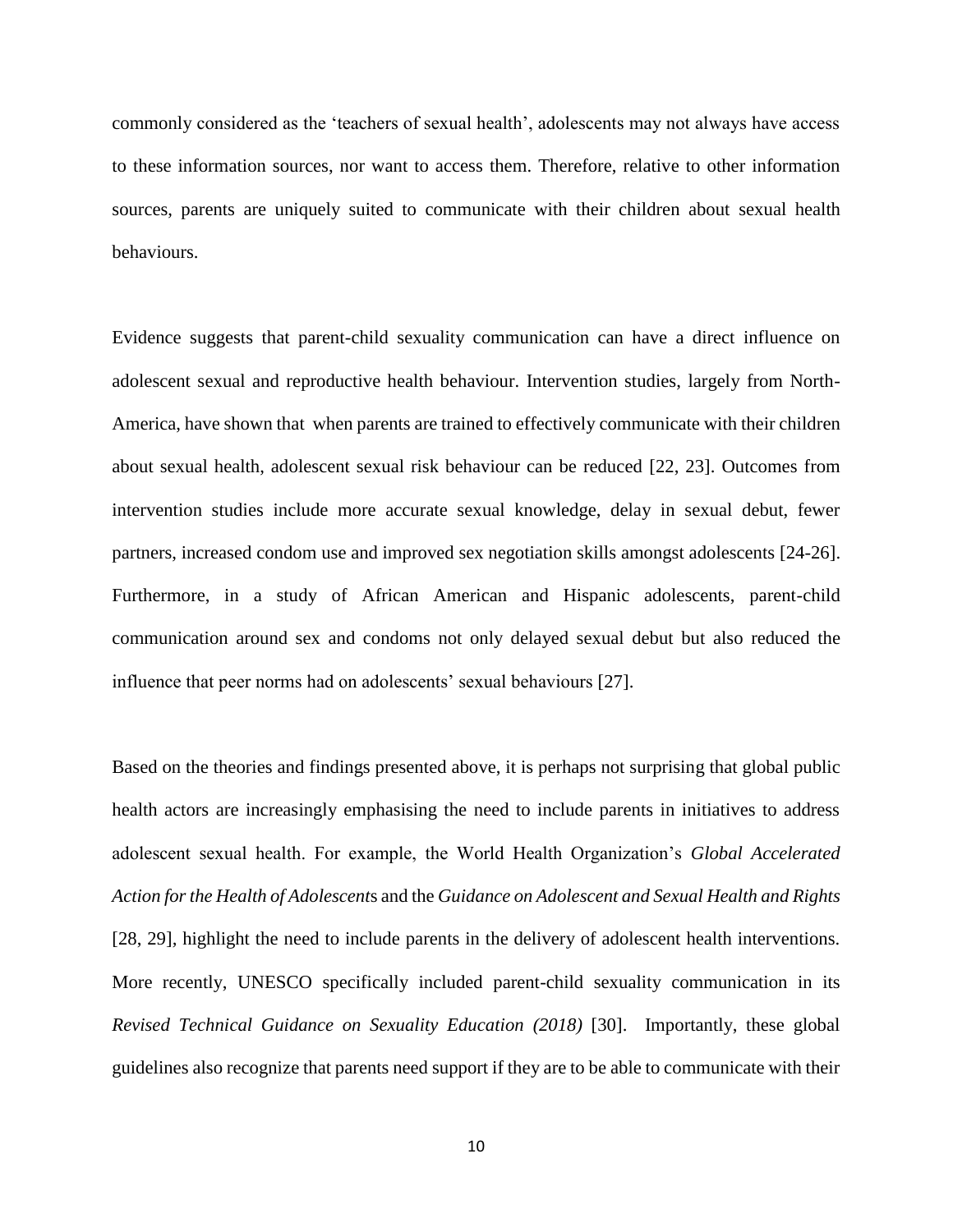children about sexual and reproductive health. As aptly stated by Jaccard et al, "it seems somewhat naïve that parents will know exactly what factors need to be addressed to alter or prevent risk activity on the part of their children. Parents need help!" ([19], pg 13).

#### <span id="page-13-0"></span>Parent-child sexuality communication: A conceptual model

Communication about sexual issues between parents and children is a complex process. Whether or not communication leads to behavioural changes depends on aspects of the communication process (e.g. the source, the message, the audience and the channel), as well as the elements which influence and determine behaviour (e.g. attitudes, norms, perceived control). Hereto, studies on the effects of parent-child sexuality communication on adolescent sexual behaviour have used a variety of social and developmental theories to conceptualize the findings; including Social Learning Theory and the Theory of Planned Behaviour. In an attempt to encourage a more standardized approach to research on parent-child sexuality communication, Jaccard et al [19] developed a common theoretical framework which combines the most pertinent elements of each of these theories.



**Figure 3** Conceptual framework for parent-child adolescent communication about sex and birth control – Adapted from Jaccard et al [19]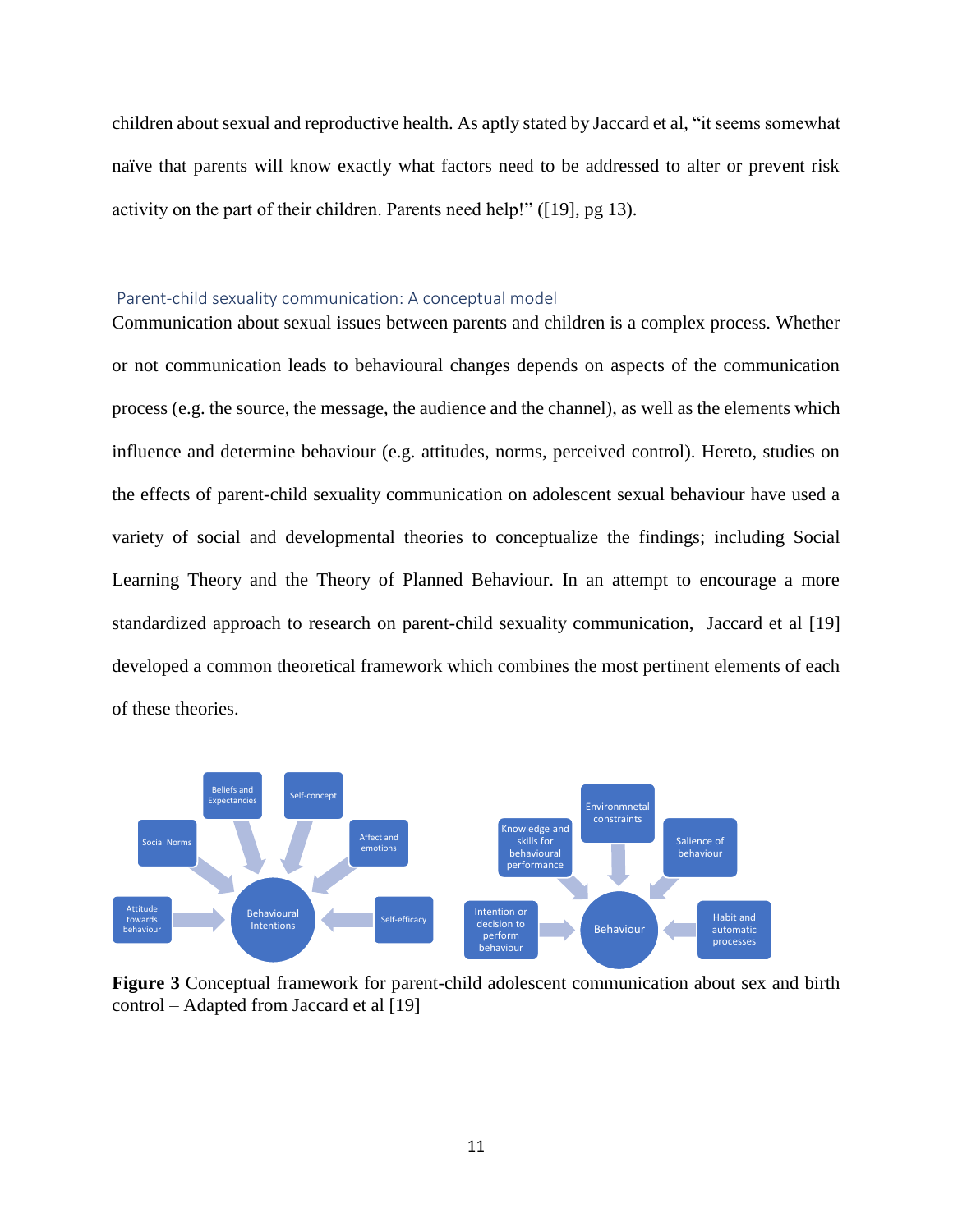As outlined in Figure 3, the framework represents a more nuanced version of the Theory of Planned Behaviour; it specifies not only the specific factors that influence one's *intention* to behave, but also additional factors that may directly influence behaviour itself. According to this framework therefore, if parental communication addresses rule setting and restrictions of movement (e.g. curfews), it relates to 'environmental constraints', which influence behaviour directly. However, if communication focuses on challenging peer pressures and 'social norms' around risky sexual behaviours, it influences behavioural intentions, which can then influence behaviour. Indeed, such a mechanism could be used to explain the previously presented study which found that parentchild sexuality communication moderated the influence of peer norms and delayed sexual debut amongst African American and Hispanic adolescents[27].

Jaccard et al's framework can also be used to in relation to studies which find no effect of parentchild sexuality communication on behaviour. In such cases it is possible that the nature or quality of parental communication either negatively affects or does not sufficiently impact on the factors that influence intentions and/or behaviours. For example, it has been found that children whose mothers use interactive communication styles when talking to their children about the risks of HIV/AIDS, have a higher level and more accurate knowledge of HIV/AIDS than those whose mothers use an instructive style [40]. Using the conceptual framework, one may argue that the way in which the parent communicates influences the 'knowledge and skills for behavioural performance', which subsequently influences behaviour. In this case, an instructive communication style may have prevented the adolescents from asking questions and clarifying the information provided to them, thus resulting in little and/or inaccurate knowledge about HIV/AIDS and thus little change in behaviour. Therefore, if parent-child sexuality communication is to help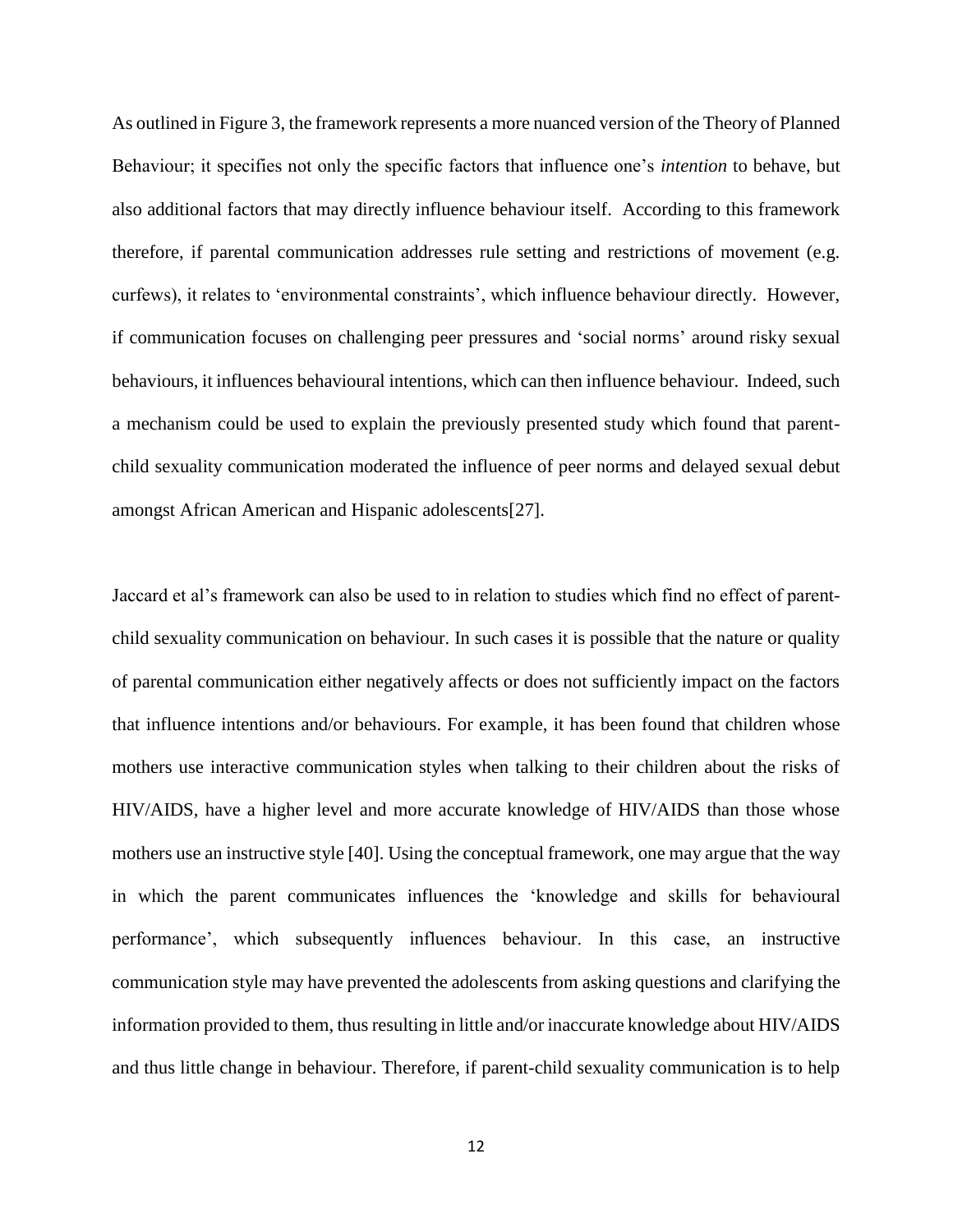reduce sexual risk behaviour amongst adolescents, it is important to consider not only whether parents are communicating about sex with their children, but also the nature and characteristics of that communication.

#### <span id="page-15-0"></span>Characteristics of parent-child sexuality communication

As a result of the studies on parent-child sexuality communication, there is evidence to support the use of parent-child sexuality communication as a means of reducing sexual risk. However, fewer studies have examined the characteristics and circumstances which influence whether parents and children communicate about sex-related topics at all. Numerous factors can influence the likelihood of parent-child sexuality communication occurring. The relationship between the child and the parent, the attitudes and beliefs of the parent and the child, how comfortable they are in communicating about sex and the style of communication can all affect whether or not parentchild sexuality communication takes place [31]. Therefore, simply encouraging parents and children to communicate about sex may not be enough to make them do so. However, if we understand the factors that increase or decrease the likelihood that parents and children will communicate about sex, efforts to increase parent-child sexuality communication can focus on factors that encourage it. Indeed this is the rationale behind the article presented for this Master's thesis; a better understanding of the specific factors associated with the occurrence of parent-child sexuality communication.

#### *Nature and style of communication*

Perhaps the most obvious determinant of whether or not parents and children communicate about sexual issues, is whether they are comfortable in doing so. Conversations around sexual issues are embarrassing by nature and thus the discomfort associated with talking to their children about sex,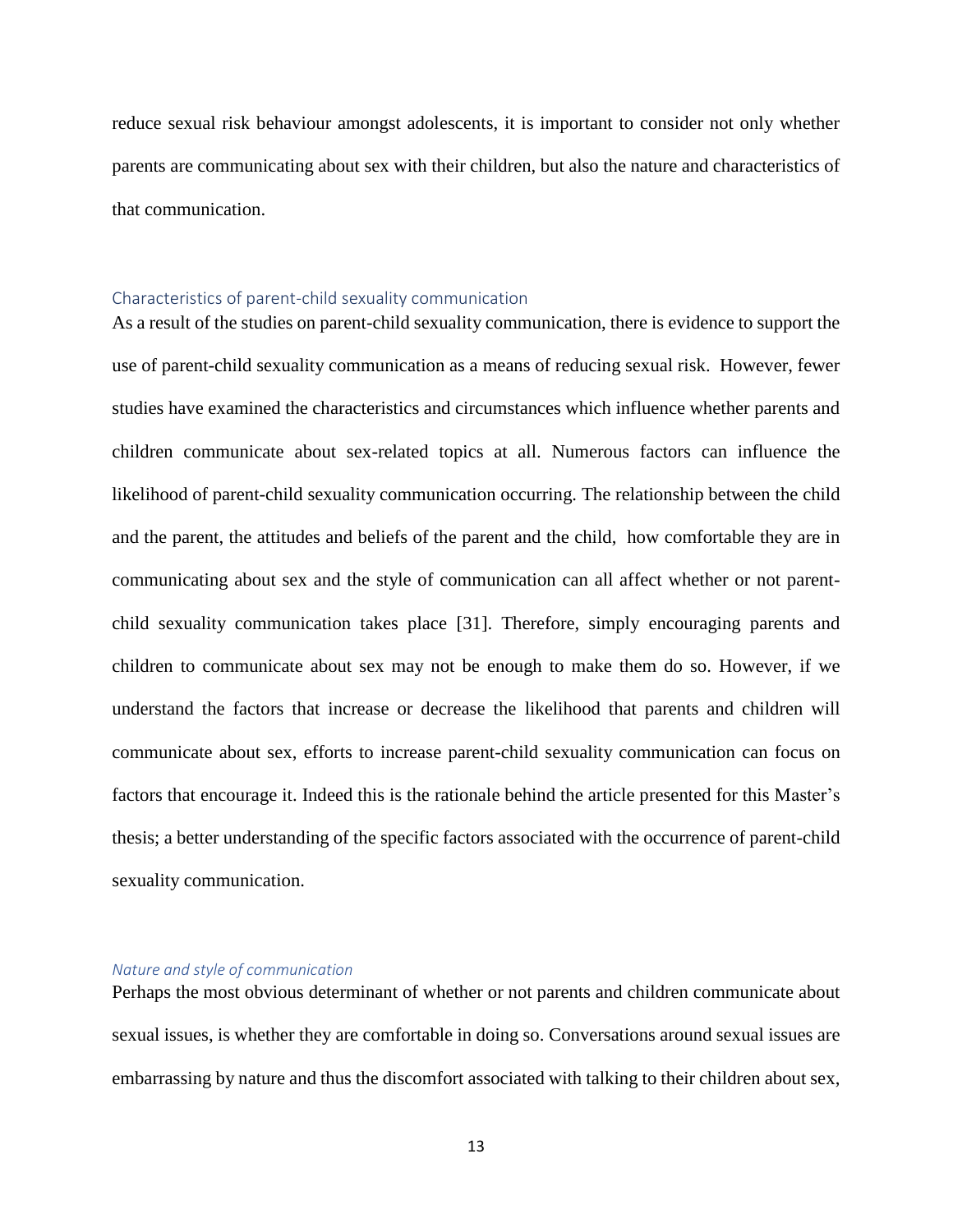prevents parents from doing so. The level of comfort of a parent will relate to factors including their own attitudes, their experiences, as well as their knowledge of the topic and their feelings of self-efficacy. According to the Theory of Planned Behaviour, feelings of discomfort reflects a negative attitude towards sexuality communication which therefore reduces the parent's intentions to engage in it. Both quantitative and qualitative studies have suggested that if parents feel uncomfortable or embarrassed in discussing sexual issues with their children, the likelihood of them doing so is reduced [32, 33]. Conversely, when parents are made to feel more comfortable in sexuality communication (for example through a training), the likelihood of parent-child sexuality communication increases [34, 35]. In addition, how comfortable a parent feels in communicating about sex can also affect the child's attitude towards sexuality communication and his/her beliefs about sex. As noted by Lefkowitz and Stoppa, "By appearing extremely uncomfortable or unable to discuss sex-related topics, parents send a message to their daughters that sex is difficult to discuss, secretive, or dirty" [36], pg 47). Therefore, parental discomfort may not only reduce the chances of sexuality communication occurring but may also distort the messages they relay to their children.

The way in which a parent communicates with the child also has implications for the chances of them communicating about sexual issues. For example, open and interactive communication with clear and direct messages is regarded as the most effective way to communicate about sex. This way of communicating is also more likely to facilitate further discussion and hence better understanding of the issues discussed [26]. Conversely, one-directional and instructive communication from parent to child is less effective and can reduce the intended effect. For example, a study with Latin American mothers found that when mothers dominated sexuality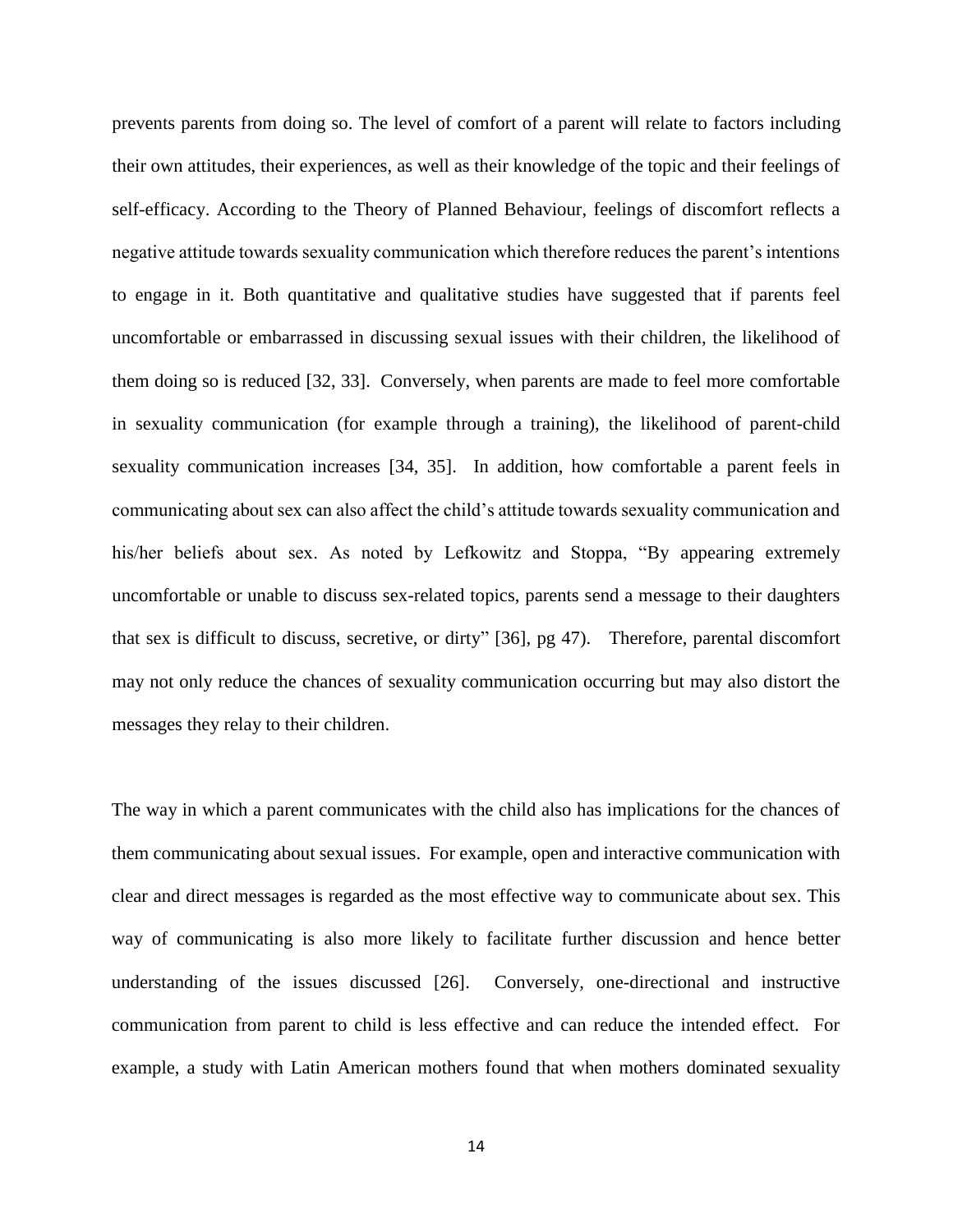communication, fewer sexual conversations were reported and adolescents also had lower knowledge of HIV/AIDS [37]. Similarly, using fear-based messages when talking about sex, reduces the likelihood that children communicate with their parents about it [38]. Research on fearbased communication suggests that it may be effective for encouraging one-time prevention behaviours (such as dental check up), but not for encouraging repeated health behaviours (such as safe sex)[39].

The ways in which parents communicate with their children varies according to the topic of communication but also the cultural and social norms of the context. For example, one study found that Latin American are more likely than European-American mothers to dominate the conversations around sex with their children [37]. On the other hand, studies from countries in sub-Saharan Africa (SSA), typically characterize parent-child sexuality communication as authoritarian and relying heavily on fear-based messaging to prevent children from having sex (e.g.[34, 40, 41]). Therefore, when seeking to encourage parent-child sexuality communication, it is important to consider those context-specific factors that are likely to influence it. Not surprisingly, fear-based communication is often cited as one of the barriers to parent-child sexuality communication in countries in SSA [38, 42]. This is perhaps best illustrated with an example from a Kenyan qualitative study which directly quotes a mother's approach to discourage her daughter from having sex; the mother explains that she tells her daughter "she might get cancer because of having a boyfriend and the moment you sleep with that boyfriend, it will enter your womb, cut it in to pieces and then you die."([40], p.g. 38).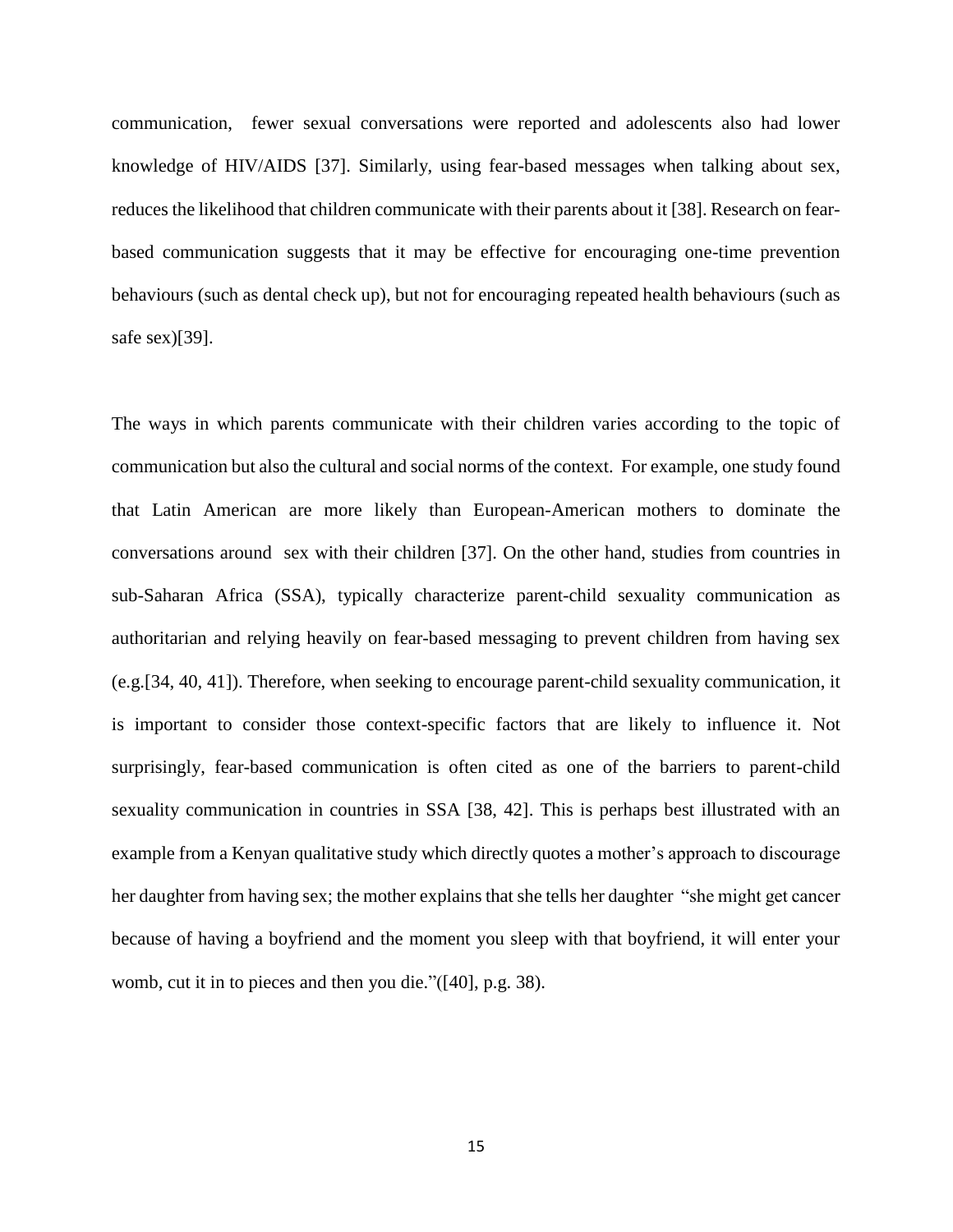#### *The parent-child relationship*

The parent-child relationship and the style of parenting have a strong impact on adolescent sexual risk behaviour. Harsh and authoritative parenting styles have been found to be predictive of risky sexual behaviour in adolescents [43] but positive parenting practices - wherein parents are attentive and responsive to their children - is strongly associated with reduced risk behaviour amongst adolescents. Specifically, children who feel 'connected' with their parents are more likely to delay sexual behaviour, use contraception more frequently and have fewer adolescent pregnancies[44, 45]. In this context, 'connectedness' refers to the extent to which a child feels understood by their parent and how responsive they are to their children's feelings and needs [23]. Therefore, it is perhaps not surprising that children who feel connected to their parents are also more likely to speak to them about sensitive issues such as sex [13, 44, 46]. Indeed, the WHO suggests that parent-child connectedness is in fact one of the most important factors associated with children's sexual outcomes and that it is a vital component for communicating about sexual and reproductive health[47].

#### *Parental attitudes*

Parents' attitudes towards adolescent sexual and reproductive health can also affect whether and how they communicate with their children about sexual issues. Parents are less likely to communicate with their children about sex if they hold conservative views and if they endorse abstinence [33, 48]. Furthermore, parental attitudes can determine the content of the communication; parents who are averse to condoms and contraception are limited in the advice they can provide regarding safe sexual practices. Indeed, it is for this reason that many have emphasized the need to work with and educate parents to challenge beliefs which may hinder safe sexual behaviour. In sub-Saharan Africa for example, authors have highlighted the need to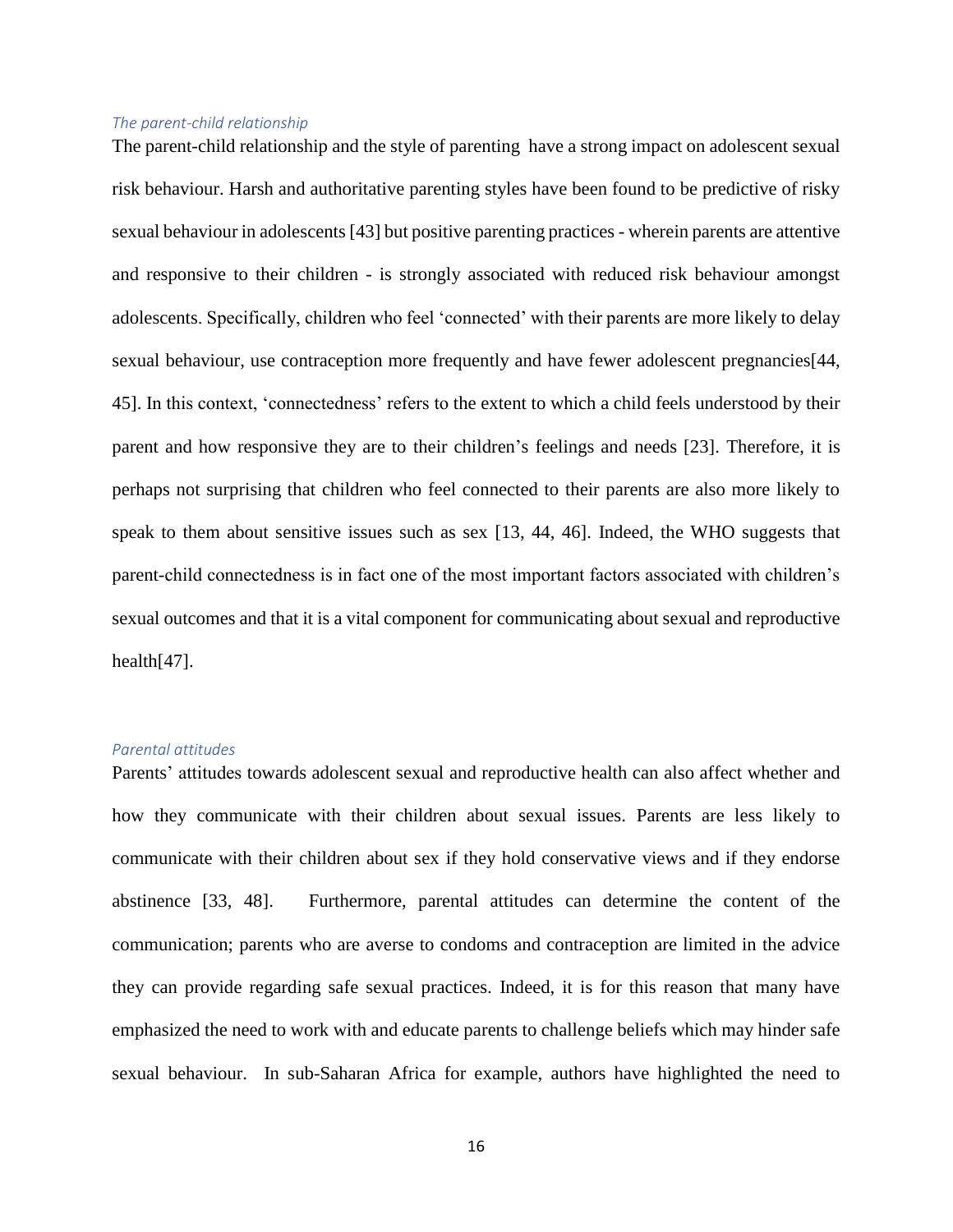challenge specific cultural scripts, including those regarding the irrepressible nature of the male sexual drive<sup>[49]</sup>.

Parental attitudes towards ASRH also differ between countries and cultures and may therefore also have different effects on parent-child sexuality communication. For example, although Poulsen found that both Kenyan and American parents were both more likely to speak to their children about sex if they feel their child is ready [35]; in the study, fewer Kenyan parents reported sexuality communication than American ones. Indeed, this may have been the result of attitudinal differences regarding the appropriate age for communication. However, other studies have also identified parental attitudes which prevent parents from communicating with their children about sex. Findings from a number of countries in the SSA region suggest that parents avoid communicating about sex out of fear that it will promote sexual activity amongst children [6, 13, 50, 51]. A study in rural Tanzania also described a belief amongst parents that children who are in school simply do not have sex and therefore do not need to learn about it [13]. Based on such findings, it is clear that in order to increase and/or improve parent-child sexuality communication, its associations with parents' attitudes in that context, must be considered.

# <span id="page-19-0"></span>Parent-child sexuality communication in sub-Saharan African: A research gap

Nascent evidence suggests that in countries in SSA, fewer adolescents communicate with their parents about sex than in America; 13% in Burkina Faso - 38% in Uganda [52] versus 30%-70% in USA [33, 53] respectively. One suggested explanation for the low rates of parent-child sexuality communication is that teachings on sexuality issues in African cultures was traditionally through initiation ceremonies and rituals where information is provided from traditional leaders, specified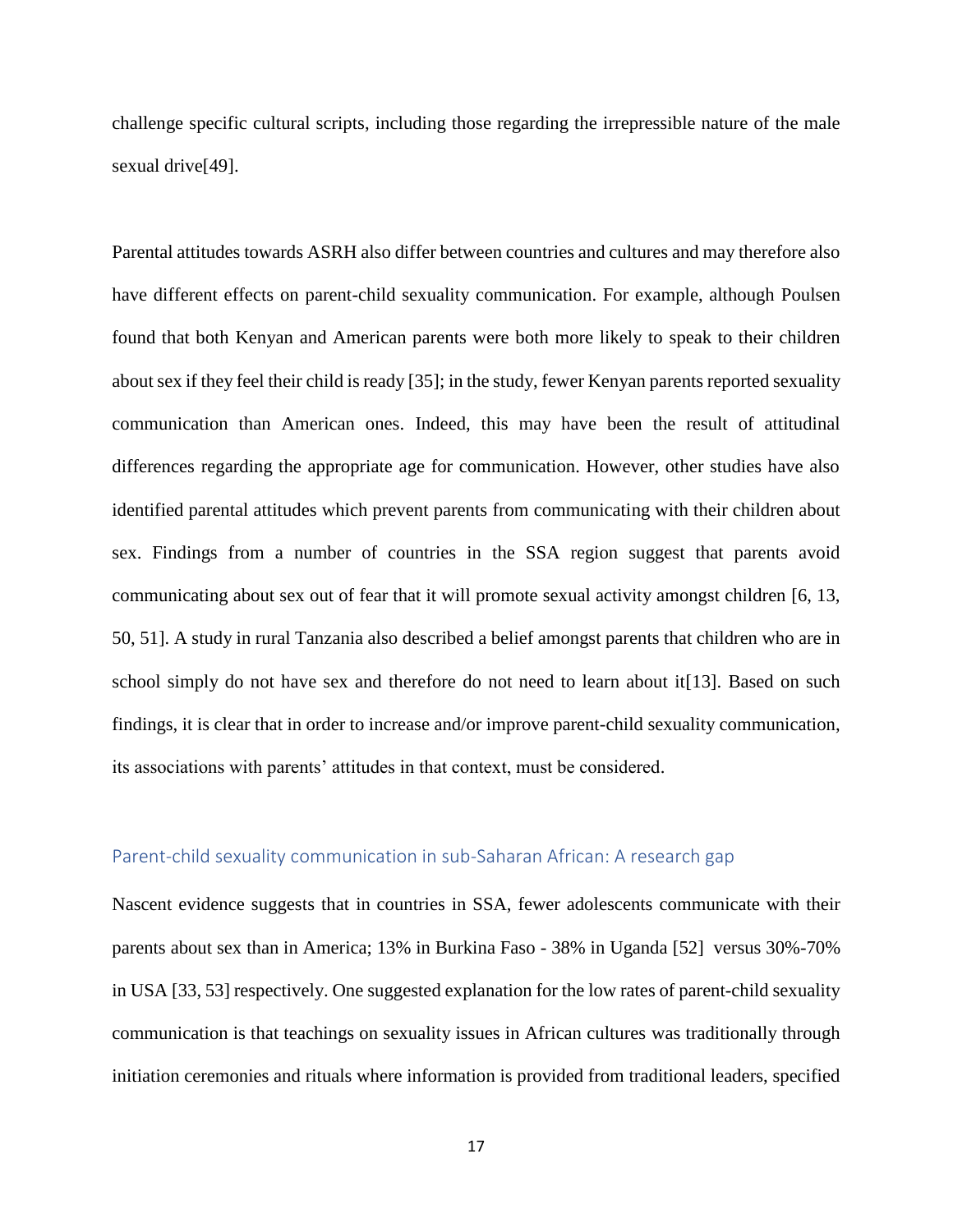community members or other family members such as grandmothers or aunts [6, 13]. However, as social structures change, these traditions seem to be dwindling and have left a hole in the sexuality education of adolescents [49, 54]. As pointed out by Izugbara, "A majority of young people in Africa have woefully inaccurate sexuality knowledge."([6], pg. 575).

Although efforts have been made to step-up the provision of comprehensive sexuality communication in the region, there is also a need to increase the acceptability of discussing adolescent sexual and reproductive health issues and to challenge the barriers which impede parent-child communication about sexual issues [34]. Given the promising results of parent-child sexuality communication interventions (in America), it is possible that it can be an effective addition and/or complement to CSE and ASRH services to reduce sexual risk amongst adolescents in other regions, including SSA. In addition to this, engaging with parents around adolescent sexual risk, provides an opportunity to enhance their knowledge of adolescent reproductive health issues and possibly change the attitudes which prevent them from encouraging safe sexual behaviour.

Although parent-child sexuality communication is a less common approach in Africa [55], evidence from countries within the SSA region have found it to be associated with safer sexual practices amongst adolescents. For example, cross-sectional data from Ghana[56], Uganda [52] and South Africa and Tanzania [57] have associated parent-child communication with greater reports of condom use. In Ivory Coast, parent-child sexuality communication was associated with a reduction of sexual partners amongst adolescents [58]. Despite these promising findings however, there remains a "dearth of evidence from SSA", on the topic of parent-child sexuality communication ([13], pg 15). In a review of studies between 1980 and 2002, 92% were from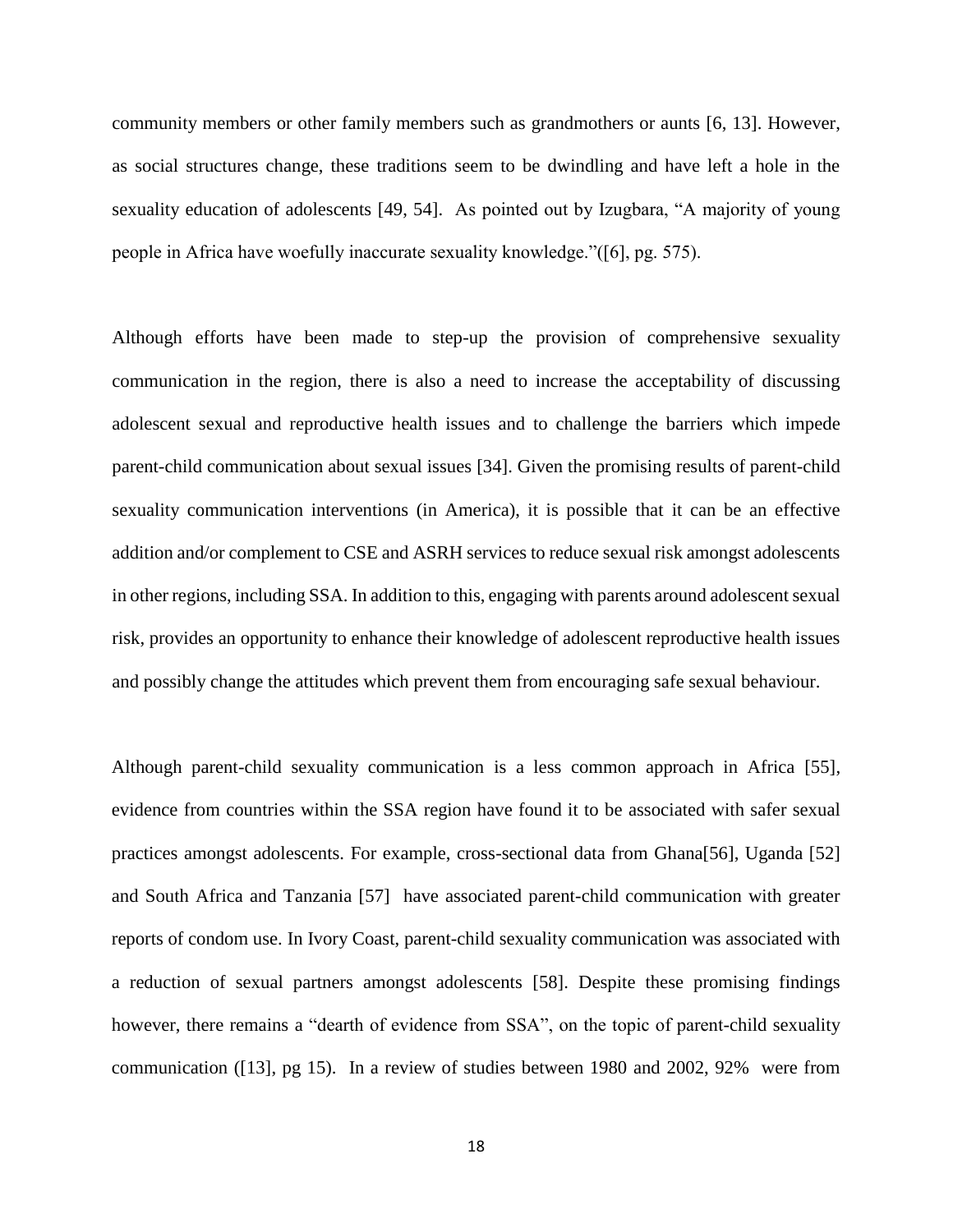America and the remainder were from Mexico, Canada and Australia[24]. In contrast, a review of the same subject in the SSA region between 1980 and 2011, revealed only 23 studies[42]. Furthermore, of the few studies on parent-child sexuality communication in the region, fewer still have examined the specific characteristics associated with whether or not it takes place; only 4 of the 23 studies in the African review included variables such as communication style and tone of discussion[42].

## <span id="page-21-0"></span>Study Rationale

If parent-child sexuality communication can reduce adolescent sexual risk, "There is an obvious need to train parents in sub-Saharan contexts…in communicating about sexuality with their adolescent children" ([57], pg 884). However, in order to be culturally relevant, an intervention for parent-child sexuality communication must be based on and include those characteristics of parent-child sexuality communication which are relevant; one cannot assume that the features used in American interventions are equally salient and relevant to parents in sub-Saharan African countries. Based on the reviewed studies from countries in SSA, it seems that parent-child sexuality communication interventions in the region may benefit from placing specific emphasis on several aspects; for example normalizing parent-child communication and challenging negative parental attitudes towards ASRH, as well as encouraging open conversation which avoids fearbased messages to prevent adolescents form having sex. However, before it is possible to make such recommendations, there is first a need to identify the types of characteristics which are associated with parent-child sexuality communication and how.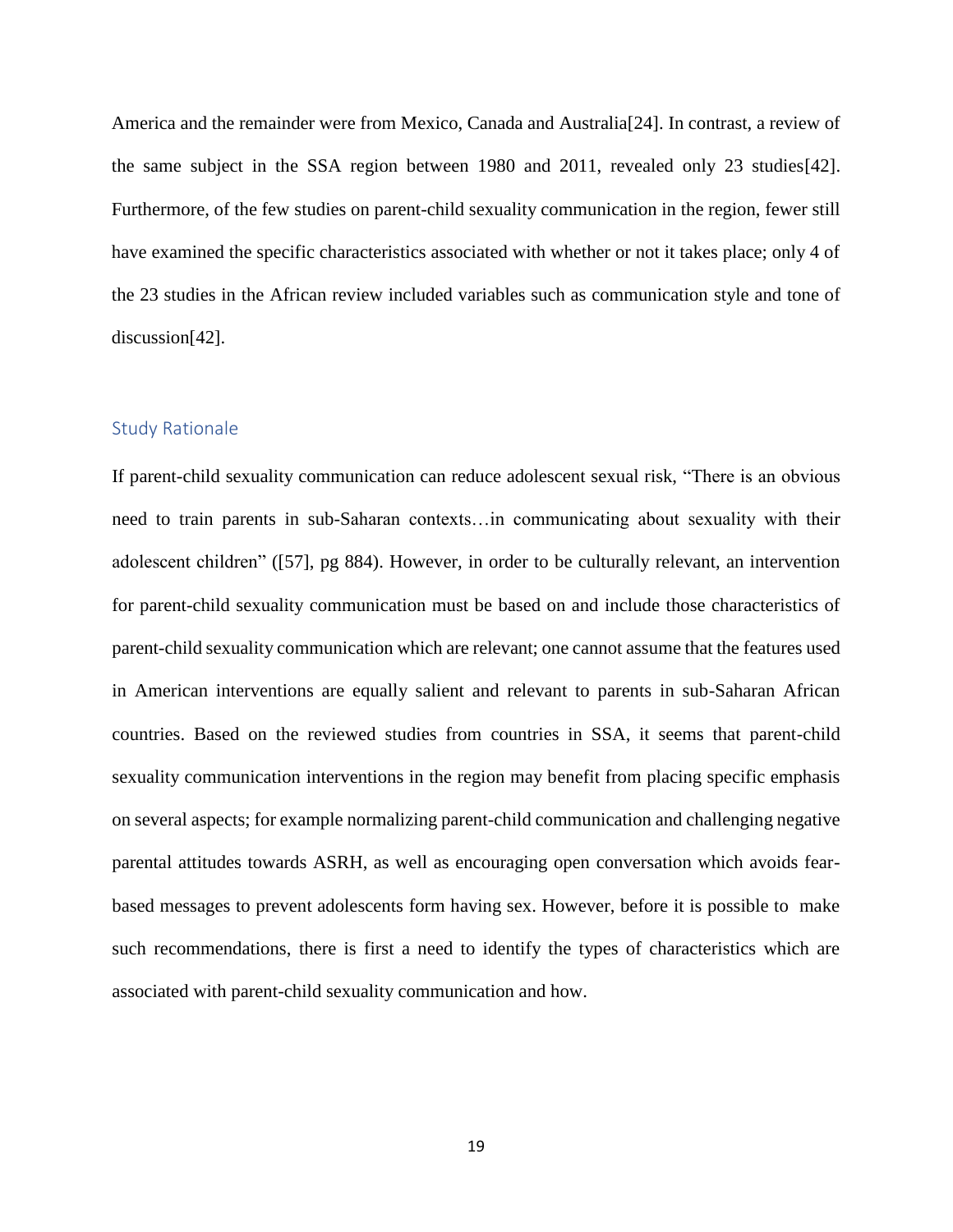The paper presented for this thesis is, to the author's knowledge, the first study which looks at the characteristics of parent-child sexuality communication in Zamia. The data is used to explore the effects of several sociodemographic and psychosocial characteristics on the occurrence of parentchild sexuality communication. The characteristics included in the study are parent-child relationship, parental attitudes, adolescents' perceptions of parents' attitudes, as well as communication style and tone of messages. Although qualitative studies have touched upon the role of these characteristics in parent-child sexuality communication, this article presents quantitative findings and uses them to make suggestions for further research and interventions in Zambia and contextually similar countries in the SSA region.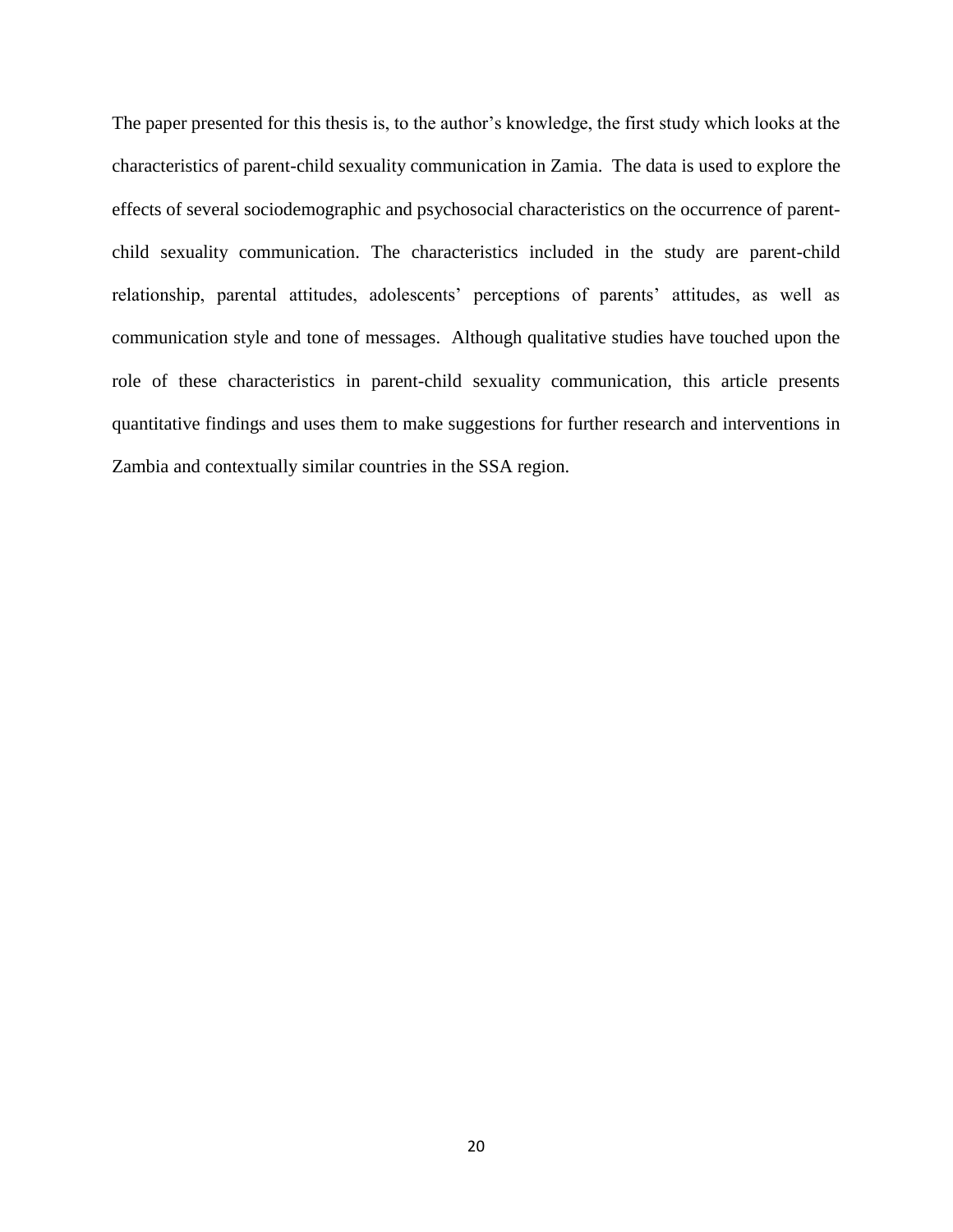# <span id="page-23-0"></span>References

- 1. WHO, *Global health estimates 2015: deaths by cause, age, sex, by country and by region, 2000– 2015*. 2016, World Health Organization: Geneva.
- 2. WHO. *WHO Fact Sheet: Adolescent Pregnancy*. 2018 [cited 2018 3rd March]; Available from: [http://www.who.int/mediacentre/factsheets/fs364/en/.](http://www.who.int/mediacentre/factsheets/fs364/en/)
- 3. Phillips, S.J. and M.T. Mbizvo, *Empowering adolescent girls in sub-Saharan Africa to prevent unintended pregnancy and HIV: a critical research gap.* Int J Gynaecol Obstet, 2016. **132**.
- 4. Macleod, C.I. and T. Tracey, *A decade later: follow-up review of South African research on the consequences of and contributory factors in teen-aged pregnancy.* S Afr J Psychol, 2010. **40**: p. 18-31.
- 5. Darroch, J., et al., *Adding it up: Costs and benefits of meeting the contraceptive needs of adolescents*. 2016, Guttmacher Institute: New York.
- 6. Izugbara, C.O., *Home-based sexuality education: Nigerian parents discussing sex with their children.* Youth & Society, 2008. **39**.
- 7. UNPD, *World Population Prospects: The 2017 Revision*. 2017, United Nations Population Division: New York.
- 8. WHO, *Health for the world's adolescents: A second chance in the second decade*. 2014, World Health Organization: Geneva.
- 9. UNAIDS, *Start Free Stay Free AIDS Free - 2017 progress report*. 2017, UNAIDS: Geneva.
- 10. Wodon, Q.T., et al., *Educating Girls and Ending Child marriage : A Priority for Africa (English). The Cost of Not Educating Girls Series*. 2018, Worls Bank Group: Washington, D.C.
- 11. Were, M., *Determinants of teenage pregnancies: the case of Busia District in Kenya.* Econ Hum Biol, 2007. **5**.
- 12. Biddlecom, A., K. Awusabo-Asare, and A. Bankole, *Role of Parents in Adolescent Sexual Activity and Contraceptive Use in Four African Countries.* International Perspectives on Sexual and Reproductive Health, 2009. **35**(2): p. 72-81.
- 13. Wamoyi, J., et al., *Parent-child communication about sexual and reproductive health in rural Tanzania: Implications for young people's sexual health interventions.* Reproductive Health, 2010. **7**(1): p. 6.
- 14. Blystad, A., et al., *Parallel discourses on early pregnancy and schooling in rural Zambia: Implications for global health research and intervention.* 2016, Centre for International Health, Department of Global Public Health and Primary Care, University of Bergen, Norway: Unpublished. p. 32.
- 15. UNESCO, *Emerging evidence,lessons and practice in Comprehensive Sexuality Education: A global Review*. 2015, UNESCO: Paris.
- 16. Simons, L.G., et al., *Mechanisms That Link Parenting Practices to Adolescents' Risky Sexual Behavior: A Test of Six Competing Theories.* Journal of Youth and Adolescence, 2016. **45**(2): p. 255-270.
- 17. Chung, H.W., E.M. Kim, and J.-E. Lee, *Comprehensive understanding of risk and protective factors related to adolescent pregnancy in low- and middle-income countries: A systematic review.* Journal of Adolescence, 2018. **69**: p. 180-188.
- 18. UNESCO, *Young People Today. Time to Act Now. Why Adolescents and Young People Need Comprehensive Sexuality Education and Reproductive Health Services in Eastern and Southern Africa*, UNESCO, Editor. 2013: Paris.
- 19. Jaccard, J., T. Dodge, and P. Dittus, *Parent-adolescent communication about sex and birth control: A conceptual framework.* New Directions for Child and Adolescent Development, 2002. **2002**(97): p. 9-42.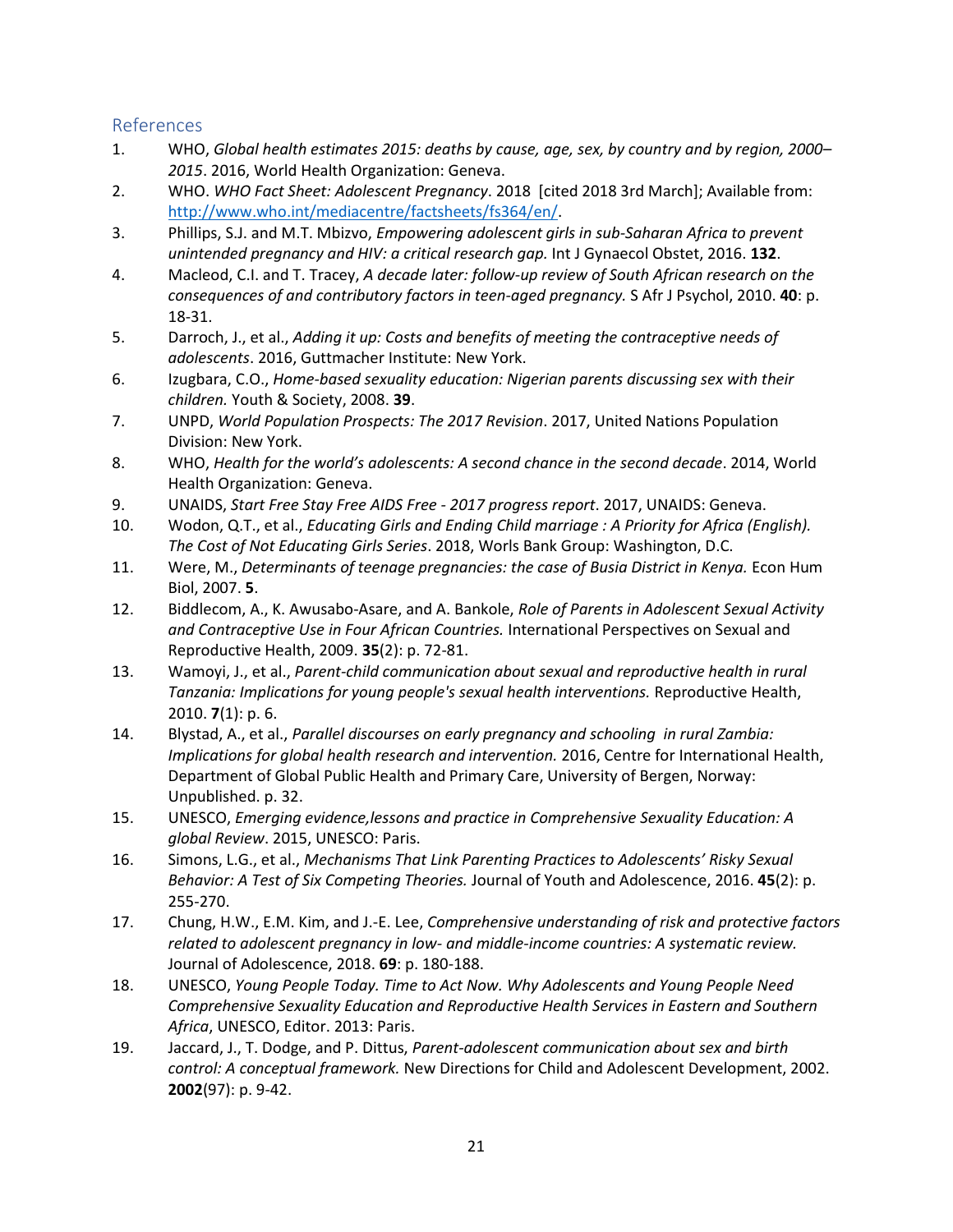- 20. Bronfenbrenner, U., *Ecological models of human development* Readings on the Development of Children, 1994. **2**(1): p. 37-43.
- 21. Ajzen, I., *The theory of planned behavior.* Organizational Behavior and Human Decision Processes, 1991. **50**(2): p. 179-211.
- 22. O'Donnell, L. and S. Fuxman, *Effectiveness of a Brief Home Parenting Intervention for Reducing Early Sexual Risks Among Latino Adolescents: Salud y Éxito.* Journal of School Health, 2017. **87**(11): p. 858-864.
- 23. Guilamo-Ramos, V., et al., *A Parent-based Intervention to Reduce Sexual Risk Behavior in Early Adolescence: Building Alliances Between Physicians, Social Workers, and Parents.* The Journal of adolescent health : official publication of the Society for Adolescent Medicine, 2011. **48**(2): p. 159-163.
- 24. DiIorio, C., E. Pluhar, and L. Belcher, *Parent-Child Communication About Sexuality: A Review of the Literature from 1980-2002.* Journal of HIV/AIDS Prevention & Education for Adolescents & Children, 2003. **5**(3-4): p. 7-32.
- 25. Halpern-Felsher, B.L., et al., *Adolescents' self-efficacy to communicate about sex: its role in condom attitudes, commitment, and use.* Adolescence, 2004. **39**.
- 26. Sneed, C., *Parent-adolescent communication about sex: The impact of content and comfort on adolescent sexual behavior.* J HIV/AIDS Prev Child Youth, 2008. **9**: p. 70-83.
- 27. Whitaker, D.J. and K.S. Miller, *Parent-Adolescent Discussions about Sex and Condoms: Impact on Peer Influences of Sexual Risk Behavior.* Journal of Adolescent Research, 2000. **15**(2): p. 251-73.
- 28. WHO, *Global Accelerated Action for the Health of Adolescents (AA-HA!) Guidance to Support Country Implementation*. 2017: Geneva.
- 29. WHO, *Recommendations on adolescent sexual and reproductive health and rights*. 2018, World Health Organization: Geneva.
- 30. UNESCO, *International Technical Guidance on Sexuality Education: An evidence-informed approach*. 2018, UNESCO: Paris.
- 31. Wight, D. and D. Fullerton, *A Review of Interventions With Parents to Promote the Sexual Health of Their Children.* Journal of Adolescent Health, 2013. **52**(1): p. 4-27.
- 32. Poulsen, M.N., et al., *Factors associated with parent-child communication about HIV/AIDS in the United States and Kenya: a cross-cultural comparison.* AIDS Behav, 2010. **14**.
- 33. Miller, K.S. and D.J. Whitaker, *Predictors of mother-adolescent discussions about condoms: implications for providers who serve youth.* Journal of Adolescent Research, 2001. **15**((2)): p. 251.
- 34. Phetla, G., et al., *"They have opened our mouths": increasing women's skills and motivation for sexual communication with young people in rural South Africa.* AIDS Educ Prev, 2008. **20**.
- 35. Poulsen, M.N., et al., *Factors Associated with Parent–Child Communication About HIV/AIDS in the United States and Kenya: A Cross-Cultural Comparison.* AIDS and Behavior, 2010. **14**(5): p. 1083-1094.
- 36. Lefkowitz, E.S. and T.M. Stoppa, *Positive sexual communication and socialization in the parentadolescent context.* New directions for child and adolescent development, 2006(112): p. 39.
- 37. Lefkowitz ES, et al., *How Latino American and European American adolescents discuss conflicts, sexuality, and AIDS with their mothers.* Dev Psychol, 2000. **36**(3): p. 315-325.
- 38. Amuyunzu-Nyamongo, M., et al., *Qualitative evidence on adolescents' views of sexual and reproductive health in Sub-Saharan Africa*. 2005, Guttmacher Institute: New York.
- 39. Tannenbaum, M.B., et al., *Appealing to Fear: A Meta-Analysis of Fear Appeal Effectiveness and Theories.* Psychological Bulletin, 2015. **141**(6): p. 1178-1204.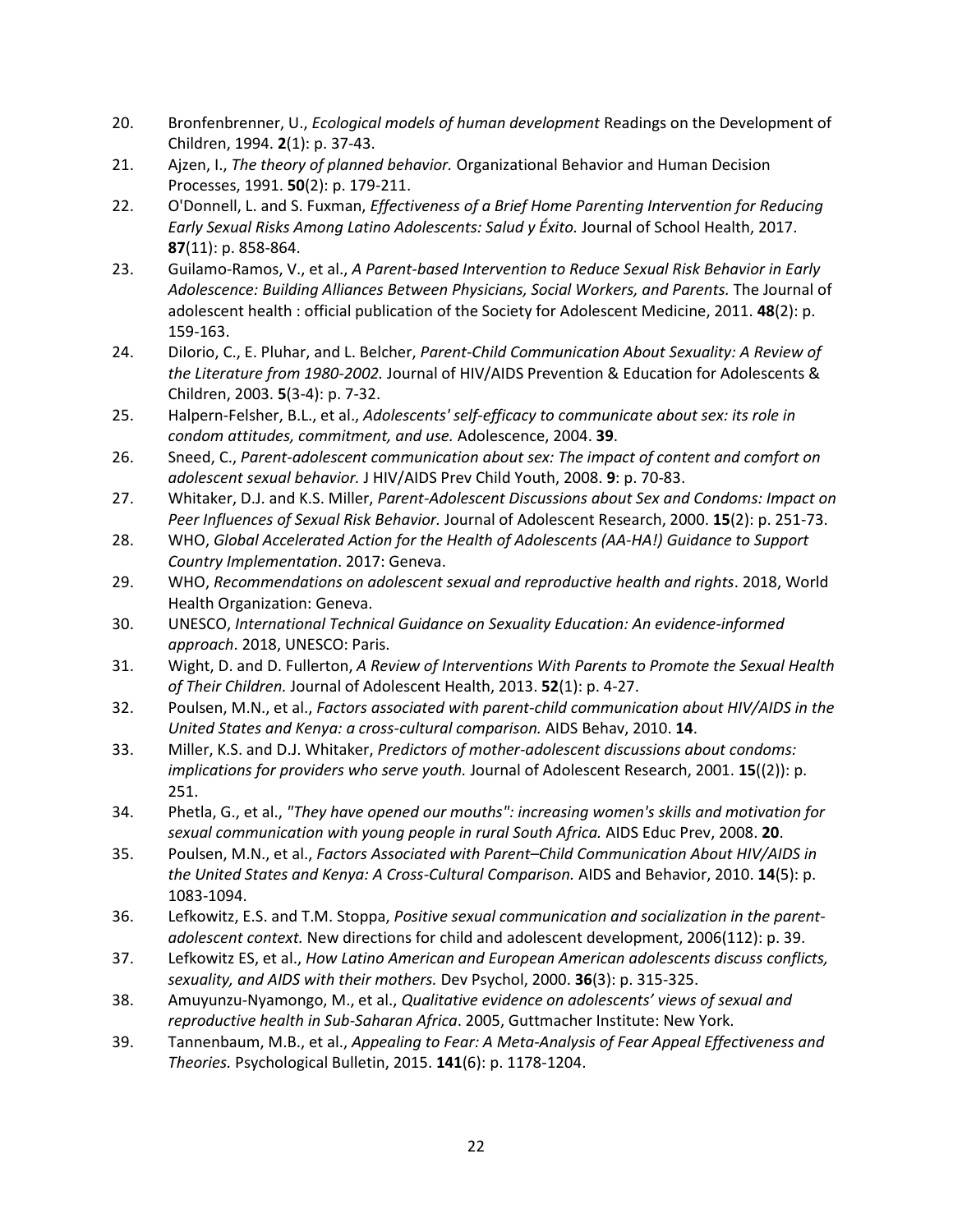- 40. Bello, B.M., et al., *Adolescent and Parental Reactions to Puberty in Nigeria and Kenya: A Cross-Cultural and Intergenerational Comparison.* Journal of Adolescent Health, 2017. **61**(4, Supplement): p. S35-S41.
- 41. Kajula, L., *Dynamics of parent–adolescent communication on sexual health and HIV/AIDS in Tanzania.* J. AIDS Behav., 2014. **18**: p. 69-74.
- 42. Bastien, S., L. Kajula, and W. Muhwezi, *A review of studies of parent-child communication about sexuality and HIV/AIDS in sub-Saharan Africa.* Reproductive Health, 2011. **8**(1): p. 25.
- 43. Lyerly, J.E. and L.R.B. Huber, *The role of family conflict on risky sexual behavior in adolescents age 15 to 21.* Annals of Epidemiology, 2013. **23**: p. 233-235.
- 44. Markham, C.M., et al., *Connectedness as a predictor of sexual and reproductive health outcomes for youth.* J Adolesc Health, 2010. **46**.
- 45. Silk, J. and D. Romero, *The role of parents and families in teen pregnancy prevention.* J Fam Issues, 2014. **35**.
- 46. Mpondo, F., et al., *Understanding the role played by parents, culture and the school curriculum in socializing young women on sexual health issues in rural South African communities.* SAHARA-J: Journal of Social Aspects of HIV?AIDS, 2018. **15**(1): p. 42-49.
- 47. WHO, *Helping parents in developing countries improve Adolescents' health*. 2007, World Health Organisation: Geneva.
- 48. Lehr, S.T., A.S. Demi, and C. DiIorio, *Predictors of father-son communication about sexuality.* J Sex Res, 2005. **42**(2): p. 119-129.
- 49. Maticka-Tyndale, E., J. Wildish, and M. Gichuru, *Quasi-experimental evaluation of a national primary school HIV intervention in Kenya.* Evaluation and Program Planning, 2007. **30**: p. 172- 186.
- 50. Adeyemo, M.O. and W.R. Brieger, *Dissemination of family life education to adolescents by their parents in suburban ibadan, Nigeria.* Int Q Community Health Educ, 1994. **15**.
- 51. Awusabo-Asare, K., A. Bankole, and A. Kumi-Kyereme, *Views of adults on adolescent sexual and reproductive health: qualitative evidence from Ghana*, in *Occasional Report*. 2008, Guttmacher Institute: New York.
- 52. Biddlecom, A., K. Awusabo-Asare, and B. Akinrinola, *Role of Parents in Adolescent Sexual Activity and Contraceptive Use in Four African Countries.* International Perspectives on Sexual and Reproductive Health, 2009. **35**.
- 53. Guzman, B., et al., *Let's Talk About Sex: How Comfortable Discussions About Sex Impact Teen Sexual Behavior*. Vol. 8. 2003. 583-98.
- 54. Vandenhoudt, H., et al., *Evaluation of a U.S. evidencebased parenting intervention in rural western Kenya: from parents matter! to families matter! .* AIDS Educ Prev, 2010. **22**(4): p. 328- 43.
- 55. WHO, *Helping parents in developing countries improve adolescents health.* , W.H.O.D.o.C.a.A.H.a. Development, Editor. 2007: Geneva, Switzerland.
- 56. Adu-Mireku, S., *Family communication about HIV/AIDS and sexual behaviour among senior secondary school students in Accra, Ghana.* African Health Sciences, 2003. **3**(1): p. 7-14.
- 57. Namisi, F.S., et al., *Condom use and sexuality communication with adults: a study among high school students in South Africa and Tanzania.* MBMC Public Health, 2013. **13**: p. 874-885.
- 58. Babalola, S., B.O. Tambashe, and C. Vondrasek, *Parental factors and sexual risk-taking among young people in Cote d'Ivoire.* Afr J Reprod Health, 2005. **9**.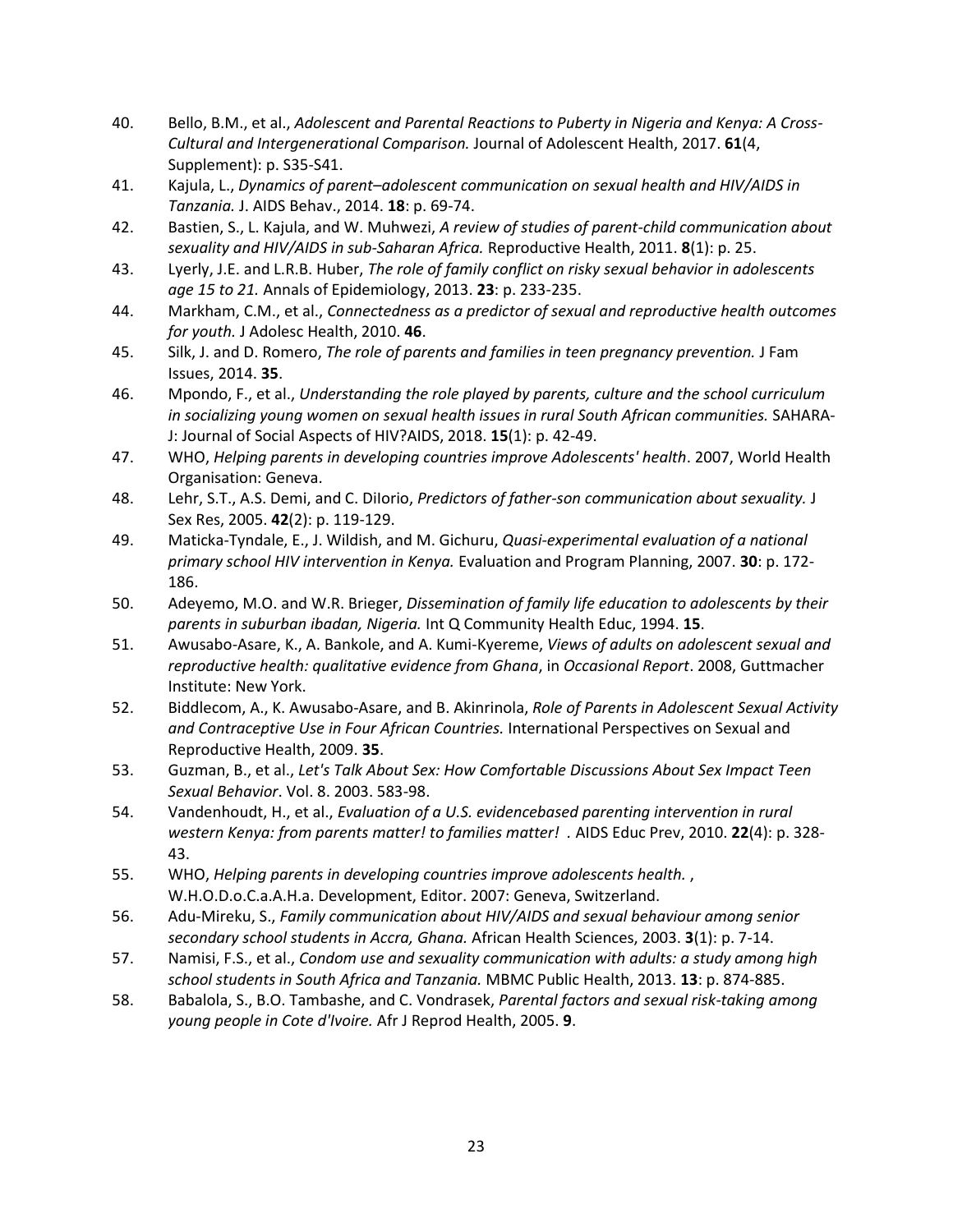<span id="page-26-0"></span>Academic Paper: Characteristics of parent-child sexuality communication in Zambia: A cross sectional study of adolescent girls and their parents.

#### Abstract

**Background:** Parent-child sexuality communication has been shown to reduce risky sexual behaviour amongst adolescents. Risky sexual behaviour is of particular concern in sub-Saharan Africa (SSA) where the prevalence of early pregnancy, unsafe abortion and HIV are high. Parentchild sexuality communication may be a feasible approach for reducing sexual risk amongst adolescents in SSA but limited research exists from the region. This study examines the sociodemographic and psychosocial factors that are associated with whether or not parents communicate with their daughters about sexual issues in Zambia, a country in SSA.

**Methods:** The data stem from a cluster randomized controlled trial to examine the effect of interventions for reducing teenage pregnancy and school drop out in Zambia. Data were collected between January-July in 2008 and consists of responses to interviews with 4333 adolescent girls (from 157 schools) and 3864 parents. Cross sectional analyses, using pooled data from the three study arms, examined the sociodemographic and psychosocial variables associated with parentchild sexuality communication. Uni- and multivariate logistic regressions were used and odds ratios are reported.

**Results:** Adolescent girls who felt connected to their parents and those who perceived their parents to be comfortable in communicating about sex, were more likely to speak to their parents about sexual issues than those who did not. Girls whose parents used fear-based communication about sexual issues, and those who perceived their parents as being opposed to education about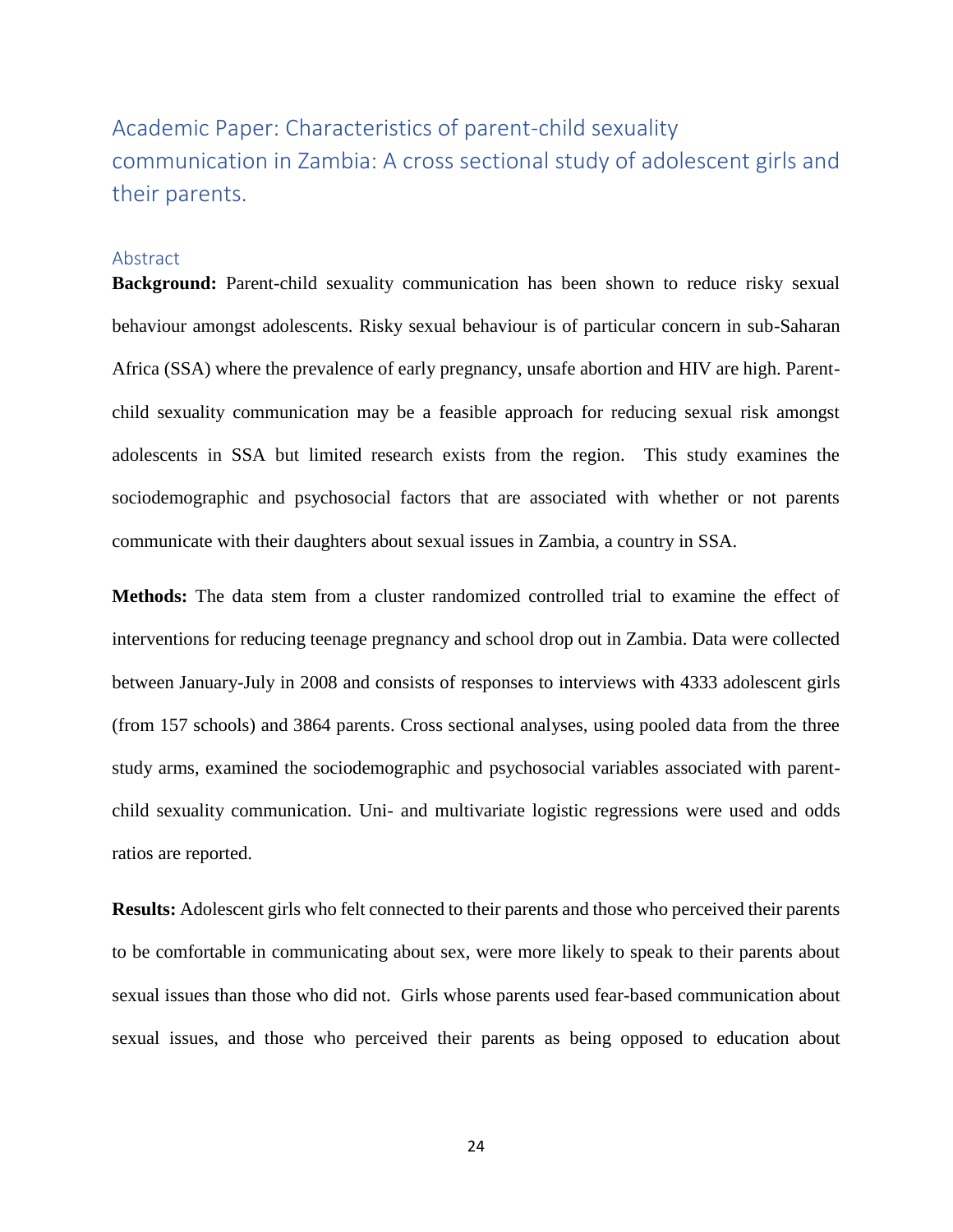contraception, had lower odds of communicating with their parents about sex. Girls out of school had higher odds of communicating with their parents about sex than those enrolled in school.

**Conclusion:** The results are in line with studies on the characteristics associated with parent-child sexuality communication in other sub-Saharan African countries; including the role of responsive parenting and fear-based communication styles. Trainings which assist parents to communicate with their children about sex, may benefit from encouraging parents to convey non-judgemental attitudes, use open communication styles with neutral messages, whilst appearing comfortable and displaying positive attitudes towards communication around sex and contraceptive use.

**Key Words**: Adolescents, Parents, Communication, Sexual and Reproductive Health

# **Background**

 $\overline{\phantom{a}}$ 

Adolescent<sup>4</sup> Sexual and Reproductive Health (ASRH) has received growing attention in public health policies over the last two decades [59]. Adolescents' sexual behaviour has both direct and *lasting* impact on their health and well-being. In particular, *risky* sexual behaviour – characterized by early sexual debut, low condom and contraceptives use and high rates of partner change [16] is high on the global public health agenda. This is because early pregnancy and increased risks of childbirth complications are amongst the leading causes of death amongst 15-19 year old girls [1]. Furthermore 3.9 million girls aged 15 to 19 years undergo unsafe abortions every year[5]. In addition to these negative health outcomes, the socio-economic consequences of early and unintended pregnancy are of great concern; early pregnancy curtails girls' educational attainment

<sup>4</sup> This text assumes UNICEF's definition of an adolescent; an individual between the age of 10 and 19 years of age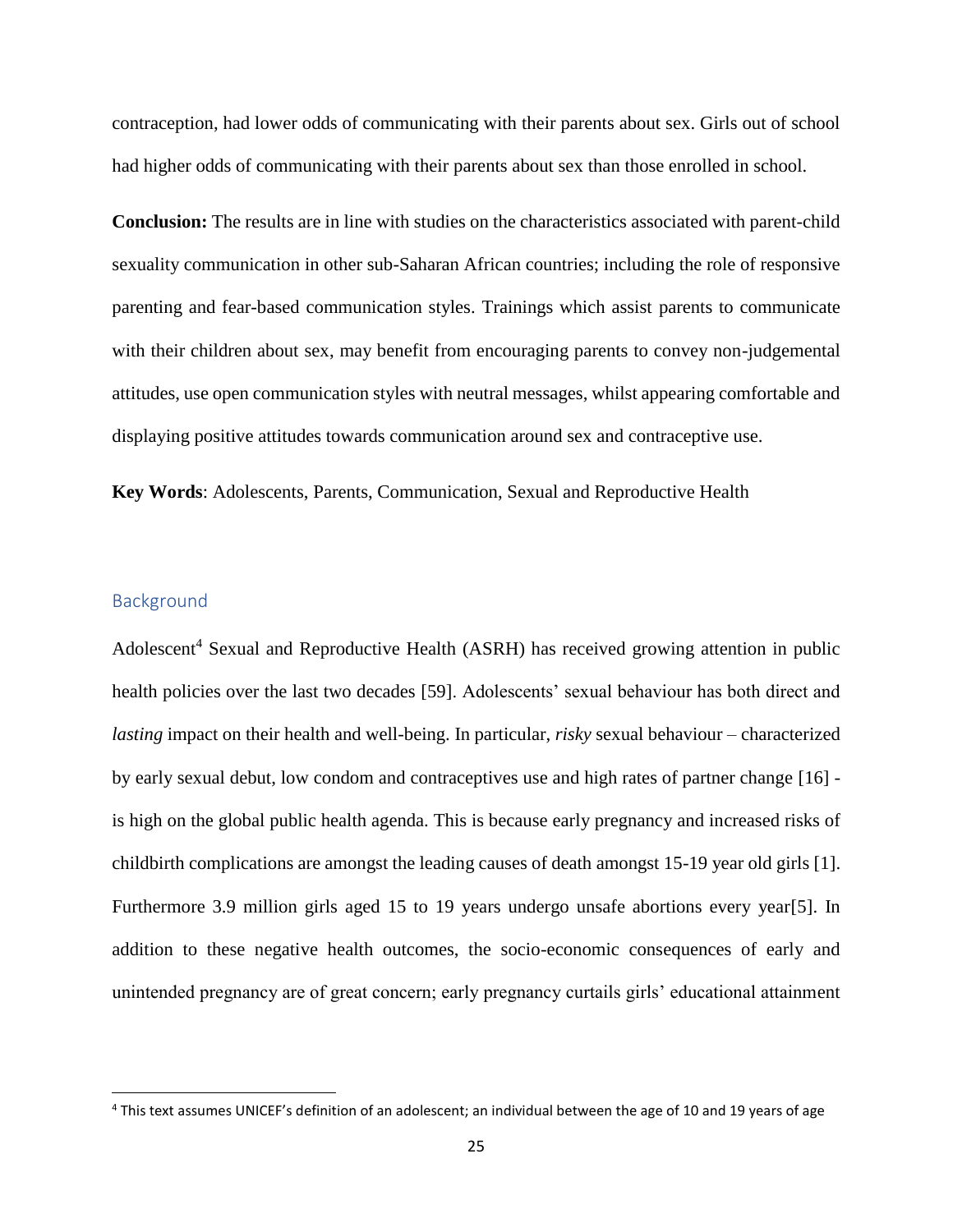which has direct implications on their prospects for entering the workforce and thus places considerable economic strain on the family.

In sub-Saharan Africa (SSA), ASRH is of particular concern. The high rates of HIV amongst adolescents in this region, means that risky sexual behaviour is directly linked to the 'triple tragedy' of HIV/AIDS, unwanted teenage pregnancy and unsafe abortions [6]. In 2017, 70% of new HIV infections amongst adolescents occurred in sub-Saharan Africa, the majority among young women and girls [9]. Whereas the global average for adolescent births was 44 per 1000 girls aged 15-19 in 2018 [60], the annual average in SSA is 101 per 1000 [7]. Furthermore, 15-24 year old girls account for 25% of abortions and abortion related deaths in the region [8]. In addition to this, the high rates of poverty and lack of social protection mechanisms in many countries in SSA means that the overall socio-economic strain of early pregnancies is amplified in this region. Considering that adolescents in sub-Saharan Africa carry a disproportionately high burden of sexual and reproductive ill health [3], there is a clear need to support and empower adolescents in this region to avoid risky sexual behaviours.

The HIV epidemic in SSA sparked efforts to address adolescent sexual health, including increased provision of adolescent-responsive sexual health information and services and more recently, the introduction of Comprehensive Sexuality Education (CSE) in schools[15]. Although these are important and relevant strategies, they do not typically make use of the role that parents and guardians can play in shaping adolescents' knowledge, beliefs and behaviours regarding sex [13, 61]. Indeed it is for this reason that international organisations such as UNESCO and WHO are now placing more emphasis on involving parents in adolescent sexual health (e.g.[30]).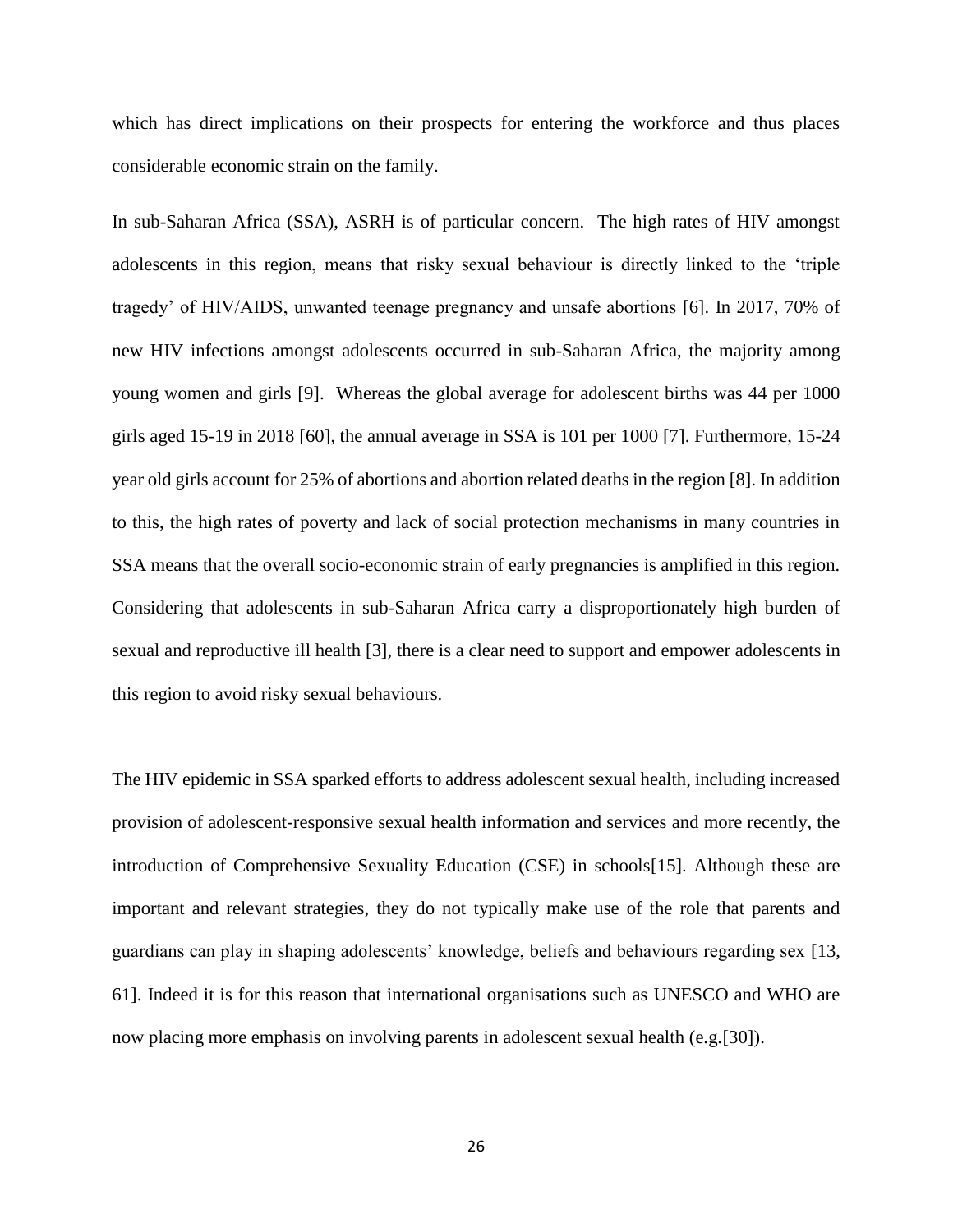#### Parental influence on adolescent sexual behaviour

Parents<sup>5</sup> can influence adolescent sexual behaviour not only through monitoring and restricting their actions, but also through communicating their own attitudes and beliefs to their children. As outlined in the Theory of Planned Behaviour (TPB, [21]), behaviour is influenced by an individual's own beliefs and abilities, as well as broader social norms and the perceived attitude of 'significant others'. In terms of sexual behaviour, parents represent (very) 'significant others' who can influence adolescents' behaviour by modelling safe sexual behavioural norms such as keeping one sexual partner and/or frequent use of sexual health services (e.g. STI screening). In addition, by conveying positive attitudes towards safe sexual behaviour, for example positive views towards condom use, parents relay social norms around contraceptive use, which in turn can shape the child's behaviours.

#### Parent-child sexuality communication

 $\overline{\phantom{a}}$ 

Parents can also impart knowledge and skills around safe sexual practices by communicating directly with their children about sexuality issues. Indeed, a number of studies in North-America have shown that parent-child communication about sexuality issues is associated with improved sexual knowledge as well as increased and consistent condom use, delayed sexual debut, reduced number of partners and improved sex negotiation skills amongst adolescents [25, 26, 42]. Nascent evidence from countries in sub-Saharan African have shown similar results; parent-child communication has been associated with greater condom use in Uganda [52], South Africa and Tanzania [57] and in Ivory Coast, parent-child sexuality communication was associated with a reduction of sexual partners amongst adolescents [58]. Furthermore, a systematic review of studies

<sup>5</sup> The terms 'Parent' and 'Guardian' are used interchangeably in the text to refer to the individual(s) who are responsible for caring and providing for the child/adolescent.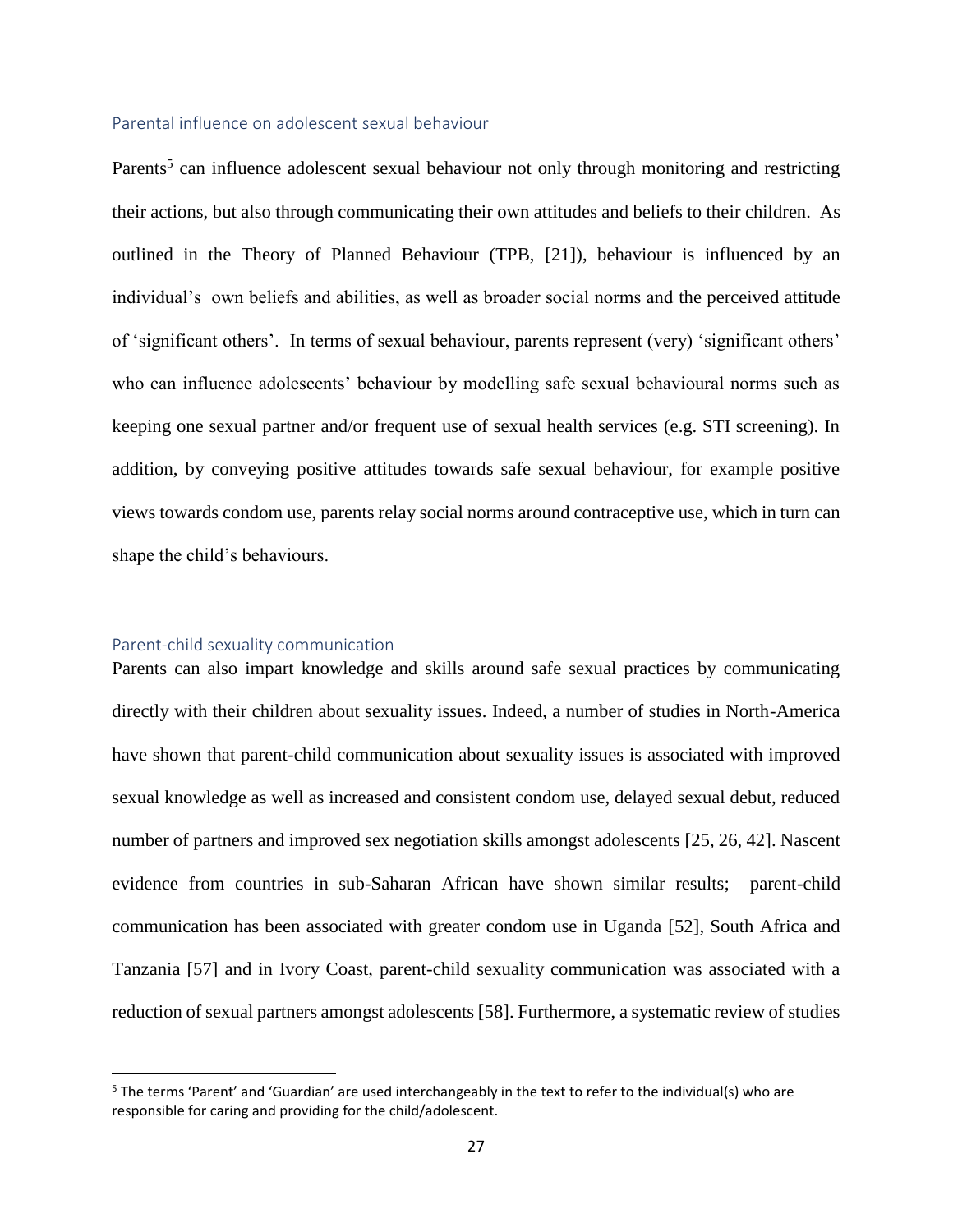in SSA countries concluded that a lack of parental guidance and sexuality communication is in fact a determinant of adolescent pregnancy in the region [62].

Given the protective effects that parent-child sexuality communication can have on adolescent sexual risk, it seems possible that it can also be used to complement existing strategies for reducing adolescent sexual risk behaviour in other countries and regions, including sub-Saharan Africa. Indeed, randomized controlled trials in North-America have shown that interventions specifically aimed at improving parents' knowledge and skills to communicate with their adolescents about sexuality issues, can significantly reduce adolescent sexual risk behaviour [22, 63]. Furthermore, Blake et al [64] found that the effects of school-based prevention programs can be augmented by adding a parent-child communication component to it. Therefore if parents are motivated, willing and equipped with the necessary knowledge and skills, they have the potential to increase accurate sexual knowledge and hence promote safe sexual behaviour amongst their children. By communicating with their children about sexual issues, parents can also challenge any false beliefs or misconceptions which may lead to risky sexual behaviour; for example peer pressures to have sex.

Although there is demonstrable evidence for the effects of parent-child sexuality communication, the evidence is largely restricted to the 'global north'. A review of studies on parent-child sexuality communication between 1980 and 2002, showed that 92% came from North-America, the remaining 8% came from Mexico, Canada and Australia[24]. Thus, as Wamoyi points out, there remains a "dearth of evidence from SSA" on the effects of parent-child sexuality communication, ([13], pg 15). However, evidence is starting to emerge which suggests that in sub-Saharan Africa,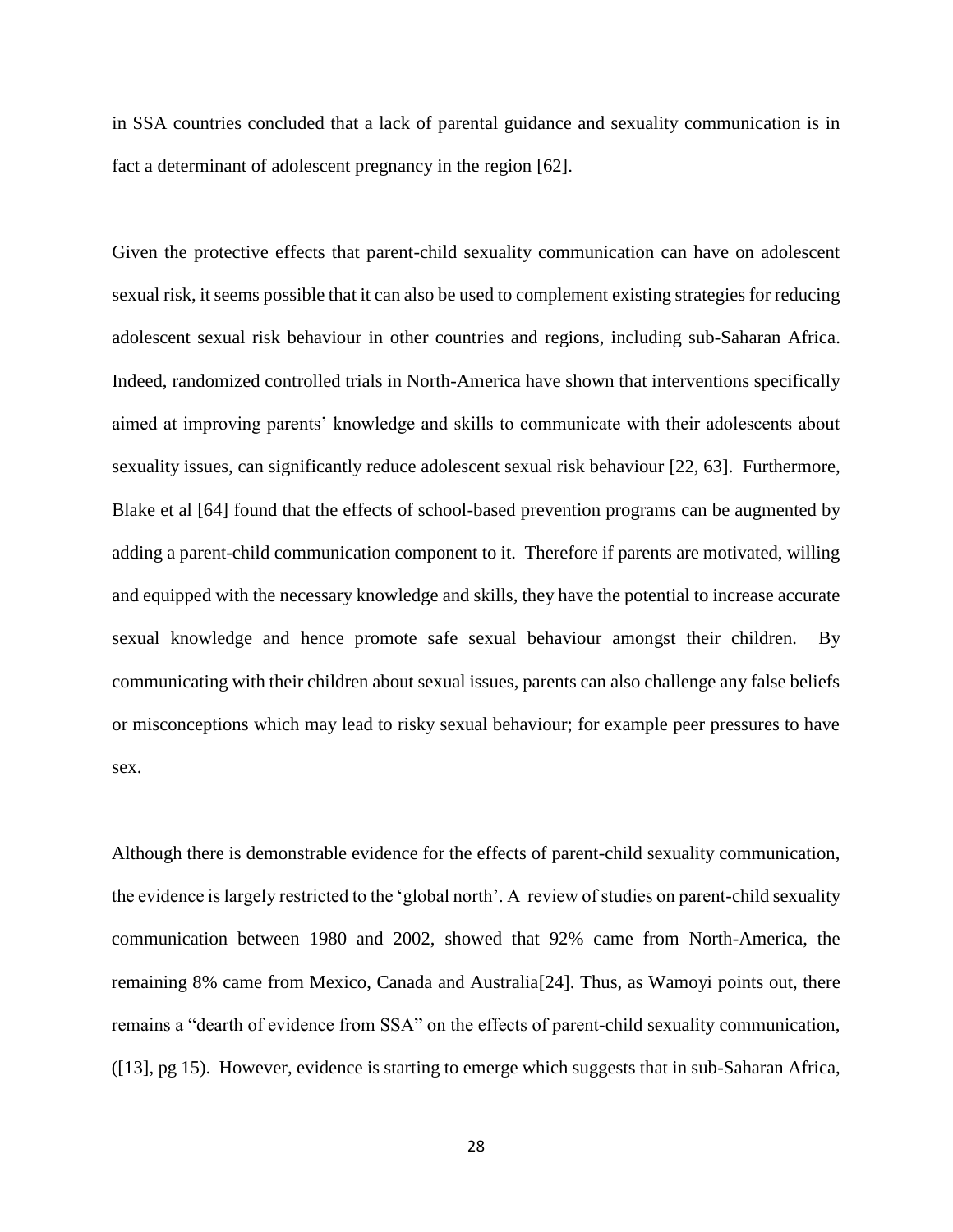HIV interventions which include parent-child sexuality communication have positive effects on the rates of communication as well as children's knowledge about HIV [34, 54, 65]. Although promising, there is a need to build on this evidence to better understand the ways in which parents communicate with their children about sex and how the use of parent-child sexuality communication can be increased in the context of sub-Saharan Africa.

Studies suggest that in countries in SSA, fewer adolescents communicate with their parents about sex than in America; 13% in Burkina Faso -38% in Uganda [52] versus 30%-70% in USA [33, 53] respectively. Many argue that this is due to the cultural taboos surrounding adult-child communication about sex in the region. For example qualitative studies in Tanzania and Nigeria, suggest that secrecy and shame associated with pre-marital sex prevents parents from initiating communicating about sexual issues. Studies also show that parents are concerned that if they speak to their children about sexual issues, they will encourage them to engage in it [6, 13, 42, 49, 66]. Despite these findings however, both parents and adolescents in several studies from SSA have expressed the need for more communication about sexual issues in the home [6, 13, 42, 67, 68]. For example, a study of Nigerian mothers showed strong beliefs that parents should be involved in their child's sexuality education [69] and in Tanzania, adolescents have suggested that parentchild sexuality communication may be an effective means of reducing teenage pregnancies [11]. Considering that there is both rationale and will for increasing parent-child sexuality communication, the next step is to understand the factors that affect whether or not it actually happens.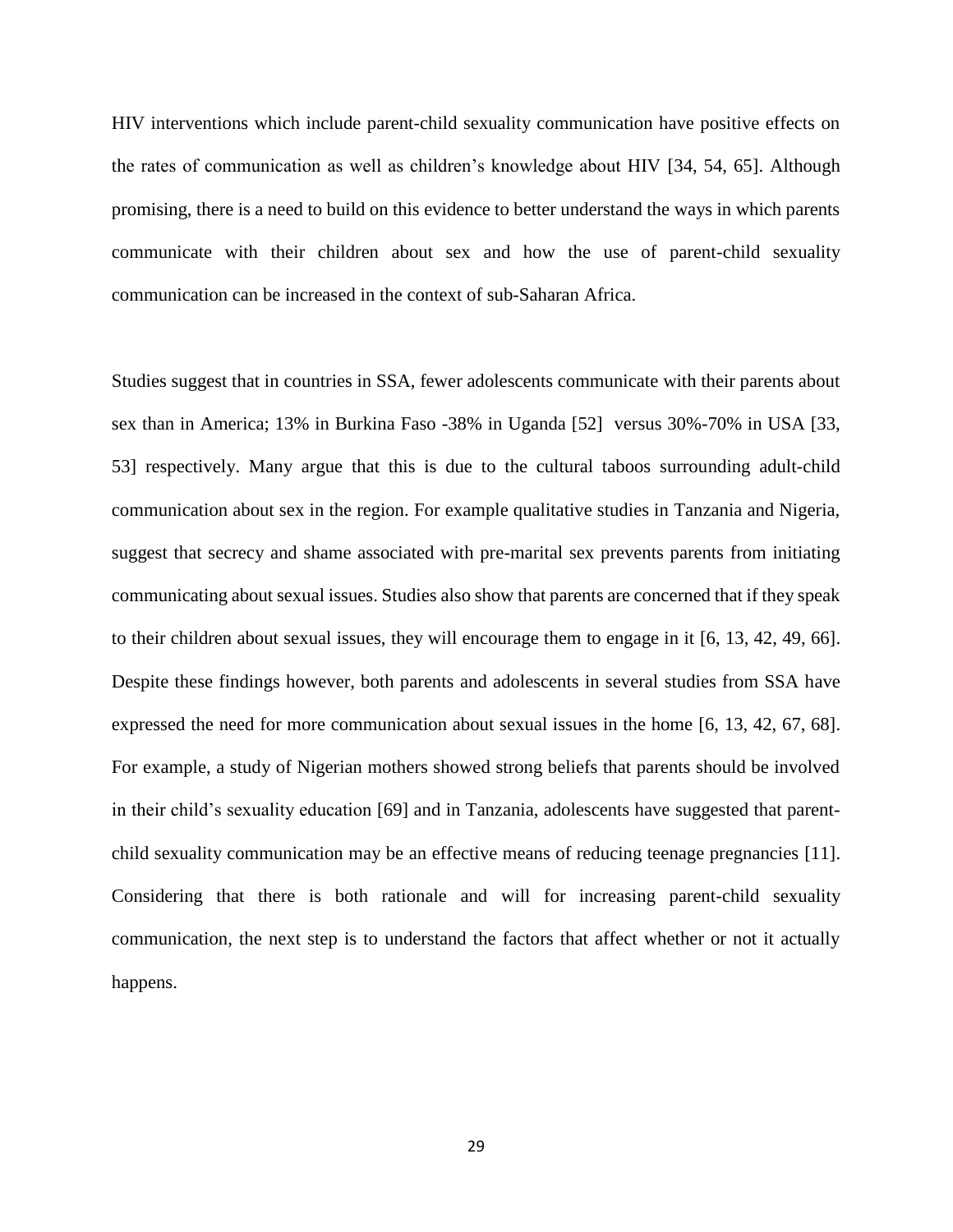#### Factors associated with parent-child sexuality communication

Whether or not parents communicate with their children about sexual issues can be affected by several factors, both sociodemographic and psychosocial. Depending on social, political, economic and cultural contexts, the factors which influence attitudes around adolescent sexual and reproductive health are also likely to vary. However, evidence suggests that across countries and cultures, parent-child sexuality communication is more frequent amongst female parents and girl children and that the likelihood of communication increases with the age of the child [24] [12, 13, 56, 67, 70, 71]. Conversely, amongst North-American samples, the association with parental education and socio-economic status show mixed results [24] whereas in African studies, there seems to be some consistency; parents with higher socio-economic status [67, 72, 73] and higher levels of education[32, 69, 72] are more likely to communicate with their parents about sexual issues. Studies in SSA countries also include certain variables which are not typically referenced in American studies, such as rural versus urban living and the child's school enrolment status. In Tanzania for example, in-school adolescents reported more parent-child sexuality communication than those out of school, and those living in rural areas were more likely to report sexuality communication with parents than those in urban areas [73].

Studies have also examined some of the psychosocial characteristics associated with parent-child sexuality communication. Parents' attitudes towards adolescent sexual and reproductive health issues can impact on whether or not parent-child sexuality communication occurs and what information is relayed. For example, parents with conservative attitudes towards adolescent sex, i.e. those who do not feel their children are ready to learn about sex and those who endorse abstinence, are less likely to communicate with their children about sexual issues [33, 35, 48]. Similarly, when discussing sexual matters, there is a tendency for parents to focus on issues such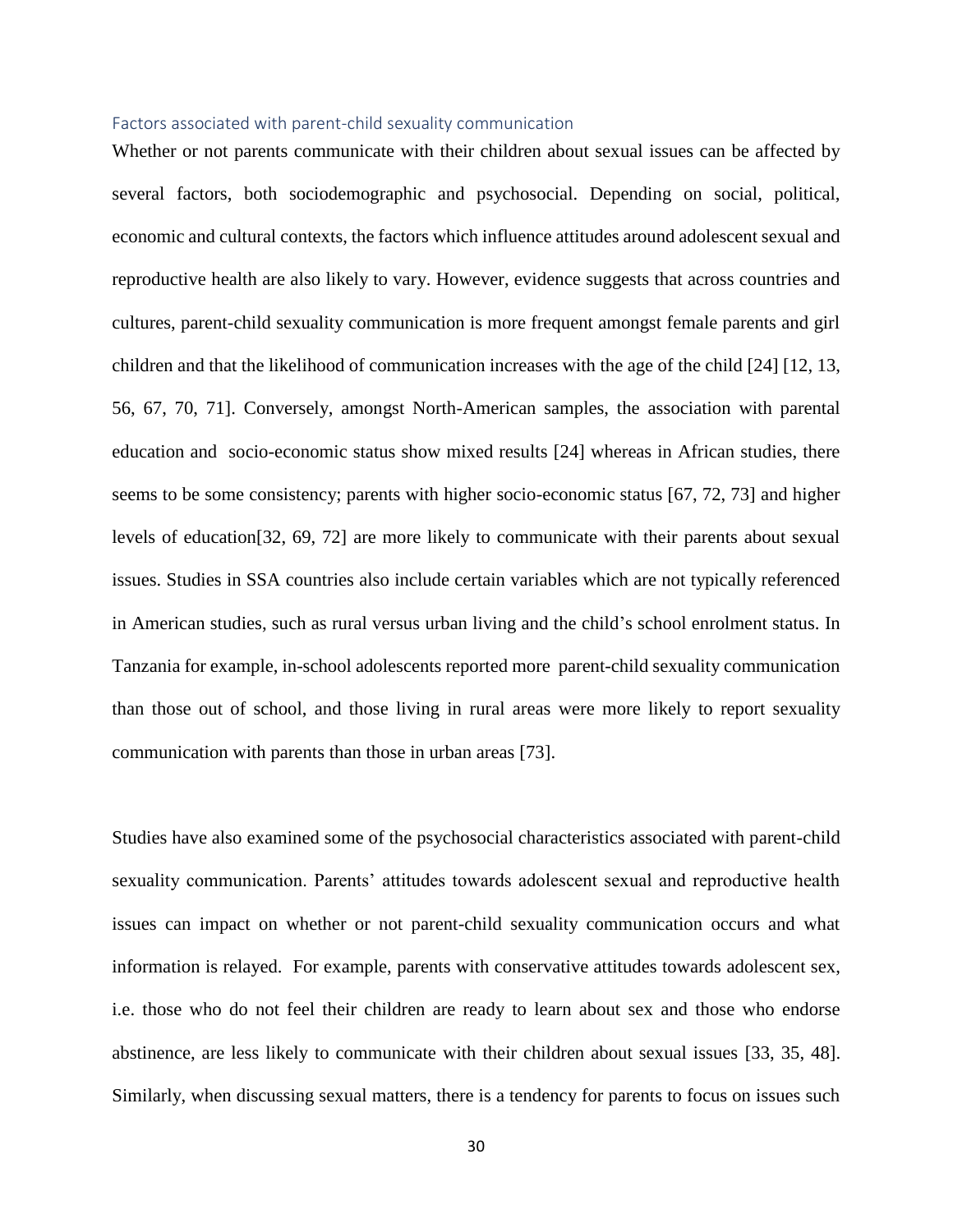as abstinence, sexual risk and fidelity as opposed to more direct and detailed sex topics [26, 34, 74]. Parents are also less likely to discuss condoms and contraceptives (than for example puberty and/or abstinence) with their children and this is particularly evident in studies from African countries [57, 75].

Parents' communication style and the way they relay messages is also associated with the occurrence of parent-child sexuality communication. Topics around sex and sexuality are inherently private and thus embarrassing and uncomfortable to talk about. This discomfort has implications for how messages are relayed by parents, but also how they are perceived by children. As noted by Lefkowitz and Stoppa, "By appearing extremely uncomfortable or unable to discuss sex-related topics, parents send a message to their daughters that sex is difficult to discuss, secretive, or dirty" [36], pg 47). It is not surprising that parental discomfort is one of the most widely cited barriers to parent-child sexuality communication (e.g. [76, 77]) and indeed the reason why many ASRH interventions specifically incorporate means of increasing parent's knowledge, skills and comfort in sexuality communication (e.g. [34, 35]).

Communication which is open and interactive with clear, neutral and non-threatening messages is the most effective way of encouraging communication about sensitive issues such as  $\frac{\text{sex}}{26}$ . Conversely, one-directional and instructive communication which uses fear tactics to prevent sexual activity, is more likely to prevent communication and may result in overall rejection of the message being communicated [37, 78]. Studies in sub-Saharan African countries typically describe parents' communication with their children about sex as asymmetric, authoritarian and fear-based in nature (e.g.[34, 40, 41]). This fear-based messaging is also cited as one of the reasons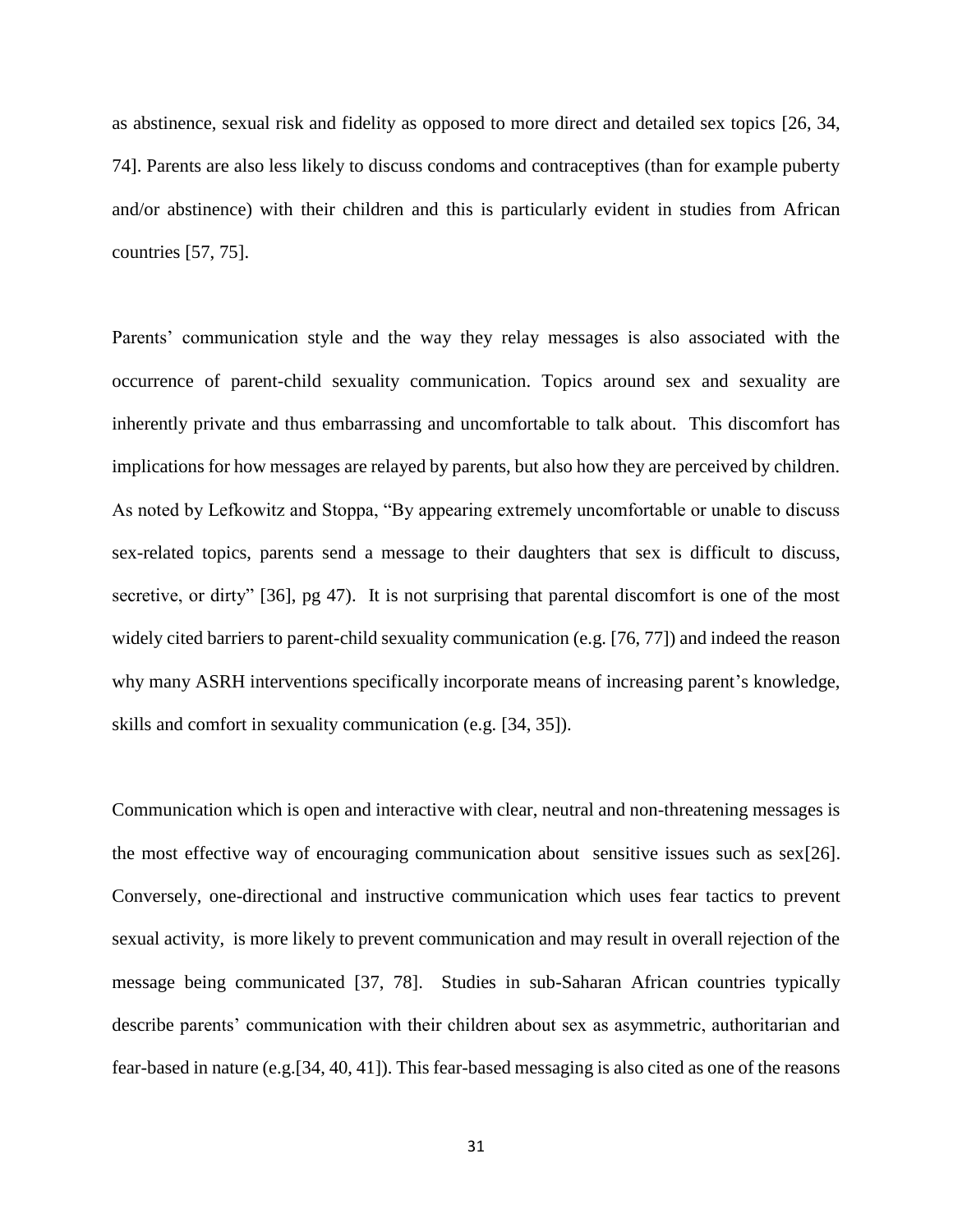for the low rates of parent-child sexuality communication in the region [38, 42]. However, these claims are based on a limited number of qualitative studies[41, 79, 80] and thus far, no studies have empirically assessed the association between parents' use of fear-based communication and whether or not parent-child sexuality communication takes place.

Finally, communication can also be influenced by the nature of the relationship between the parent and the child. Positive parenting practices - wherein parents are attentive and responsive – creates feelings of connectedness to parents. Parent-child connectedness is strongly associated with reduced risk behaviour amongst adolescents [44, 81] and with regards to reducing sexual risk behaviour, it is argued to be one of the most important influencing factors for adolescents [44, 55, 82]. Although few studies have examined the influence of parent-child connectedness on sexuality communication, studies suggest that by communicating with their children about sexual issues, parents show that they care for and are concerned for their children. As cited in a qualitative study in Tanzania "only parents with love chat with their children" (adolescent girl [13], pg 12).

#### The present study

There is reason to believe that parent-child sexuality communication can reduce the sexual risk behaviour of adolescents. Therefore, it is possible that parent-child sexuality communication can also be used in countries in sub-Saharan Africa to bolster existing efforts to improve adolescent sexual and reproductive health. To do so, however, a greater contextual understanding of the factors that are associated with parent-child sexuality communication in SSA is needed. By studying parent-child sexuality communication in a country which is more representative of a sub-Saharan African context (than North America), it may be possible to gain a better understanding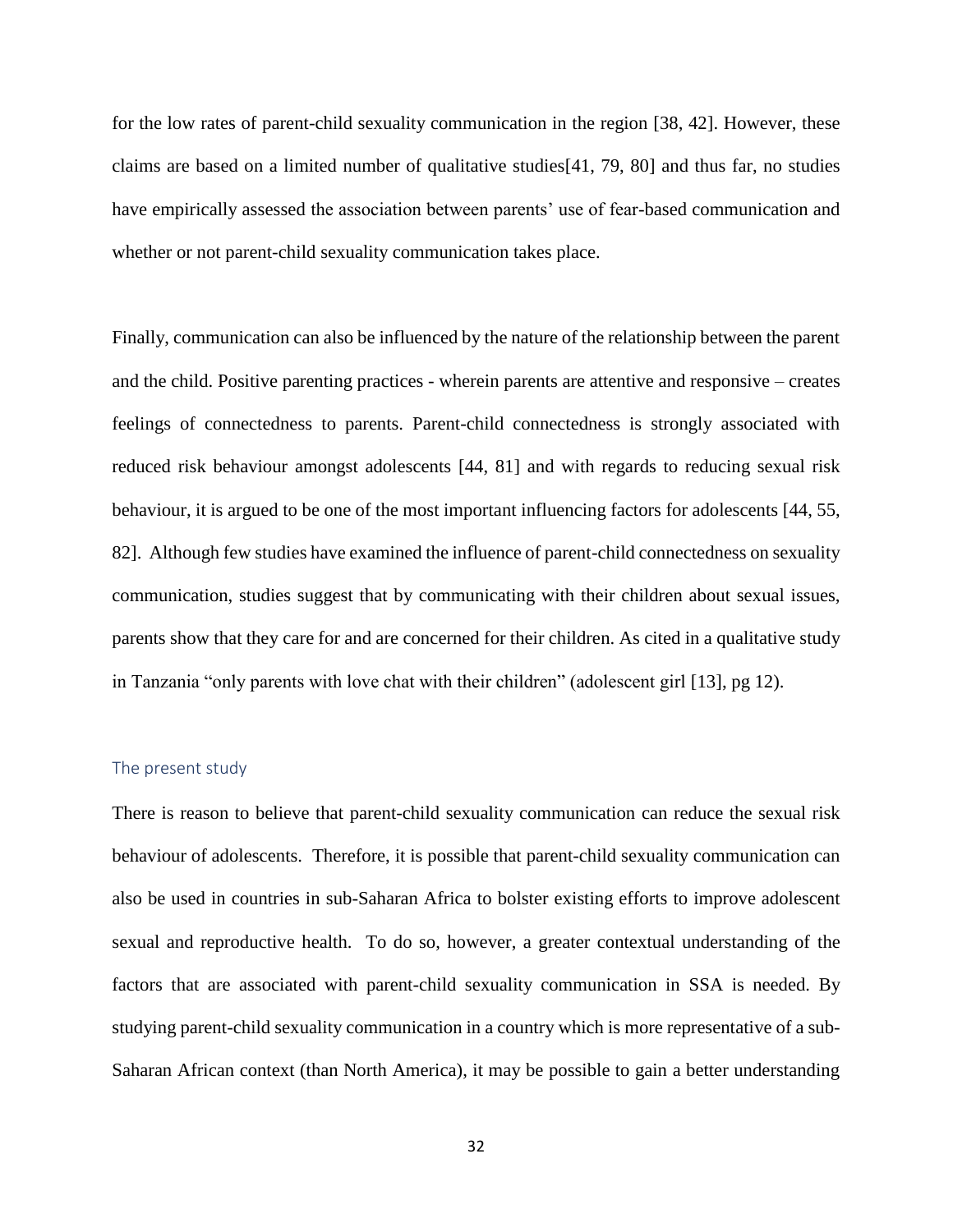of the factors that can inform efforts and interventions to increase parent-child communication in similar contexts. This study aims to examine the associations between sociodemographic and psychosocial characteristics and whether or not parents communicate with their daughters about sexual issues. Analyses are based on a sample of adolescent girls and their parents in rural Zambia and the finding are discussed in terms of how they may inform efforts to increase sexuality communication.

ASRH indicators in Zambia are in line with the regional trend of poor sexual and reproductive health amongst adolescents in SSA. In 2012, there were 141 births per 1000 girls between 15-19 [60] and adolescent childbearing rates are higher in rural than in urban areas[83]. Although maternal mortality is lower than the regional average (224 per 100,000 live births in Zambia, versus 542 regional average), the pregnancy related mortality ratio among 15–19 year old girls is 80% higher than among those aged 20–24 [83]. In addition, the rate of new HIV infections amongst 15-19 year olds in 2016 was higher amongst girls than boys [84]. Zambia is also one of the countries in the region whose government has expressed explicit interest in reducing early pregnancy and improving adolescent sexual and reproductive health [15]. However, as in a number of other countries in SSA, Zambia has high rates of early marriage; 31% of women aged 20-24 years were married before the age of 18 and 6% before the age of 15 [85]. An analysis of discourses around early pregnancy and marriage in rural Zambia have also shown that although early pregnancy is seen as a moral and economic problem, it is also considered as a valued and necessary means of ensuring social and economic security for girls [14]. In addition, as in other sub-Saharan African countries, high customary value is placed on fertility and children in Zambia.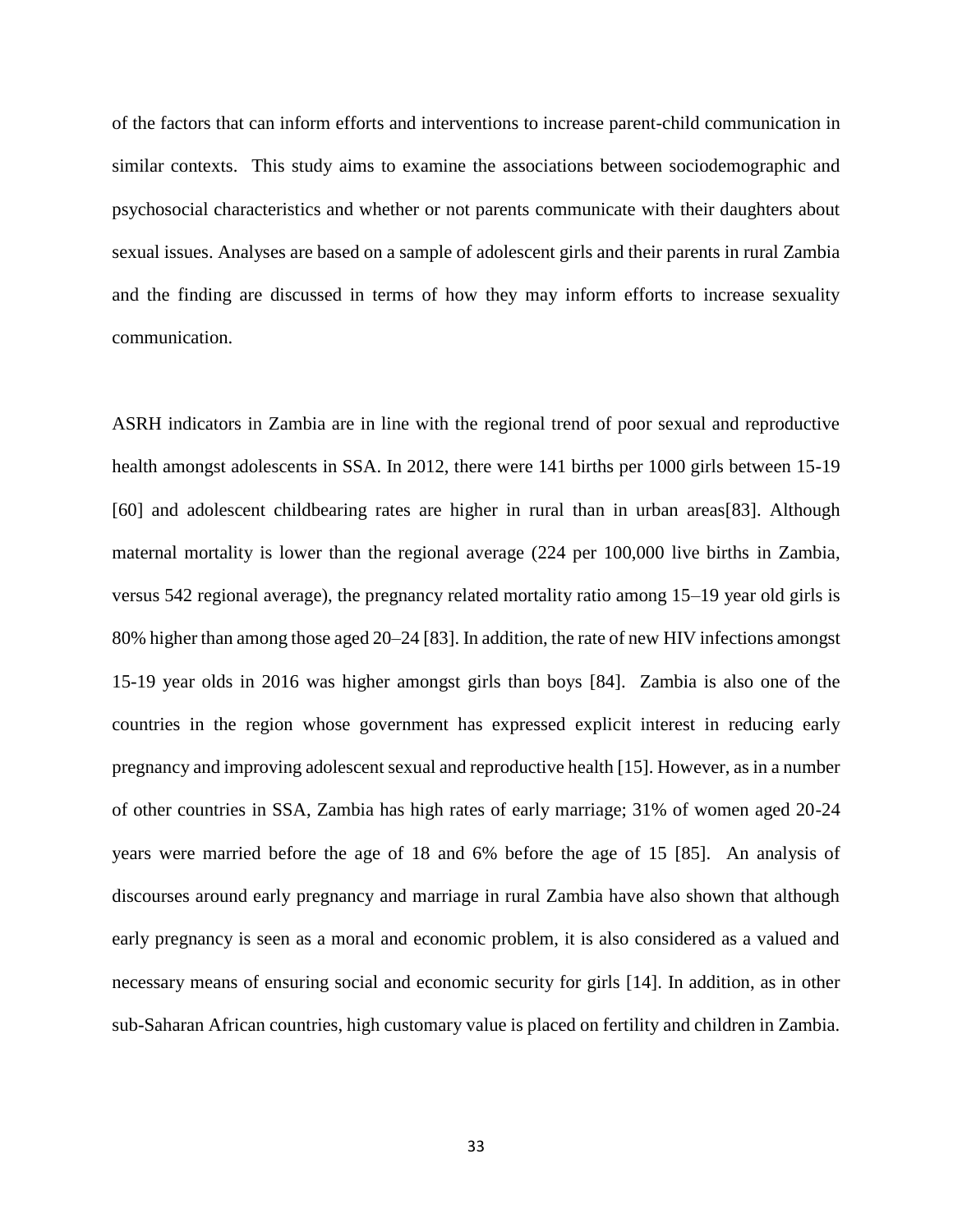#### **Methods**

#### Study Context

This study is based on cross-sectional data from a large cluster randomized controlled trial on preventing early pregnancy, school dropout and child marriage amongst adolescent girls in Zambia (RISE: Research Initiative to Support the Empowerment of Girls). RISE is a collaboration between the University of Bergen and the University of Zambia (UNZA). In 2016 a total of 4922 girls enrolled in grade 7 were recruited from 157 rural schools in 12 districts in the Southern and Central provinces of Zambia. The chosen districts had medium rates of school drop-out and adolescent marriage and childbearing were common. All girls enrolled in grade 7, including those who were married and/or with children were eligible for the study.

The RISE trial has three study arms: 1) intervention with economic support, 2) intervention with economic support combined with youth club and parent/community meetings focused on adolescent sexual and reproductive health, and 3) control. In the combined arm (2), youth clubs provide comprehensive sexual and reproductive health education to in and out-of-school adolescents; delivered by teachers and community health workers. The community meetings are targeted at parents and the wider community members and address issues around adolescent sexual and reproductive health and girl empowerment, including the importance of communicating about sexual health issues. Full details of the trial can be seen in the study protocol [86].

## Procedure

Participants of the RISE project were followed-up every 6-months with comprehensive interviews regarding schooling status, reproductive health, sexual behaviour, childbearing and contraceptive use. Interviews were carried out by young, female research assistants between the ages of 17 and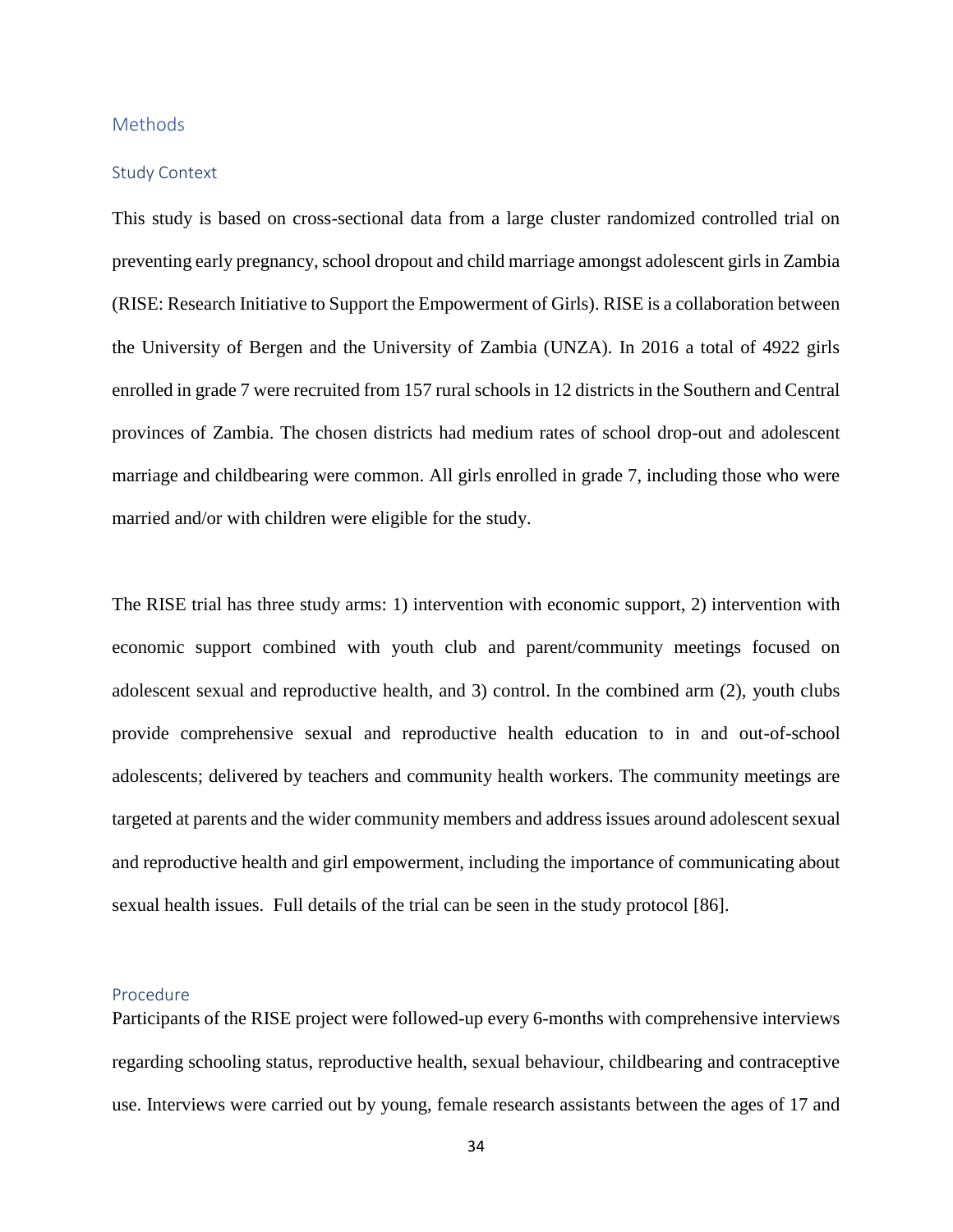25. All data collectors were trained in appropriate interview techniques for adolescent respondents, including confidentiality, sensitivity and how to make respondents feel at ease and comfortable. Given the age group (adolescents) and topics being covered (sexual issues), specific emphasis was placed on displaying empathy and neutral attitudes.

The questions for the interviews were developed jointly by the Zambian and Norwegian research teams and were piloted prior to each interview round. All questionnaires were developed in English and translated and back translated in to the four dominant languages of the study sites; Tonga, Nyanja, Bemba and Lenje. The language of the interview was decided by the respondent, with most choosing one of the local languages.

## Participants and data

The data for this article is derived from the 4th follow-up interview round, collected between January-July 2018 when the intervention had been implemented for 1.5-2 years. The 4<sup>th</sup> interview round included questions relating to the girls' experiences of communicating with their parents about sexual issues and their perceptions of their parents' attitudes. The parents and guardians of the girls were also interviewed in the 4th round. Parents' interviews covered sociodemographic topics and included questions on their attitudes towards adolescent sexual and reproductive health, sexuality education and contraceptive use. All girls and parents who responded to the relevant questions were included in the analyses.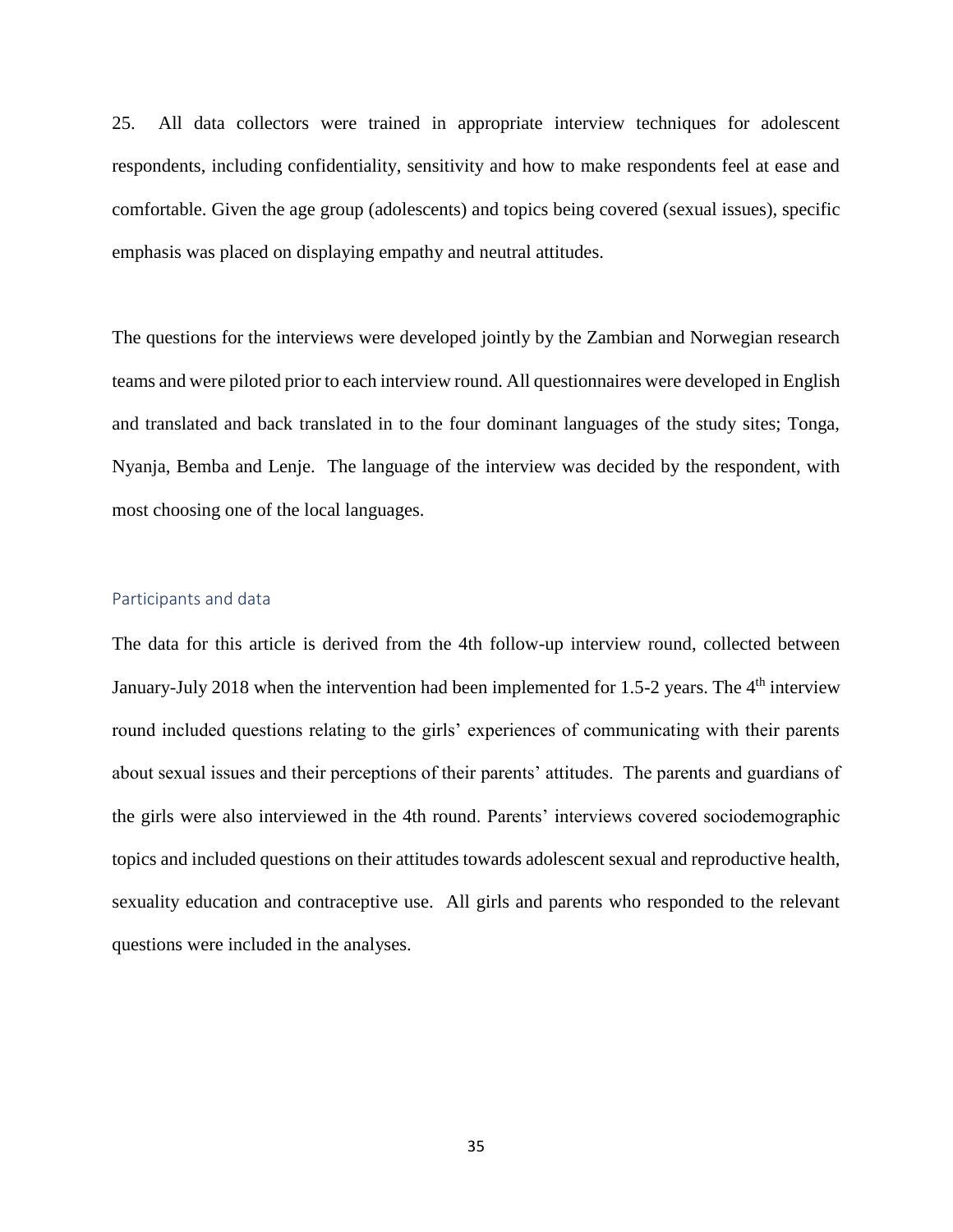#### *Measures*

#### Occurrence of parent-child sexuality communication

The dependent variable for the study was whether or not girls communicated with their parents about sexual and reproductive health issues. Girls' reports of sexuality communication was used because past studies have shown that parents tend to over-report the extent to which they communicate with their children about sex [87]. Girls were asked "How many times have you talked about romantic relationships or sexual issues (including abstinence, sex, condoms and contraceptives) with your guardians?", response options were "5 or more times" (1), "2-4 times" (2), "once" (3) or "never"(4). A dichotomous variable was created '*Ever communicated with parents about sexuality*' (1= Yes, 0= No); answers on the first three options were recoded as "Yes" and the fourth, "Never" was recoded as "No".

#### Sociodemographic variables

The sociodemographic variables for girls included age and school enrolment. For parents, variables included age, sex and level of education. Parental level of education was grouped in to three levels, 'Primary school and/or no formal education'; 'Secondary level'; 'Diploma and/or university'.

#### Psychosocial variables

A total of seven psychosocial characteristics from parents' (three variables) and girls' (four variables) interviews were examined. Variables related to the nature of the parent-child relationship, style of parents' communication, parents' attitudes and daughters' *perceptions* of parental attitudes. Response formats for the questions varied between "Yes/No/I don't know" and 5-point scales "strongly agree; agree; neither agree nor disagree; disagree; strongly disagree". For the items with five response options "Strongly agree" and "agree" were coded as 'Yes'; "Neither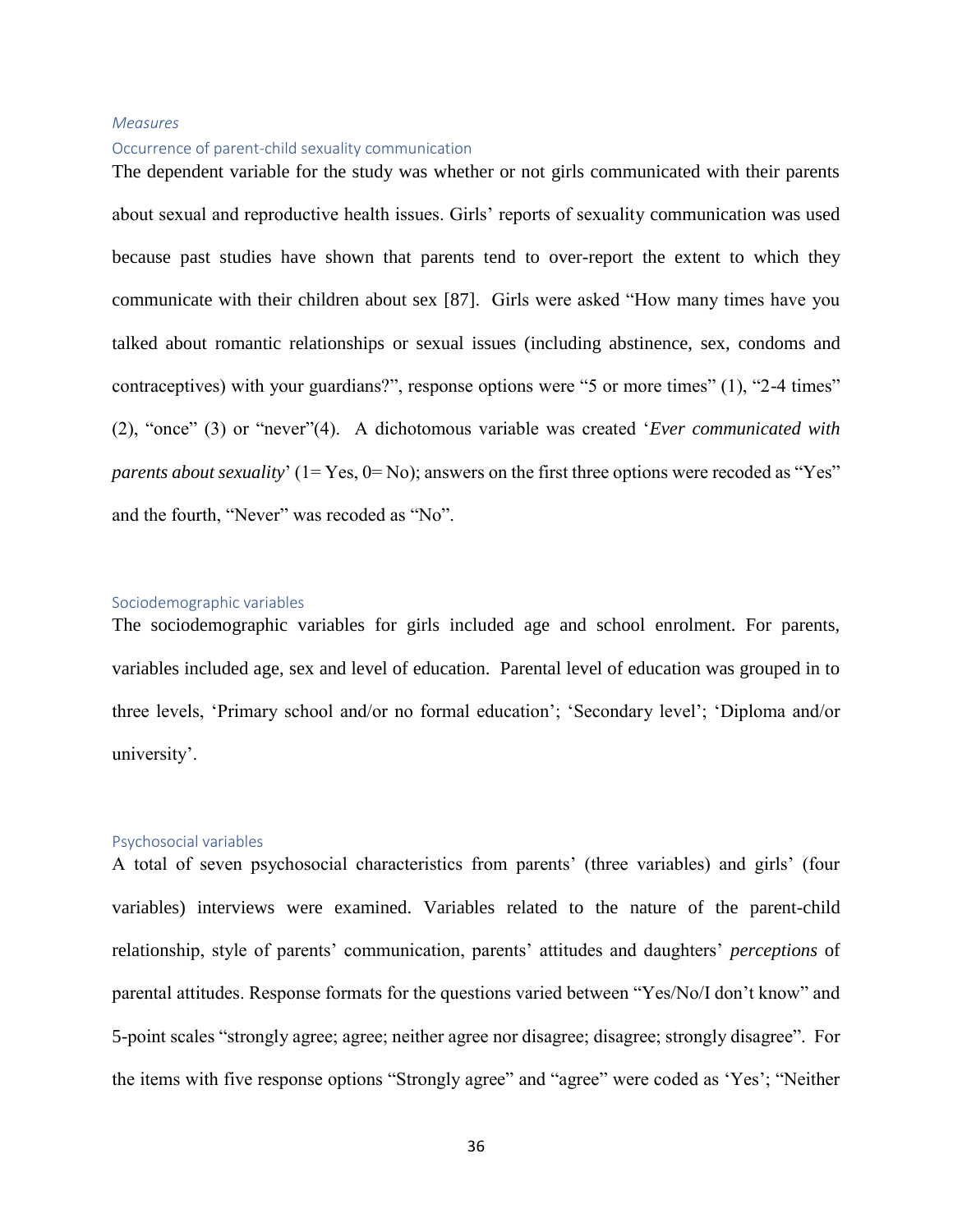agree nor disagree" was coded as 'Don't Know' and "Disagree" or "Strongly disagree" were coded as 'No'.

#### Parent-child connectedness

The extent to which girls perceive their parents to be caring, interested and responsive to them [44] was measured. The variable *'Girl's Connectedness'* was based on girls' level of agreement with the statement "When I speak to my parents/guardians about my problems or worries, I feel they really understand me".

#### Parental comfort in sexuality communication

Parents' comfort in sexuality communication was measured from parent's self-reports as well as girls' perceptions of their parents comfort. '*Parents' Comfort'* indicated parents' self-reported response to "Do you feel comfortable talking to your daughter about romantic relationships and sexual issues?". '*Girl's perceived parental comfort'* measured girls' responses to the statement "My parents/guardians are comfortable with speaking to me about romantic relationships and sexual issues".

#### Fear-based communication

The variable '*Girl-reported fear-based communication'* assessed whether the girls felt that parents used fear-laden messages in their communication about sexual issues. This was based on the girls' level of agreement with "When my parents speak to me about romantic relationships and sexual issues, I feel that they try to scare me".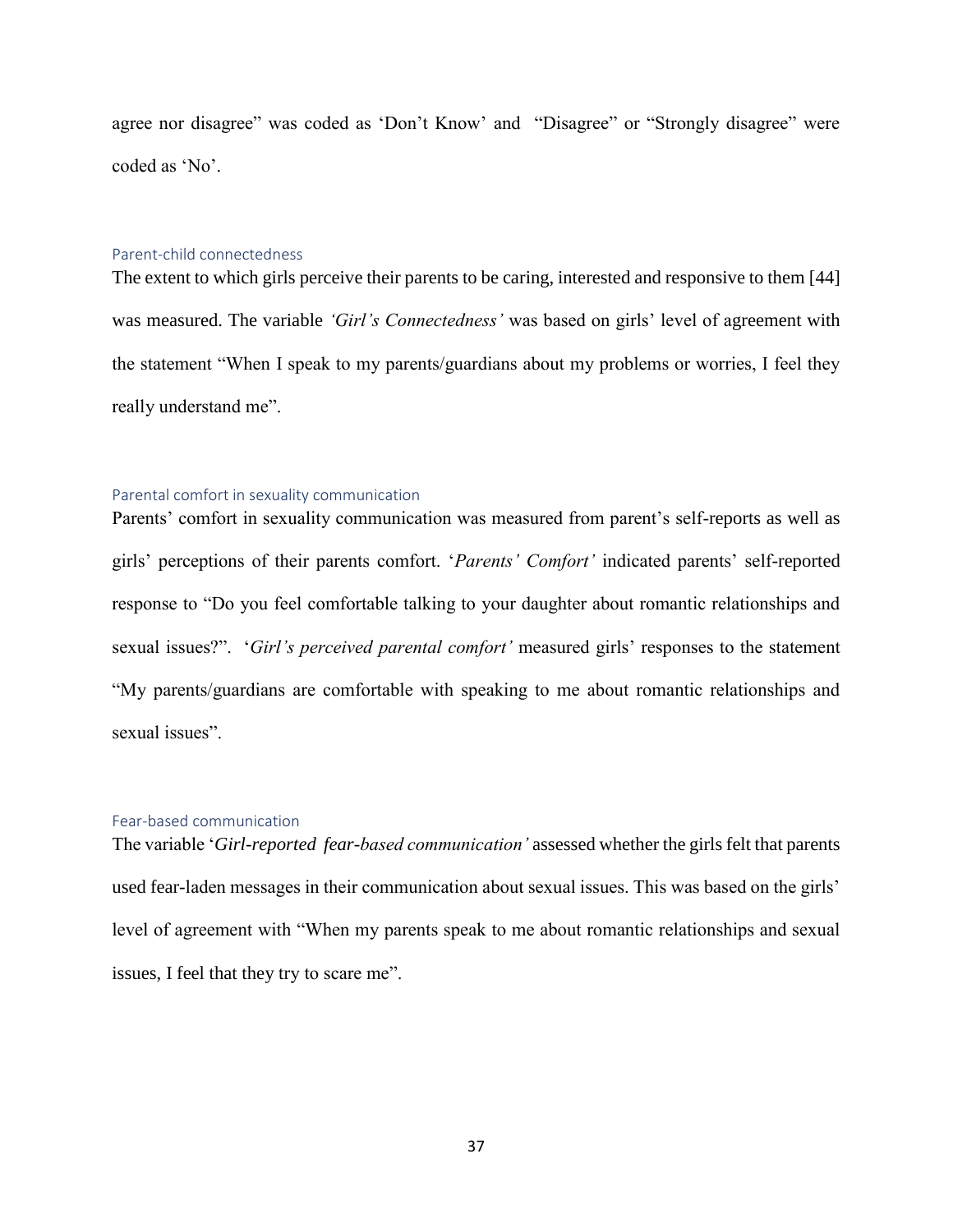#### Parental attitudes

Three variables refer to parental attitudes towards adolescent sexual and reproductive health – two were self-reported in parent interviews and one from girl's interviews. '*Parent's daughter ready for SRH education'* was based on the question, "Do you think your daughter is ready to learn about sexual and reproductive issues?". '*Parent's perception of contraceptive harm'* was based on "Do you think it is harmful for a girl who has reached puberty and who is sexually active but not married to use contraceptives, for example injections/pills?". The third variable assessed girls' *perception* of parents' attitudes; '*Girl perceives parent as objecting to contraception education'* was based on responses to "My parents or guardians think it is harmful for me to learn about condoms and other contraceptives.".

#### Data Analysis

Pooled data from parents and girls in all of the three study arms was used for the analyses; STATA software version 15.1 (Stata Corporation, College Station, TX, USA) was used. Robust standard errors were included in all analyses to account for the cluster design. Univariate and multivariable logistic regressions were used to test the associations between the occurrence of parent-child sexuality communication and the independent variables described above. To control for sociodemographic variables, three separate models were run; Model 1 included sociodemographic variables only, Model 2 included psychosocial variables only and Model 3 combined all of the variables which were associated with parent-child sexuality communication in Models 1 and 2. The crude and adjusted odds ratios (AOR) with 95% confidence intervals are reported for all of the associations. To test for the level of agreement between parents' self-reported level of comfort and girls' perception of parental comfort, inter-rater reliability analysis using Cohen's Kappa was carried out.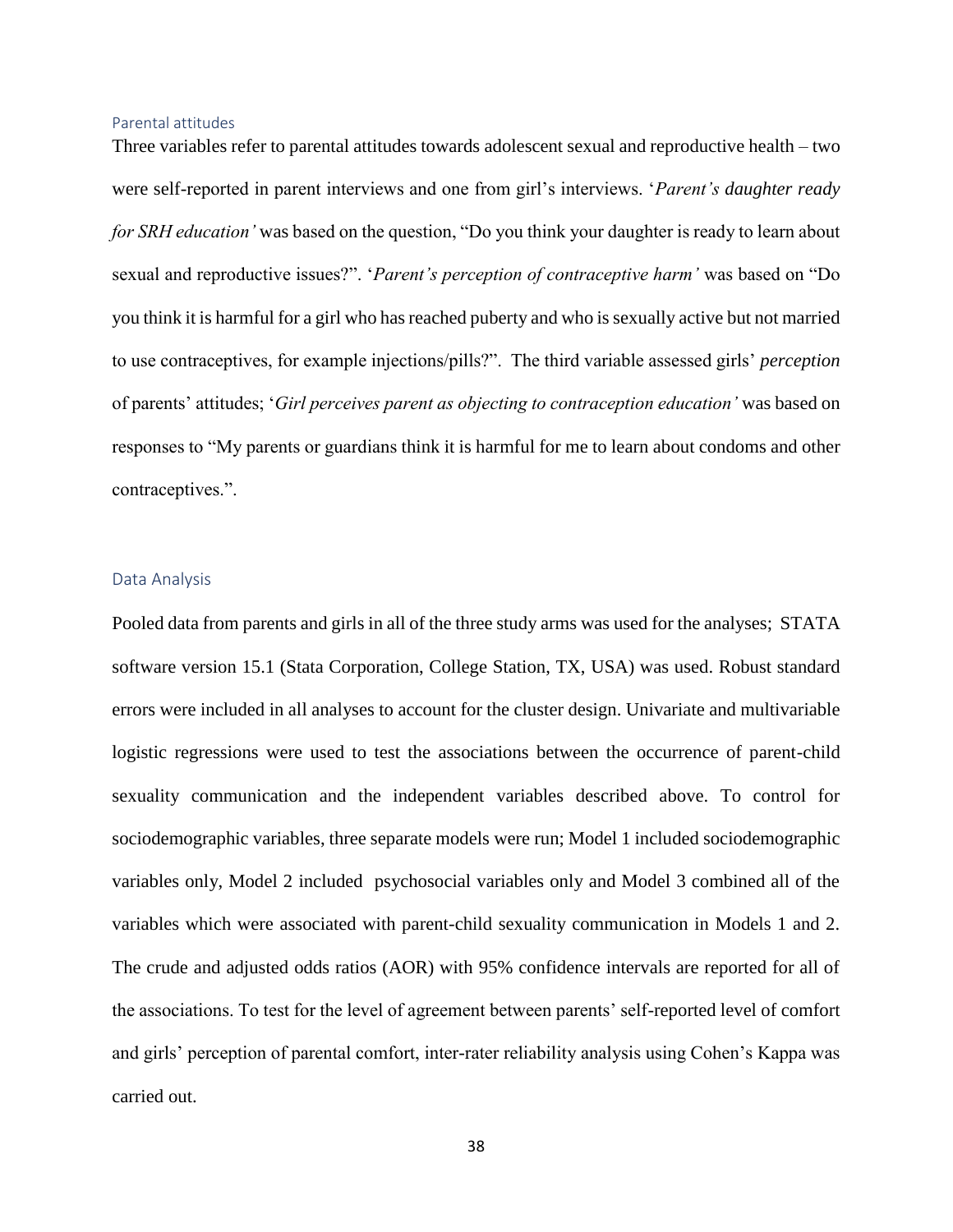#### **Ethics**

Ethical clearance for the RISE study was obtained from the University of Zambia Biomedical Research Ethics Committee (ref no 021- 06-15) and the Regional Ethics Committee of Western Norway (ref no 2015/895) before the start of the trial in 2015. Participation was voluntary and all girls enrolled in grade 7 in 2016 were eligible to participate, including those who were married or pregnant. For girls under 18, parents were asked to give consent and thereafter the girl was asked to assent; girls over the age of 18 were asked to consent directly. Appropriate procedures for data handling and confidentiality were followed; interviews were carried out using password-protected electronic tablets, and data was downloaded to a secure server (owned by the University of Bergen). Interview responses were not stored together with names and contact details, each participant was given a unique identifier number used for storing forms.

# **Results**

Descriptive results

#### Table 1 Sample Characteristics

| <b>GIRLS' CHARACTERISTICS</b> |                  |
|-------------------------------|------------------|
| N                             | 4333             |
| In School                     |                  |
| Yes                           | 3810 (88%)       |
| No                            | 523 (12%)        |
| Mean Age                      | 15.4 (IQR:15-16) |
| Ever communicated with        |                  |
| parents about sexuality       |                  |
| YES                           | 1517 (35%)       |
| NΟ                            | 2816 (65%)       |
| <b>PARENT CHARACTERISTICS</b> |                  |
| N                             | 3864             |
| Sex                           |                  |
| Male                          | 868 (23%)        |
| Female                        | 2979 (77%)       |
| Parent's level of education   |                  |
| Primary or none               | 2149 (56%)       |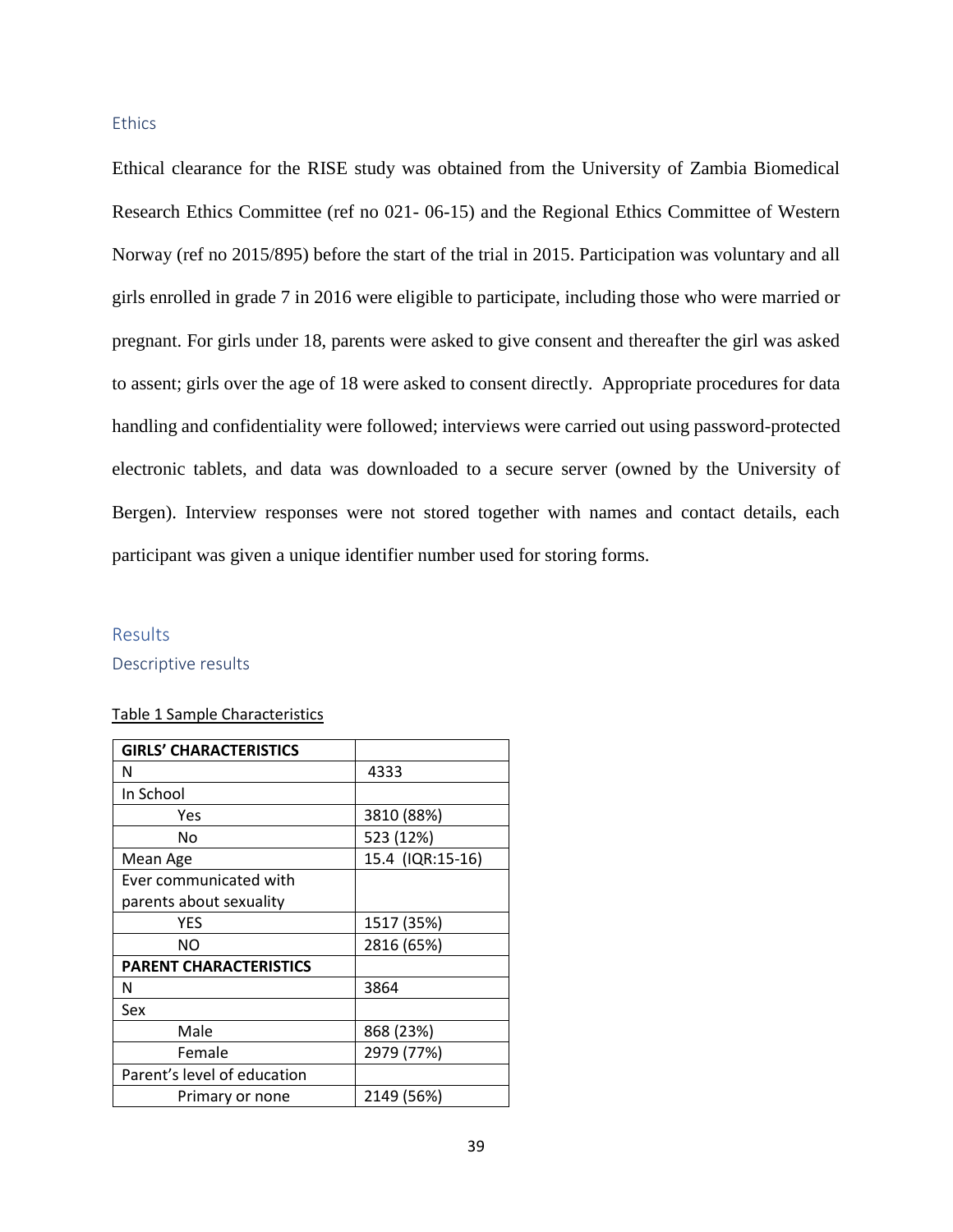| Secondary level       | 1469 (38%) |
|-----------------------|------------|
| Diploma or University | 246 (6%)   |
| Relationship to child |            |
| Parent                | 2771 (78%) |
| Guardian              | 545 (15%)  |
| Other                 | 248 (7%)   |

Table 2 Response to psychosocial variables

| <b>PSYCHOSOCIAL VARIABLES</b>             | Yes          | No         | Don't Know |
|-------------------------------------------|--------------|------------|------------|
| Girls' Measures                           |              |            |            |
| Girl's connectedness                      | 3301 (76%)   | 916 (21%)  | 114 (3%)   |
| Girl-reported fear-based communication    | 2090 (48%)   | 2102 (49%) | 139 (3%)   |
| Girl's perceived parental comfort         | 1953 (45%)   | 2301 (53%) | 76 (2%)    |
| Girl perceives parent as objecting to     | 2154 (50%)   | 2056 (47%) | 121 (3%)   |
| contraception education                   |              |            |            |
| <b>Parents' Measures</b>                  |              |            |            |
| Parent's comfort                          | 2855 (75.6%) | 905 (24%)  | 14 (0.4%)  |
| Parent's daughter ready for SRH education | 2145 (57%)   | 1494 (39%) | 137 (4%)   |
| Parent's perception of contraceptive harm | 2230 (59%)   | 1438 (38%) | 101 (3%)   |

A total of 4333 girls with a mean age of 15.4 were interviewed. Of the girls interviewed, 86.9% were currently enrolled in school and 35% had ever communicated with their parents about issues relating to sexual and reproductive health. As shown in Table 2, the majority of girls reported connectedness with their parents (76%), nearly half reported that their parents used fear-based communication and half perceived their parents to be against contraception education. A slight minority of the girls perceived their parents as comfortable when communicating about sexual issues.

Of the 3864 parents/guardians interviewed, the majority were female and most had education levels at either primary school or below. Most parents reported being comfortable when communicating about sex-related issues with their children and more than half (59%) believed that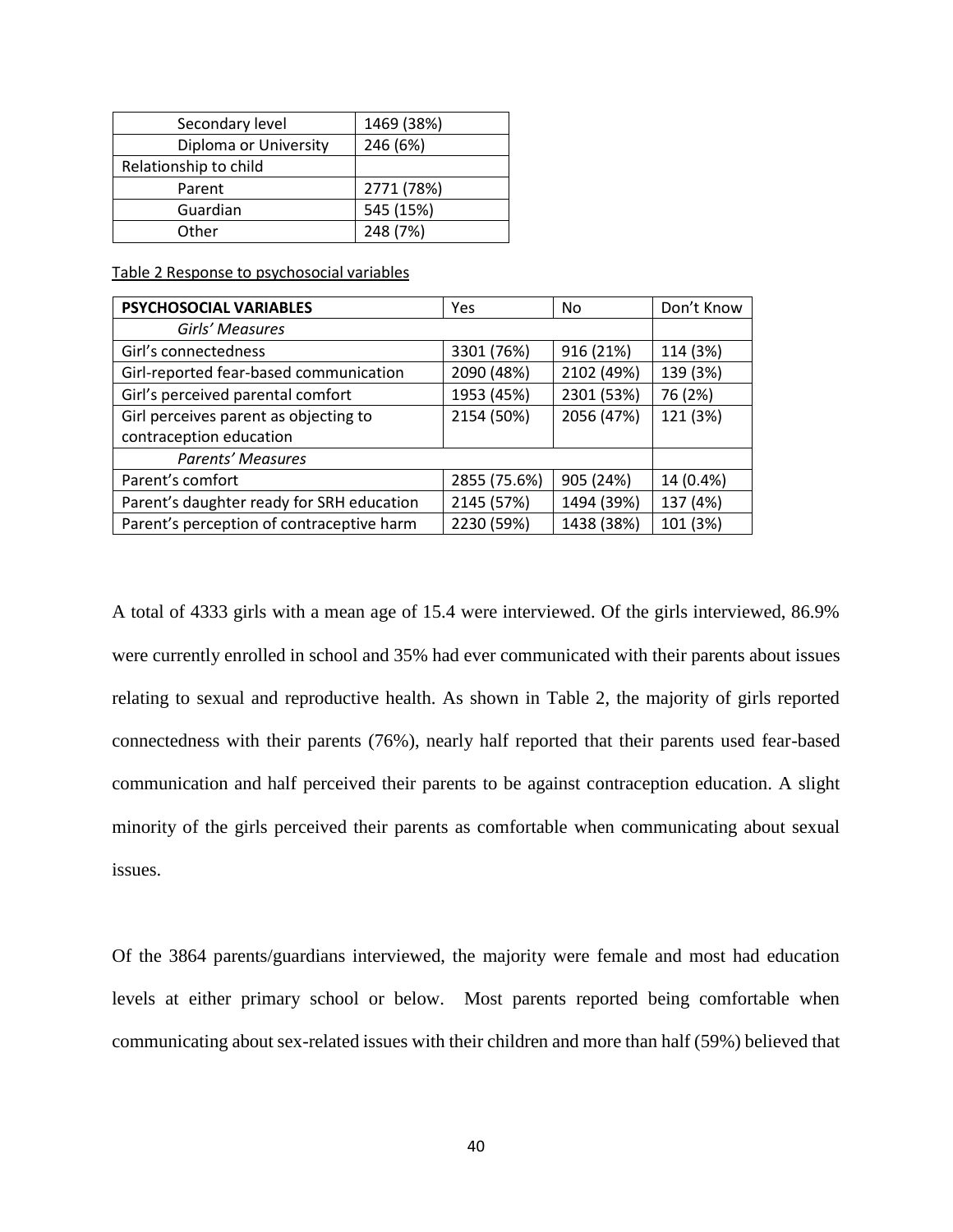contraceptives are harmful for girls. A slight majority of parents believed that their daughters were ready to learn about SRH issues.

When including all parental respondents, inter-rater reliability analysis showed a weak level of agreement between parental self-reported comfort and daughter's perception of parental comfort  $(K = 0.0394, p<0.05)$  [88]. Separate analyses were carried out for the different groups of respondents– 'parents', 'guardians' and 'other' – as well as males and females. Amongst the three groups, although weak, only parents' self-reported comfort had a statistically significant level of agreement with daughters' perception of comfort  $(k=0.0431, p<0.01)$ . Similarly, only female guardians' self-reported comfort had a weak but significant level of agreement with daughters' perception of their comfort  $(k=0.0406, p<0.01)$ .

#### Cross-sectional associations between variables

The odds ratios for the univariate and multivariable logistic regression analyses are shown in Table 3. The sociodemographic variables alone (Model 1), accounted for 0.75% of the variance in occurrence of parent-child sexuality communication. Girls' school attendance was the only sociodemographic variable which was associated with the occurrence of parent-child sexuality communication (AOR=  $0.57$ , CI=  $0.45$ - $0.73$ ); out of school girls were more likely to communicate with their parents about sexual issues (46.6%) than those who were in school (33.4%). Girls' age was associated with sexuality communication in the univariate regression (OR = $1.07$ , CI = $1.02$ -1.12), but not when it was combined with the other variables. With regards to parents' level of education, the results suggest that parents with higher level of education (Diploma or university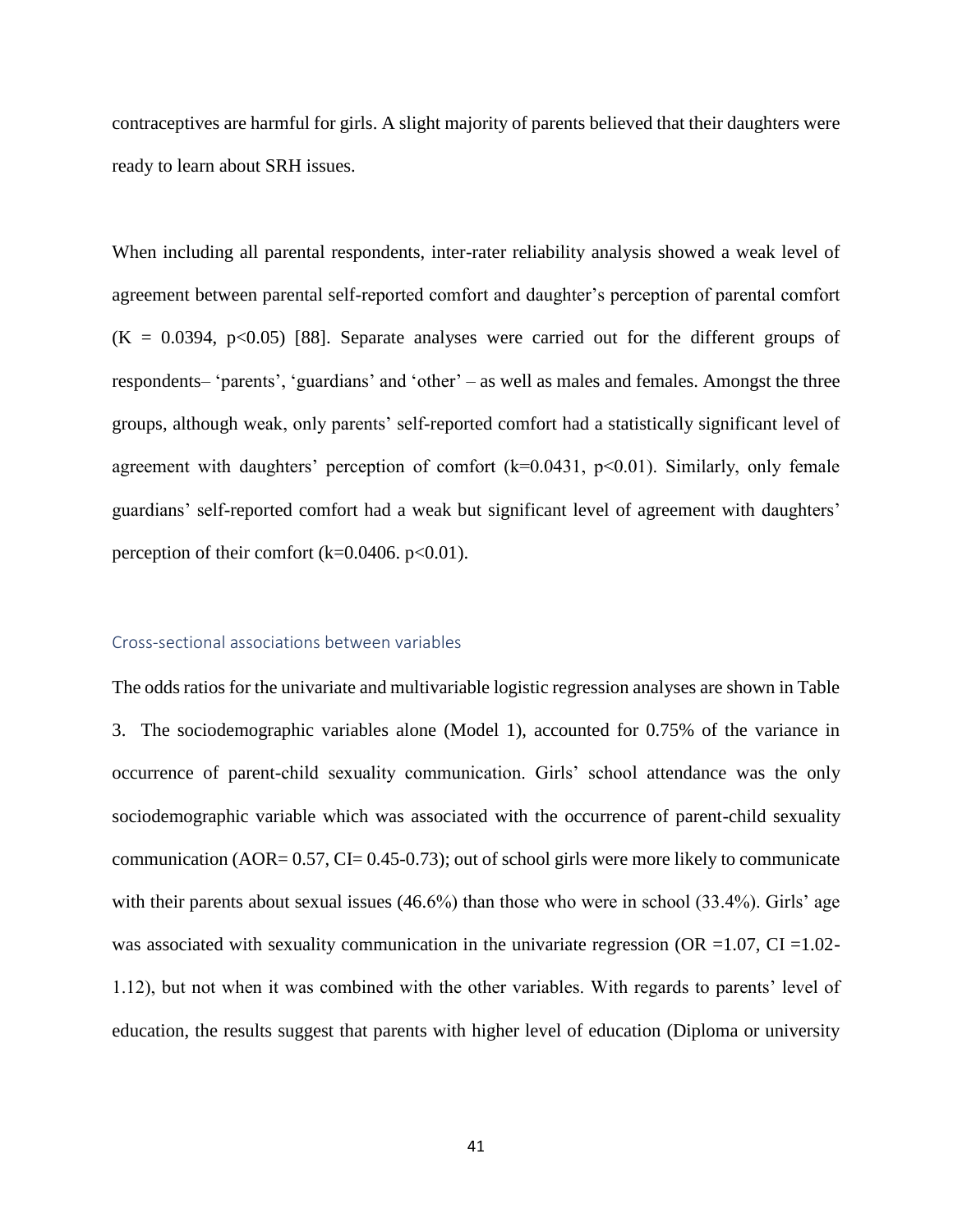level) had lower odds of communicating with their children about sexual issues than those with secondary school education level.

The psychosocial variables alone (Model 2) accounted for 6% of the variation in parent-child sexuality communication. However, only the variables assessed from the girls' interviews showed a significant association with occurrence of parent-child sexuality communication. The strongest association was observed with girls' perception of parents' comfort; those who perceived their parents to be comfortable in sexuality communication had 2.85 times higher odds (CI=2.37-3.43) of communicating with them about sexuality issues than those who did not. Girls reporting connectedness to parents were more likely to communicate with them about sexuality issues than those who did not (AOR=1.24, CI= 1.04-1.48)). Those girls who were unsure about the level of connectedness with their parents ('don't know'), were also more likely to communicate with their parents than those who responded 'no' (AOR=  $1.80$ , CI=1.12 – 2.88). Conversely, girls who indicated that their parents use fear-based communication about sexuality, were less likely to report parent-child sexuality communication than those who did not report fear-based communication (AOR 0.72, CI= 0.63-0.83); those responding 'don't know' to the question about fear-based communication also had lower odds of communicating than those who did not (AOR= 0.52, CI =  $0.34 - 0.79$ ). The girls who perceived their parents as objecting to contraceptive education were less likely to communicate with them about sexual issues (AOR= 0.69, CI=0.59- 0.81).

The combination of sociodemographic and psychosocial variables (Model 3) accounted for 7% of the variance in parent-child sexuality communication. The five variables associated with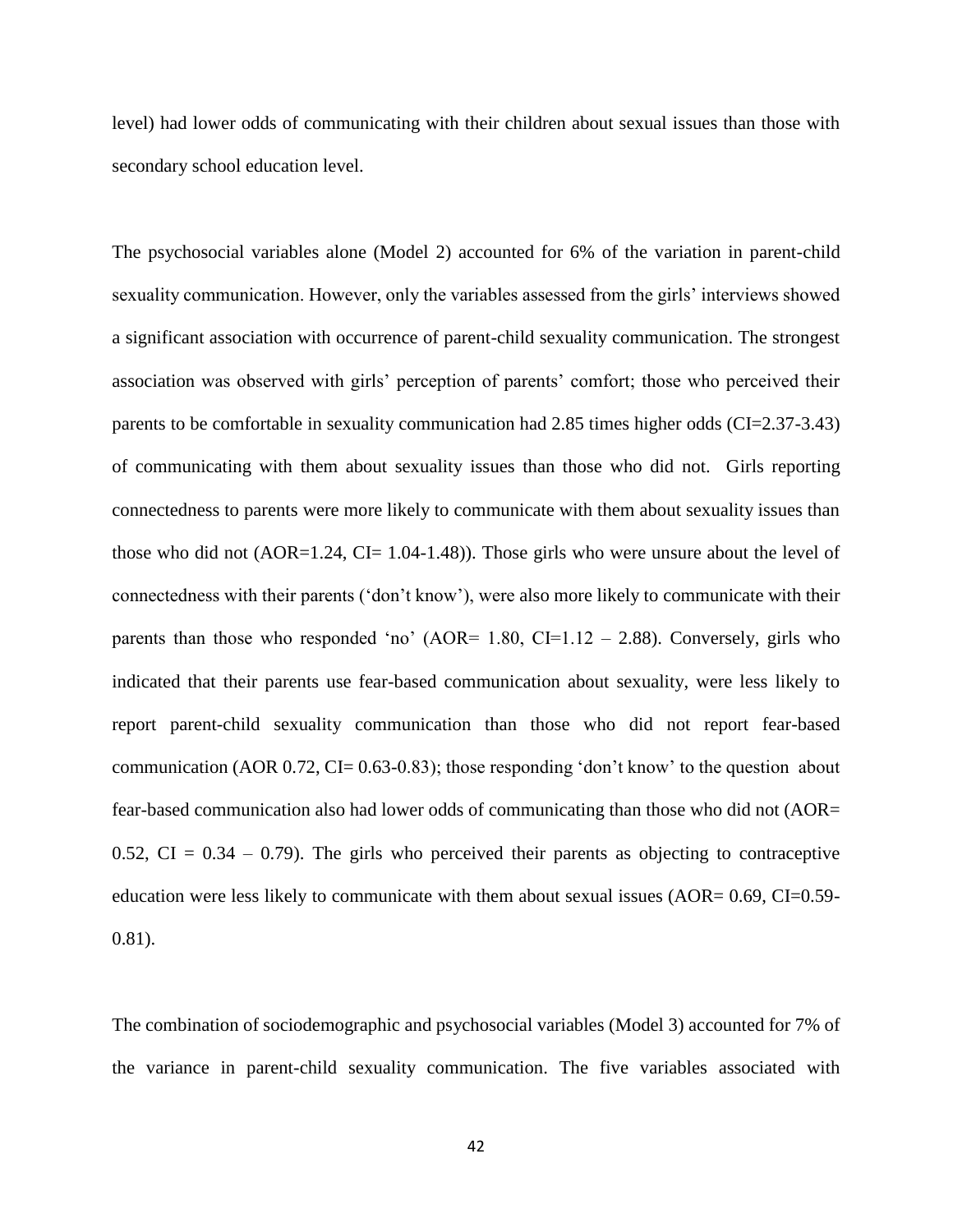occurrence of parent-child communication in the combined model were: 'girls' school attendance', 'girl's connectedness', 'girl-reported fear-based communication', 'girl's perceived parental comfort' and 'girl perceives parent as objecting to contraception education'. All variables which were associated with parent-child sexuality communication in Models 1 and 2, were also associated with the dependent variable in Model 3.

Table 3. Associations between occurrence of parent-child sexuality communication and sociodemographic variables (Model 1), psychosocial variables (Model 2) and sociodemographic and psychosocial variables (Model 3).

|                                   | <b>Ever</b><br>communicated | <b>Crude Odds</b><br><b>Ratio (CI</b>  | Model 1<br>Adjusted          | Model 2<br>Adjusted                  | Model 3<br>Adjusted                    |
|-----------------------------------|-----------------------------|----------------------------------------|------------------------------|--------------------------------------|----------------------------------------|
|                                   | with parents<br>about       | 95%)                                   | <b>Odds Ratio</b>            | <b>Odds Ratio</b>                    | <b>Odds Ratio</b>                      |
|                                   | sexuality (%)               |                                        | (CI 95%)<br>Pseudo           | (CI 95%)                             | (CI 95%)                               |
|                                   |                             |                                        | $R^2 = 0.0075$               | Pseudo R2=<br>0.0604                 | Pseudo $R^2$ =<br>0.0708               |
| <b>Sociodemographic Variables</b> |                             |                                        |                              |                                      |                                        |
| Girl age                          |                             | $1.07(1.02 -$<br>$1.12$ <sup>**</sup>  | 1.03 (0.98-<br>1.09)         |                                      |                                        |
| Girl in school                    |                             |                                        |                              |                                      |                                        |
| Yes                               | 33.4%                       | $0.57(0.46 -$<br>$0.70$ <sup>***</sup> | $0.57(0.45 -$<br>$0.73$ )*** |                                      | $0.56(0.45 -$<br>$0.69$ <sup>***</sup> |
| <b>No</b>                         | 46.6%                       | Ref.                                   | Ref.                         |                                      | Ref.                                   |
| Sex of parent                     |                             |                                        |                              |                                      |                                        |
| Female                            | 35.7%                       | $0.98(0.83 -$<br>1.15)                 | 1.00 (0.85-<br>1.19)         |                                      |                                        |
| Male                              | 36.1%                       | Ref.                                   | Ref.                         |                                      |                                        |
| Parent's education<br>level       |                             |                                        |                              |                                      |                                        |
| Primary or none                   | 35.3%                       | Ref.                                   | Ref.                         |                                      |                                        |
| Secondary level                   | 37.1%                       | $0.97(0.87 -$<br>1.08                  | 1.12 (0.97-<br>1.29)         |                                      |                                        |
| Diploma or                        | 29.3%                       | $0.75(0.55 -$                          | $0.82(0.60 -$                |                                      |                                        |
| University                        |                             | 1.02)                                  | 1.13)                        |                                      |                                        |
| <b>Psychosocial Variables</b>     |                             |                                        |                              |                                      |                                        |
| Girls' Measures                   |                             |                                        |                              |                                      |                                        |
| Girl's<br>connectedness           |                             |                                        |                              |                                      |                                        |
| Yes                               | 35.8%                       | 1.24 (1.04-<br>$1.48$ <sup>*</sup>     |                              | $1.23(1.01 -$<br>$1.51$ <sup>*</sup> | $1.21(1.03 -$<br>$1.45$ <sup>*</sup>   |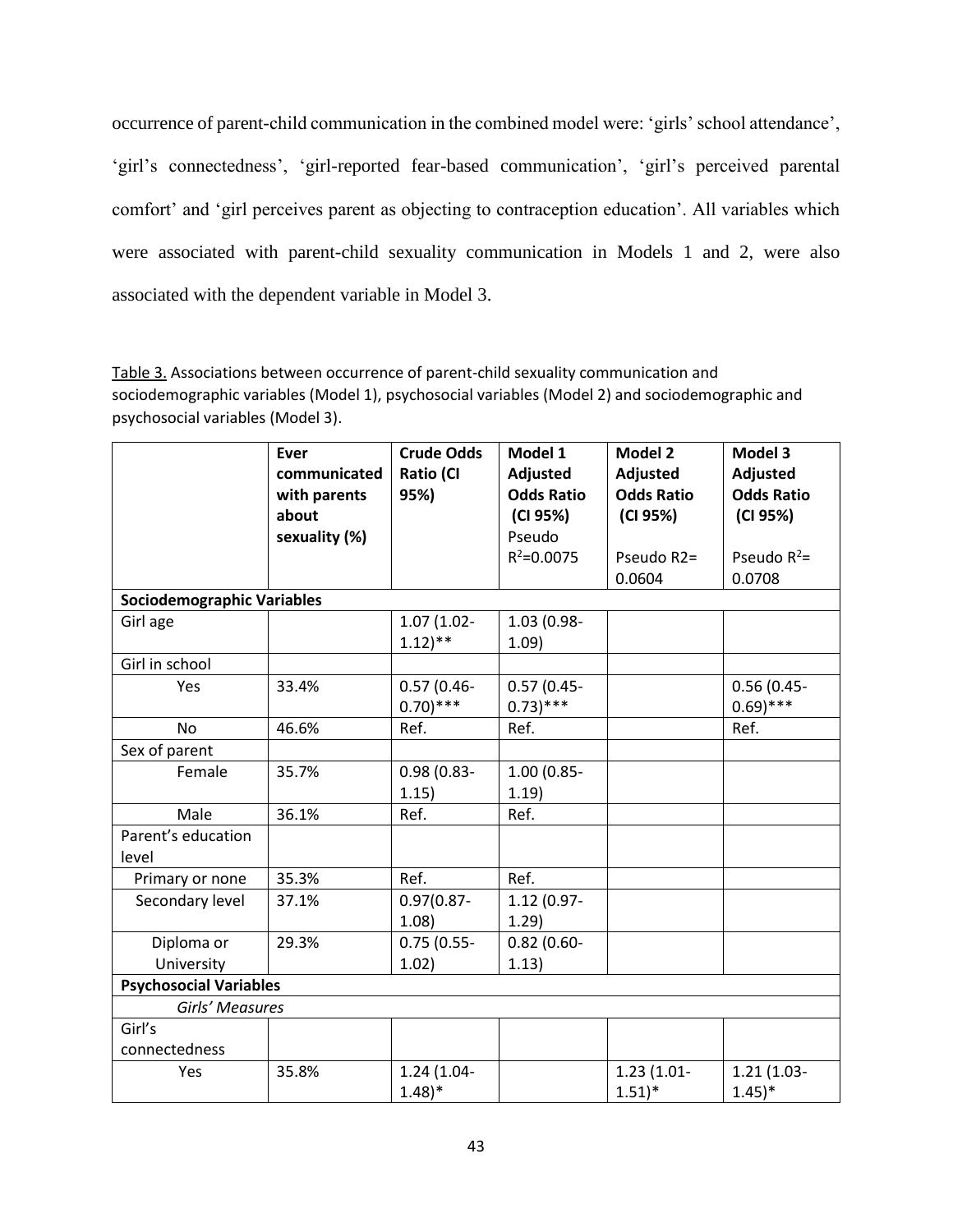| No                       | 31%   | Ref.                 | Ref.                 | Ref.                |
|--------------------------|-------|----------------------|----------------------|---------------------|
| Don't Know               | 44.7% | $1.80(1.12 -$        | $2.01(1.21 -$        | $1.75(1.10-$        |
|                          |       | $2.88$ <sup>*</sup>  | $3.34$ <sup>**</sup> | $2.76$ <sup>*</sup> |
| Girl-reported fear-      |       |                      |                      |                     |
| based                    |       |                      |                      |                     |
| communication            |       |                      |                      |                     |
| Yes                      | 31.7% | $0.72(0.63 -$        | $0.75(0.64 -$        | $0.75(0.65 -$       |
|                          |       | $0.83$ )***          | $0.88$ )**           | $(0.87)$ ***        |
| No                       | 38.9% | Ref.                 | Ref.                 | Ref.                |
| Don't Know               | 25.2% | $0.52(0.34 -$        | $0.63(0.39-$         | $0.63(0.41 -$       |
|                          |       | $0.79$ <sup>**</sup> | $1.01$ <sup>#</sup>  | $0.96$ <sup>*</sup> |
| Girl's perceived         |       |                      |                      |                     |
| parental comfort         |       |                      |                      |                     |
| Yes                      | 49.3% | $3.21(2.71 -$        | 2.85 (2.37-          | 3.09 (2.62-         |
|                          |       | $3.81$ )***          | $(3.43)$ ***         | $3.66$ )***         |
| No                       | 23.2% | Ref.                 | Ref.                 | Ref.                |
| Don't Know               | 26.3% | $1.18(0.63 -$        | $1.18(0.63 -$        | $0.91(0.49 -$       |
|                          |       | 2.20)                | 2.22)                | 1.69)               |
| Girl perceives           |       |                      |                      |                     |
| parent as objecting      |       |                      |                      |                     |
| to contraception         |       |                      |                      |                     |
| education                |       |                      |                      |                     |
| Yes                      | 30.9% | $0.69(0.59-$         | $0.77(0.64 -$        | $0.78(0.66 -$       |
|                          |       | $0.81$ )***          | $0.92)*$             | $0.92)*$            |
| <b>No</b>                | 39.1% | Ref.                 | Ref.                 | Ref.                |
| Don't Know               | 37.2% | $0.92(0.60 -$        | $0.73(0.42 -$        | $0.85(0.55 -$       |
|                          |       | 1.40)                | 1.25)                | 1.31)               |
|                          |       |                      |                      |                     |
| <b>Parents' Measures</b> |       |                      |                      |                     |
| Parent's comfort         |       |                      |                      |                     |
| Yes                      | 35.5% | $0.97(0.81 -$        | $0.86(0.70 -$        |                     |
|                          |       | 1.16)                | 1.05)                |                     |
| No                       | 36.1% | Ref.                 | Ref.                 |                     |
| Don't Know               | 35.7% | $0.98(0.32 -$        | $0.84(0.24 -$        |                     |
|                          |       | 3.01)                | 2.90)                |                     |
| Parent's daughter        |       |                      |                      |                     |
| ready for SRH            |       |                      |                      |                     |
| education                |       |                      |                      |                     |
| Yes                      | 36.8% | 1.13 (0.96-          | $1.10(0.93 -$        |                     |
|                          |       | $1.32$ <sup>+</sup>  | 1.31)                |                     |
| No                       | 34%   | Ref.                 | Ref.                 |                     |
| Don't Know               | 35.2% | 1.05 (0.71-          | $1.02(0.67 -$        |                     |
|                          |       | 1.55)                | 1.57)                |                     |
| Parent's perception      |       |                      |                      |                     |
| of contraceptive         |       |                      |                      |                     |
| harm                     |       |                      |                      |                     |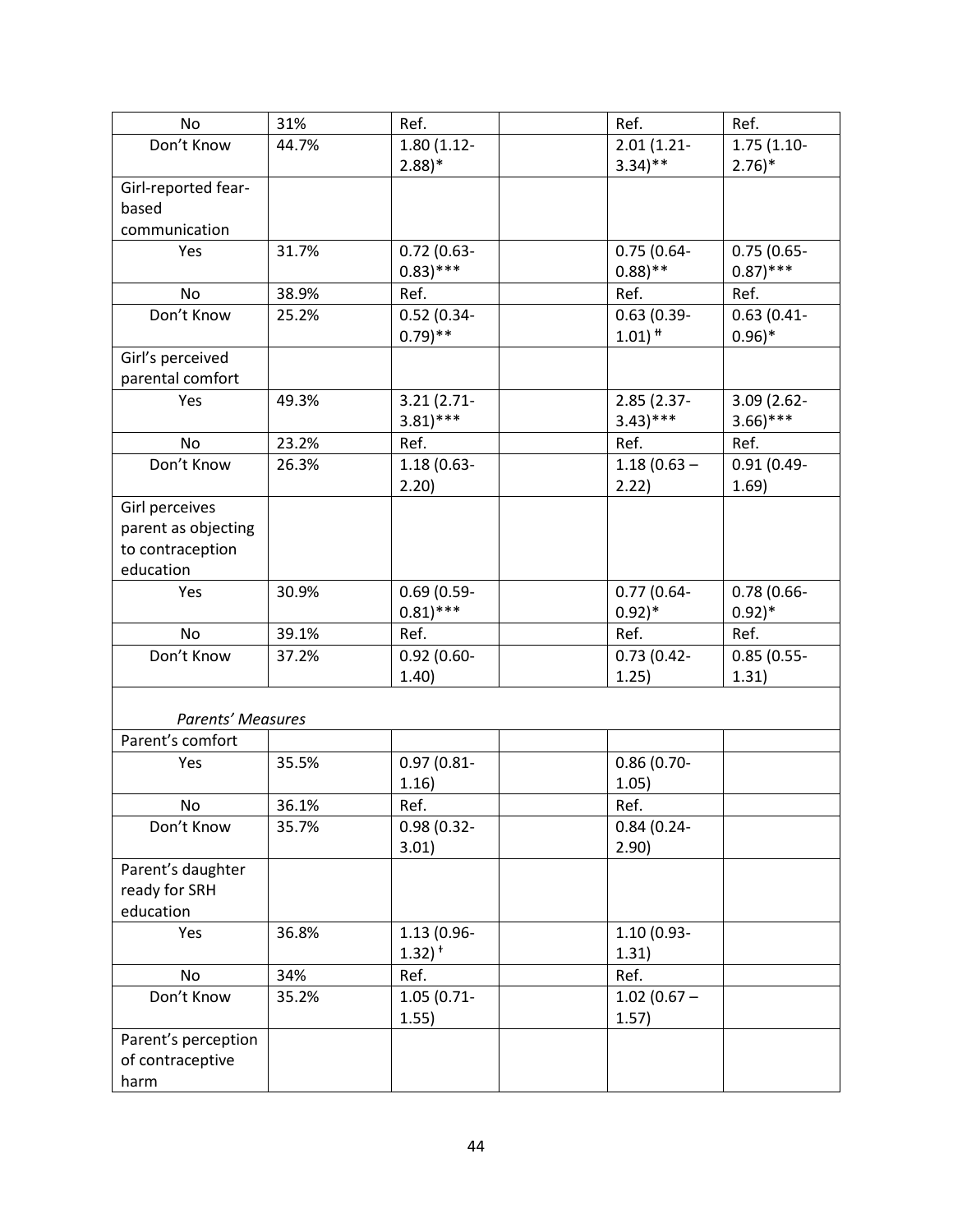| Yes        | 35.5% | $0.98(0.84 -$ | $0.99(0.85 -$ |
|------------|-------|---------------|---------------|
|            |       | 1.14)         | 1.16)         |
| No         | 35.9% | Ref.          | Ref.          |
| Don't Know | 37.5% | $1.06(0.66 -$ | $0.96(0.59 -$ |
|            |       | 1.71)         | 1.58)         |

\*p<.05. \*\*p.01. \*\*\*p<.001.

To further examine the association between school going and sexuality communication, a posthoc multivariate logistic regression was carried out between school-going status (dependent variable) and age and sexual debut (yes/no). The results suggest that both age and sexual debut was associated with school enrolment. That is, in-school girls were younger (AOR = 0.64, CI=0.58-0.72) and less likely to have had their sexual debut than those out of school (AOR=0.045, CI=0.03-0.06).

#### **Discussion**

Within this sample, 35% of girls had communicated with their parents about romantic and/or sexual issues and those out of school were more likely to have done so. Neither the girls' age, sex of the parent, or parents' education level were (significantly) associated with whether parent-child sexuality communication took place. However, girls who felt understood by their parents (connected) were more likely to communicate with them about sexual matters than those who did not feel understood. Likewise, girls who thought that their parents were comfortable in communicating about sexual issues, were also more likely to have communicated with them about such topics. However, those girls who felt that their parents were opposed to them learning about contraception (versus not) and those whose parents used fear-based communication around sex (versus not), were less likely to have communicated with them about sex. The self-reported attitudes of parents (towards adolescent sexual and reproductive health) were not associated with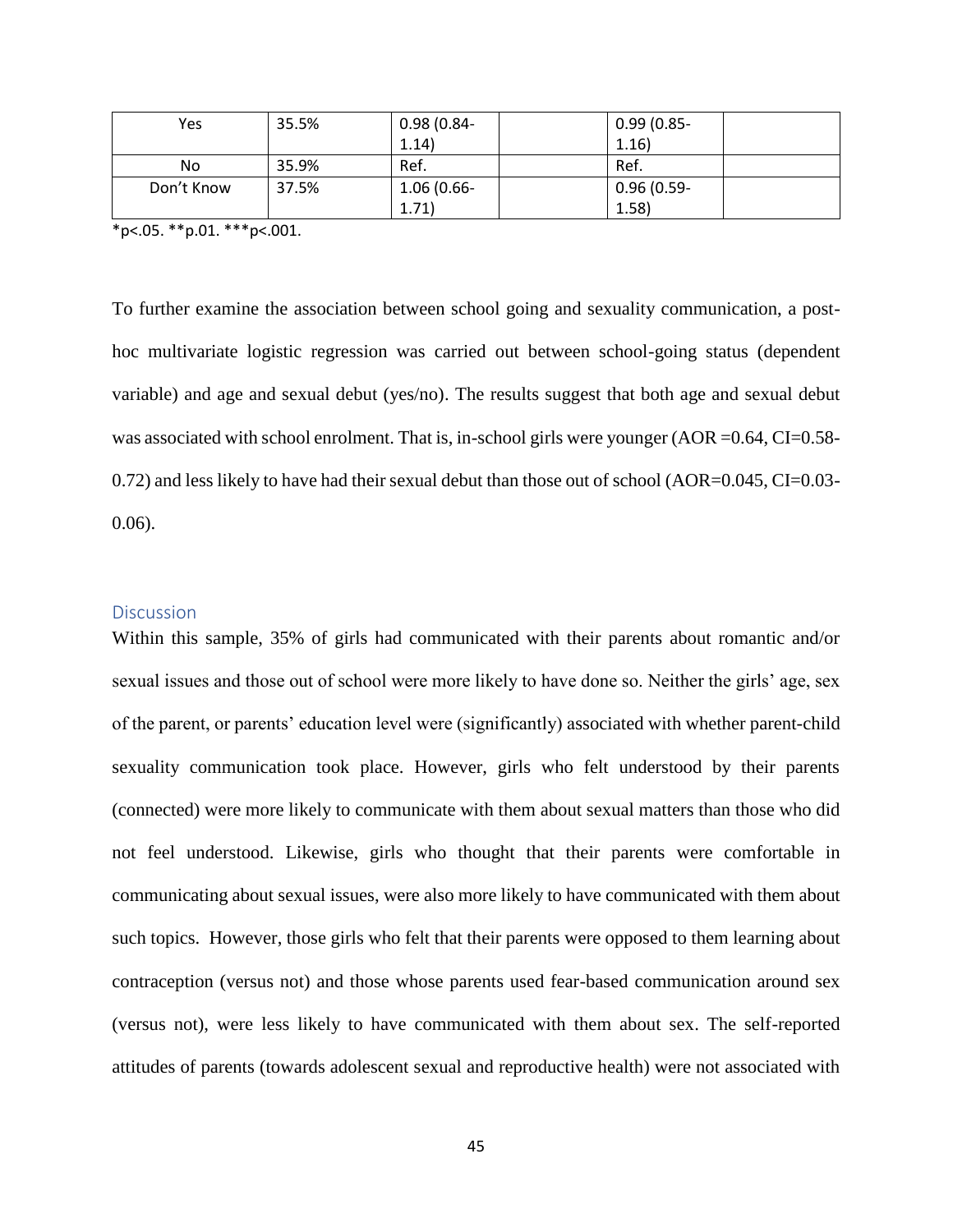the occurrence of parent-child sexuality communication. Although there was a weak level of agreement between self- reported parental comfort and daughters' perception of parental comfort, this was only significant for parents (as opposed to guardians/others) and when the parent/guardian was a female. Although cross sectional data do not allow for causal inference, the results suggest that the nature of the parent-child relationship and the way in which parents communicate with and convey their attitudes towards sexual issues, can have an effect on the likelihood of them communicating with their children about sex-related topics. Considering the limited evidence coming from Zambia and other countries in sub-Saharan Africa, these findings may be useful when designing further research and/or interventions to promote parent-child sexuality communication in the region.

The proportion of adolescent girls reporting parent-child sexuality communication in this sample (35%) is comparative to findings from other countries in sub-Saharan Africa; for example 30% in Malawi and 38% in Ghana [52]. In comparison to boys, parents are more likely to communicate with girls about sexual issues [12, 56, 61]. Amongst other reasons, this is likely a reflection of the disproportionate risks associated with sexual behaviour for girls, including health risks of early pregnancy, school drop-out and social stigma [67]. Although rates of parent-child sexuality communication are reportedly low in sub-Saharan Africa, these results – in combination with those from other countries in the region - suggest that some parents *are* communicating about sexual issues with their children and thus there may be scope for increasing both the amount and quality of it. As Jaccard et al state, "Researchers should not be discouraged by, but rather should embrace the challenge of the complexity of the phenomena and should resist premature statements about the lack of promise of parent-based approaches" ( [71, pg. 35).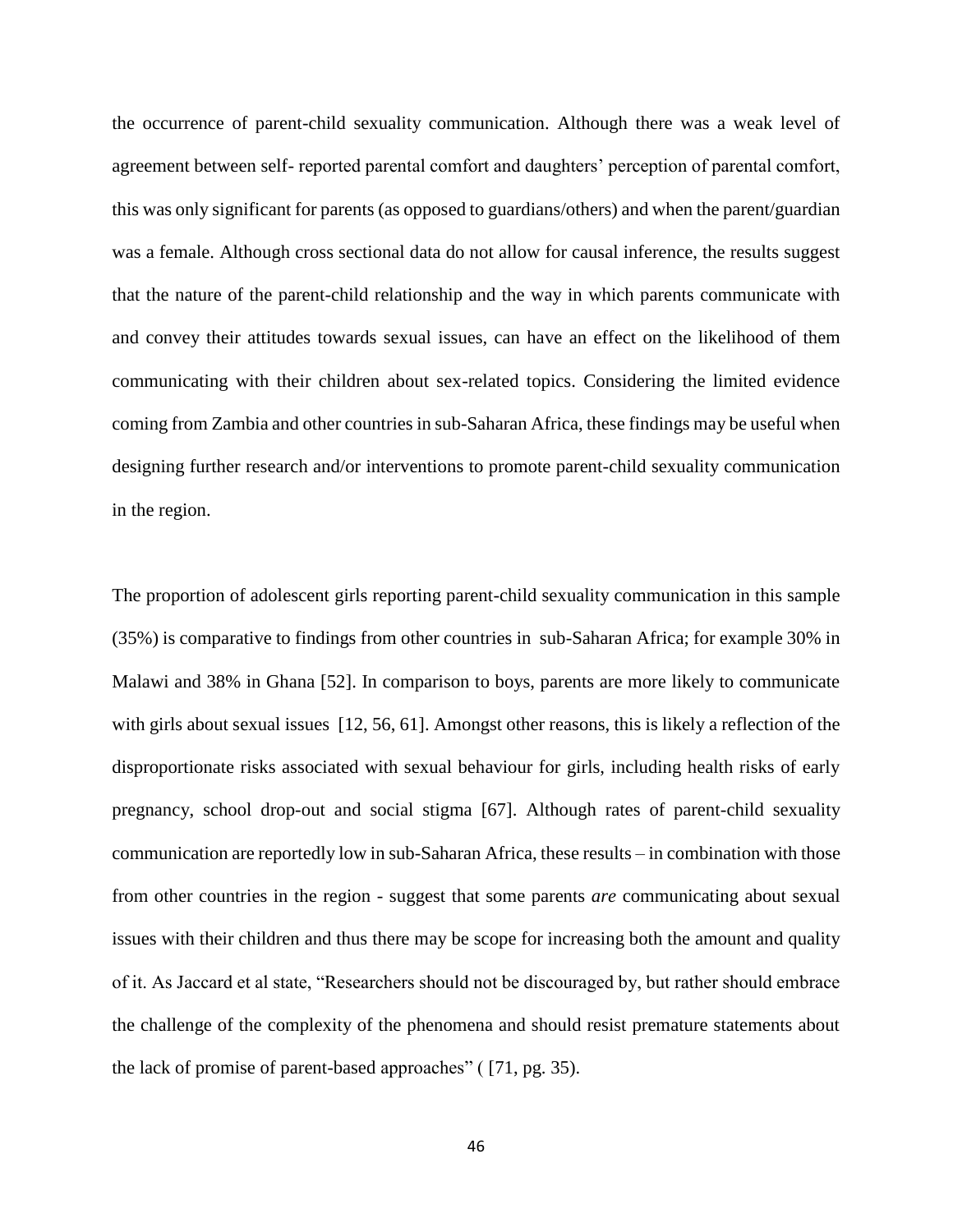The findings confirm that the quality of the parent-child relationship plays an important role in whether or not parents and children communicate about sexual issues; a child who feels that her parents understand her problems is more likely to be open with them about sensitive issues, such as sex [46]. Although few studies have directly demonstrated the association between connectedness and the occurrence of parent-child sexuality communication, Rolleri et al explain that in order to achieve effective communication with their children, parents must show interest and understanding for the child's feelings[89]. Indeed, this link was demonstrated in a randomized controlled trial in South Africa, which showed that when the parent-child relationship was strengthened, it also increased the frequency of parent-child communication about HIV/AIDS and sexuality issues [65]. Findings such as these suggest that efforts to encourage parent-child sexuality communication may benefit from including strategies which strengthen parent-child connectedness. As argued by Namisi et al, this may be particularly relevant when training parents in sub-Saharan African countries to communicate with their children about sexuality issues [57].

When girls perceived their parents to be comfortable talking about sex, they were three times more likely to communicate with them about it, than those who did not. Although this confirms previous findings on the importance of parental comfort in parent-child sexuality communication, the fact that parents' self-reported comfort was not associated with parent-child sexuality communication is of interest. Although 75% of parents reported being comfortable in sexuality communication, they were not more likely to communicate with their daughters about sex than those who were not. One explanation could be socially desirable responding; parents may be over-stating their comfort level because they do not want to appear as if they are intimidated by their own children. However, another explanation may be that the child's *perception* of the parent's comfort is in fact more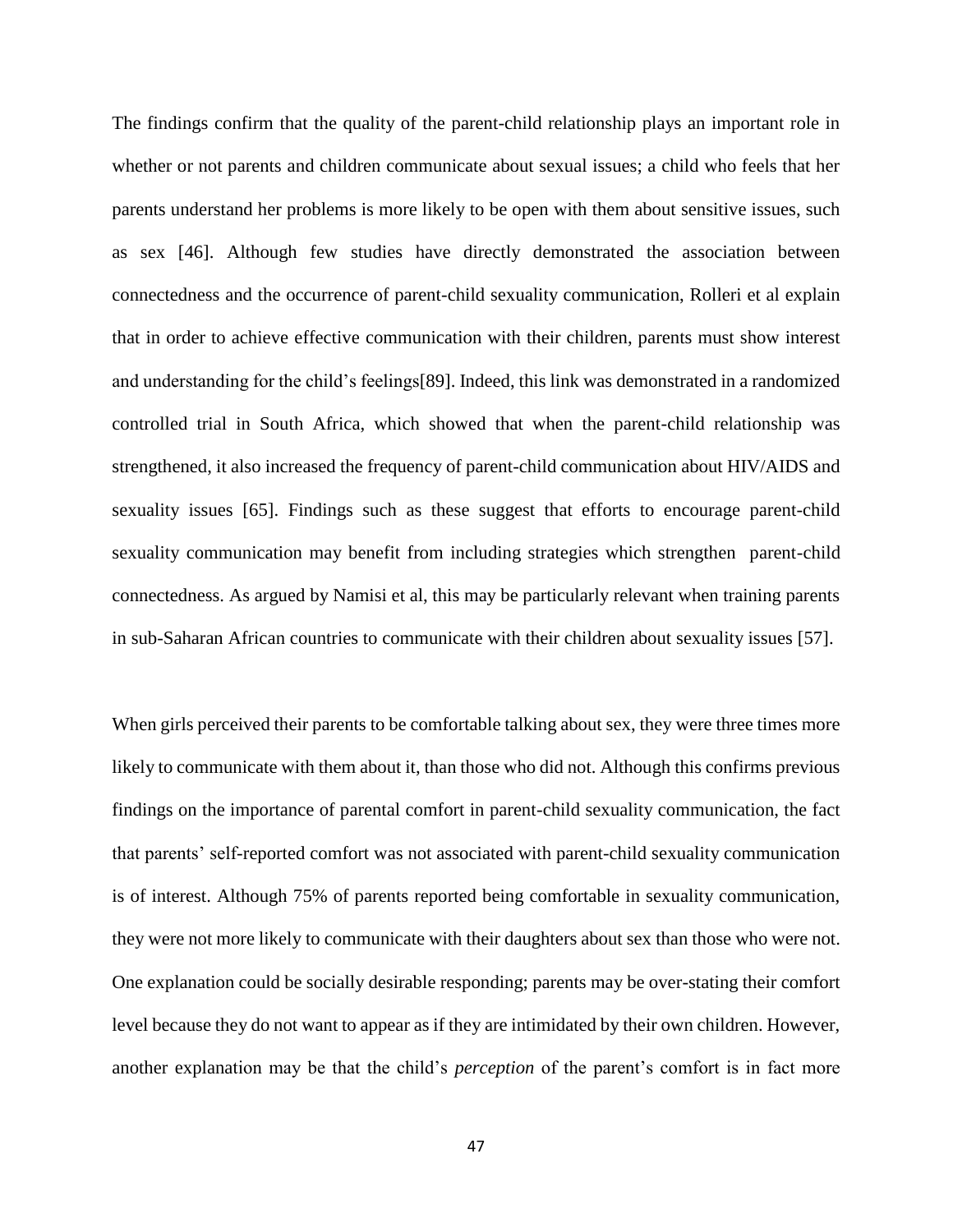important than whether the parent him/herself feels comfortable. This interpretation can also be applied to the finding that none of the parents' self-reported attitudes were associated with the occurrence of sexuality communication, but the girls' *perception* of parents' attitudes was. If interpreted through the Theory of Planned Behaviour, a child's behaviour can be influenced by how s/he perceives the attitudes of the parent [21]. Furthermore, in contexts where open and direct communication between parents and children is less common (as in parent-child sexuality communication), when making decisions about their own behaviour, adolescents may rely more on their perceptions of their parents' attitudes than on what their parents communicate to them directly.

Few studies have quantitatively measured the association between the child's *perception* of their parents' attitudes and the likelihood of them communicating with their parents about sex. Although several interventions, including the RISE study, address parents' attitudes towards adolescent sexual and reproductive health, it may be that children's perceptions of their parents' attitudes is equally important with regards to communicating about sexual issues. In addition to challenging parents' negative attitudes towards sexuality communication and helping them to feel more comfortable in doing so, helping them to convey positive attitudes and appear more comfortable (for example body language and communication skills), may increase the chances of their children discussing sexual issues with them.

Fear is often cited as a barrier in parent-child sexuality communication and the results from this study support such claims. In sub-Saharan Africa in particular, qualitative studies have found that that fear-based messages and a fear of physical punishment prevents adolescents from speaking to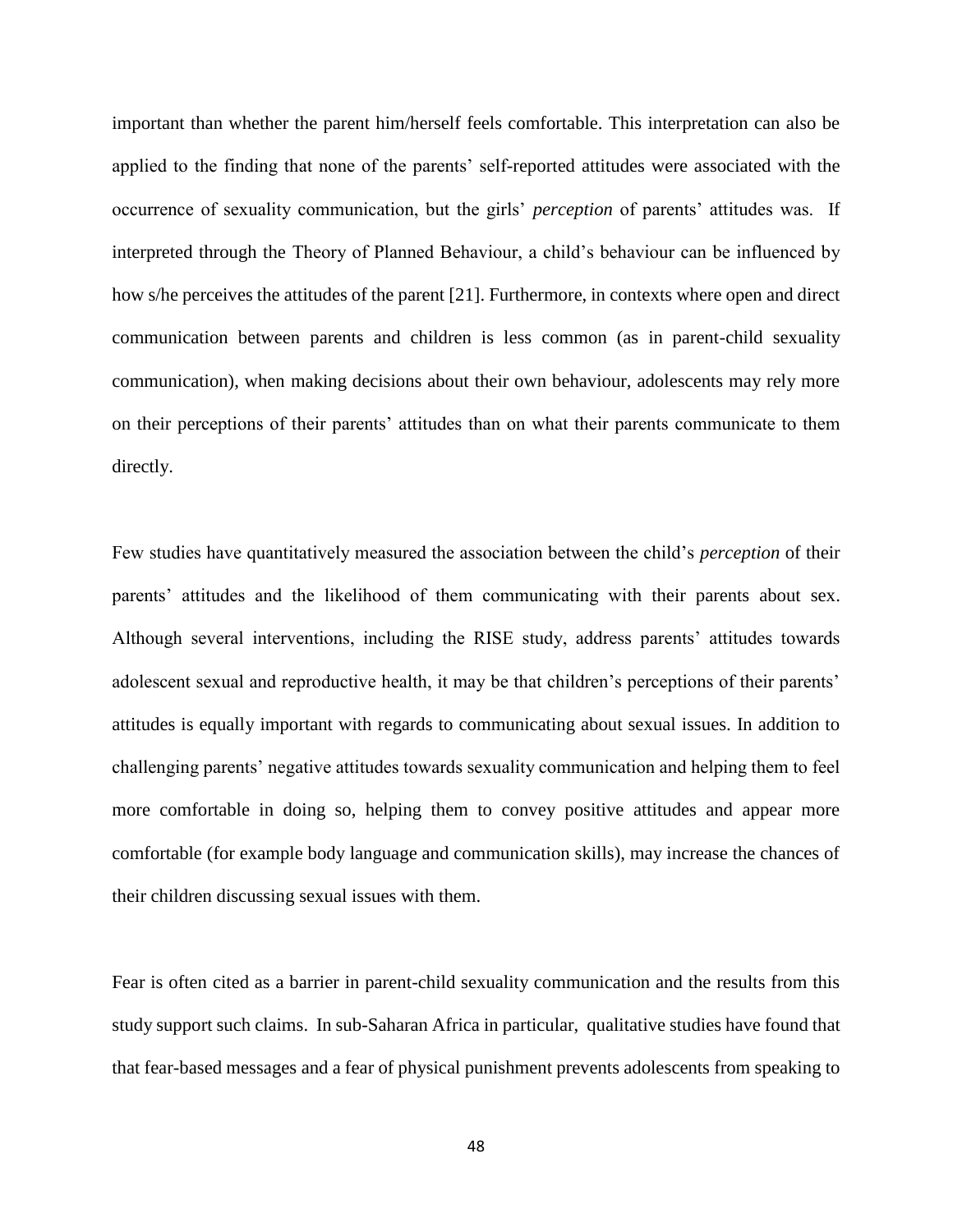their parents about sexual issues (e.g. in Nigeria and Kenya [40], Ghana [90] South Africa [34] and Tanzania [13]). This barrier can be overcome as a number of interventions have demonstrated; parents' communication styles can be changed from passive-aggressive communication to assertive and direct messages in sexuality communication [34] [35, 91]. If, as the results of this study suggest, fear-based messages are associated with less likelihood of parentchild sexuality communication, efforts to increase parent-child sexuality communication in SSA countries (which are contextually similar to Zambia), will benefit from helping parents to formulate and convey more neutral and open messages about sexual issues. Furthermore, this may be particularly important for parents communicating with girls. Whereas parents' communication with boys around sex is focused on warnings about the implications of sex, girls are more typically encouraged to avoid sex entirely and thus parents may be more prone to using fear-based messages when communicating with them [92]. Indeed future studies using mixed samples will be able to examine whether there are discrepancies in the use of fear-based messaging depending on the gender of the child.

Girls' perceptions of parents' attitudes to contraception education, were associated with whether they communicated about sexual issues with them. The objection to and/or fear of modern contraceptives is a commonly observed narrative in the SSA region [93] and studies have shown that condoms and contraception are less likely to be discussed between parents and children than topics around puberty, abstinence or HIV [6, 13, 33, 50, 51, 67, 75, 94]. This is often attributed to cultural beliefs and practices, but in many cases may be the result of lack of knowledge about contraception amongst parents (e.g.[13, 93]. This avoidance to discussing contraception with children is concerning and needs to be addressed as it is central to promoting safe sexual behaviour,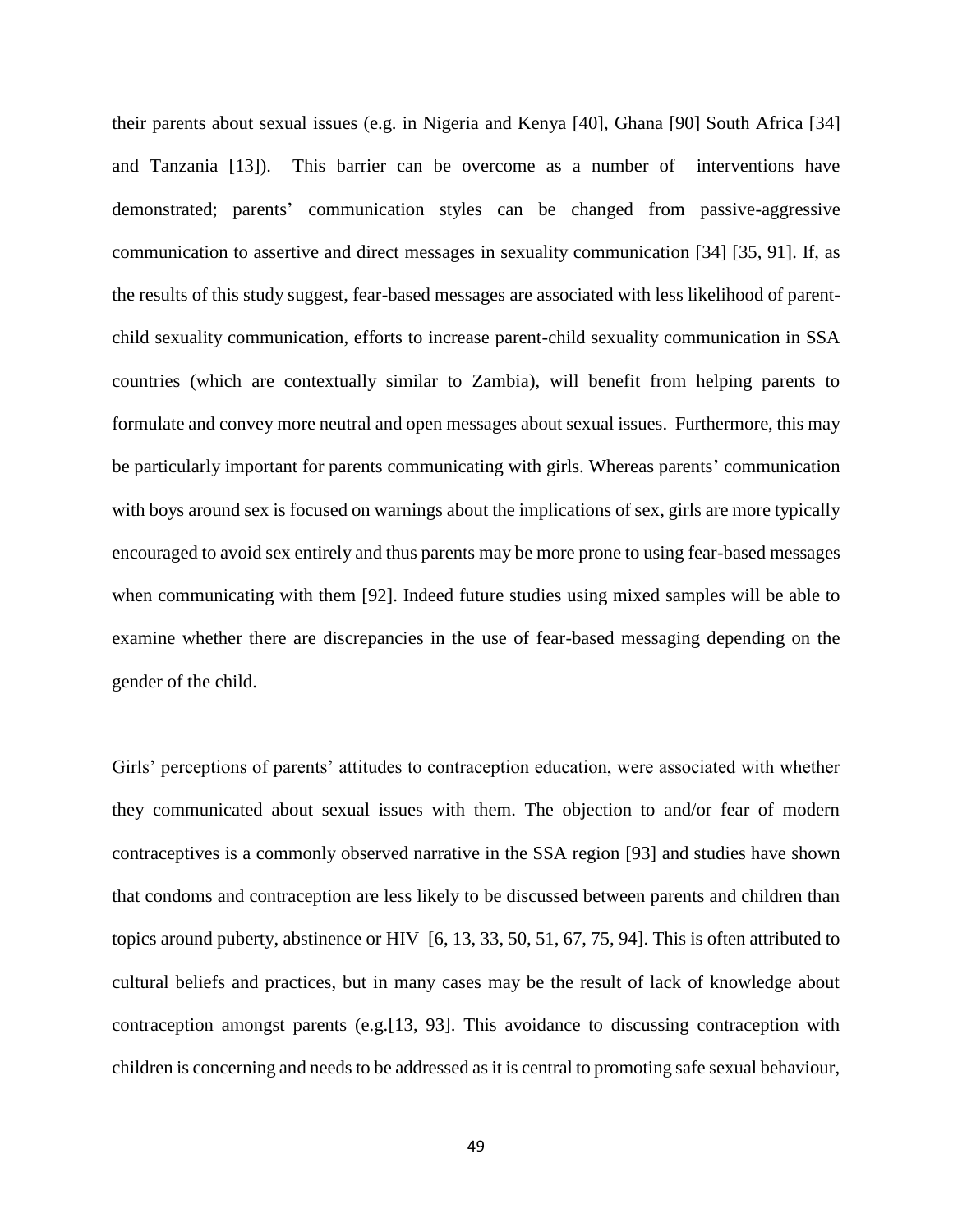regardless of age. With regards to parent-child sexuality communication, interventions and research should focus on effective ways in which to impart accurate knowledge, open attitudes and encourage parents to address contraception in communication with their adolescents.

The finding that out-of-school girls were more likely to communicate with their parents contradicts previous studies from surrounding countries. For example in a study in Tanzania, girls in school reported more HIV communication with parents than those out of school [73]. However a number of studies in Kenya, Tanzania and Nigeria also suggest that misconceptions amongst parents prevent them from talking to their children about sex whilst they are in school ([6, 13, 66]). These studies found that parents tend to believe that girls who are in school do not have sex and thus do not need information about it[13]. Parents were also more likely to speak to their children about sex when they are older, reach puberty/menses and/or when parents suspect they have romantic relationships and exhibit signs of engaging in sexual behaviour[35, 46, 71]. The results of the posthoc analysis suggest that out-of-school girls (who reported more sexuality communication), were also more likely to be older and more likely to have engaged in sex than those in school. This provides some support for concerns that unless adolescents are exposed to sexuality education at an early age in school, parents may be communicating with their children about sex when it is too late to delay sexual initiation and prevent risky behaviour [95]. For example, findings from urban adolescents in secondary school in Ghana, suggest that of those who were sexually experienced, 25% had their first sexual intercourse at age 11 or younger and by the age of 16, 64% had had sex[56]. Based on such figures, it seems that parent-based adolescent sexual health interventions will benefit from emphasizing the need for initiating conversations about sexual issues at an early age, perhaps especially so in rural areas and where school-enrolment is low.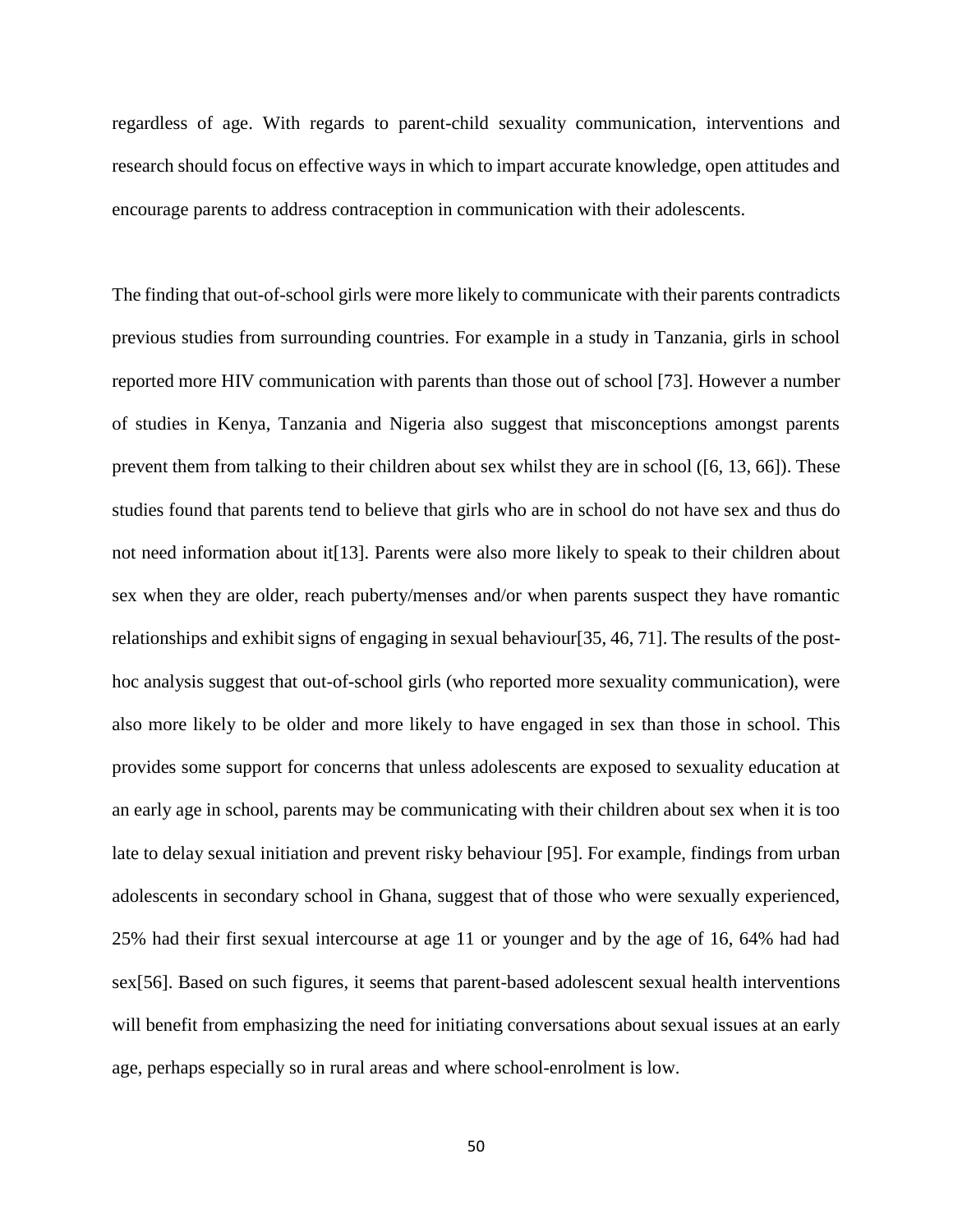A number of studies in countries in SSA have considered parental education status in parent-child sexuality communication and found that those with higher educational level are more likely to communicate with their children about sexual issues[67, 72, 73]. Results from this study are suggestive of a tendency amongst parents with the highest-level of educational attainment (diploma or university) to have lower odds of communicating with their children about sex than those with secondary-school level. This is an interesting finding and brings questions as to whether parents above a certain educational level (secondary) are less likely to communicate with their children about sexual issues. However, it also calls to question whether the parents reporting diploma or university education, are in fact representative of parents with higher educational attainment. Considering the rural sample, it is possible that socially desirable responding goes some way in explaining this counterintuitive finding.

#### Limitations

The cross-sectional nature of the analyses in this study does not allow for causal inferences between the independent and dependent variables. However, the results do provide us with an indication of the characteristics of communication that are worth investigating further. This will be possible using data from future rounds of follow-up interviews from the RISE project, as they become available. These data will also allow us to examine how parent-child sexuality communication is related to sexual debut and contraceptive use amongst girls. These analyses will be possible in 2020, when the RISE project comes to an end.

Grouping the response options from five-points to three options (Yes/No/I don't know) reduced the level of detail of the data. In addition, measuring complex constructs such as comfort and parent-child connectedness using only one scale item, is likely to have implications for the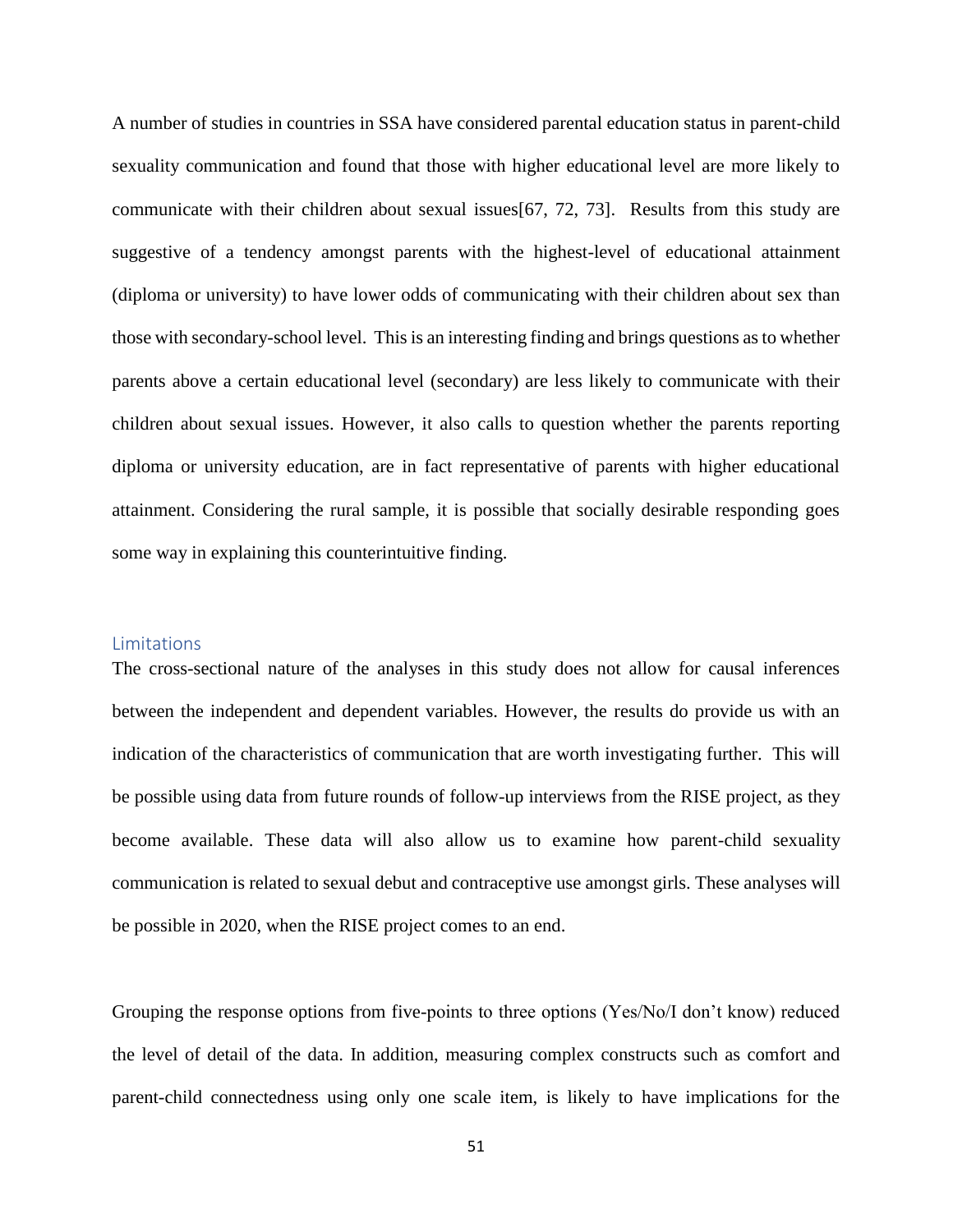precision and validity of the constructs measured. By using tested and validated scales (using multiple questions) to measure the psychosocial constructs, a more nuanced understanding of the construct would have been possible. Although the number of additional interview items that could be included in the RISE follow-up was restricted, future studies have the possibility to study these characteristics more in-depth.

The data for this research comes from an intervention study in which more than two thirds of the sample were exposed to conditions aimed at reducing adolescent sexual risk behaviour; this may have implications for how representative the findings are. In particular, the girls and parents in the combined intervention arm were directly exposed to activities aimed at sensitizing them on aspects of safe sexual behaviour for adolescents; youth clubs for girls and community meetings for parents. This exposure to open discussions around sexual issues may have implications for the rates of parent-child sexuality communication reported; the proportion of 35% may be higher than that average amongst Zambian girls and parets. Exposure to the intervention may also have impacted on parents' attitudes towards adolescent sexual health; parents in this sample may hold more positive attitudes than average. Alternatively, exposure to the intervention may also have increased the likelihood that parents responded in a socially desirable manner and therefore their reported attitudes did not reflect their true opinions. It will be possible to assess the impacts of the intervention on parent-child sexuality communication when the RISE project comes to an end.

It is unclear whether the parental respondent was in fact the one who the girl communicates with about sexual issues. If the parental respondent was not the one who communicates with the girl about sexual issues, it may explain the reason for the low level of agreement between parents' and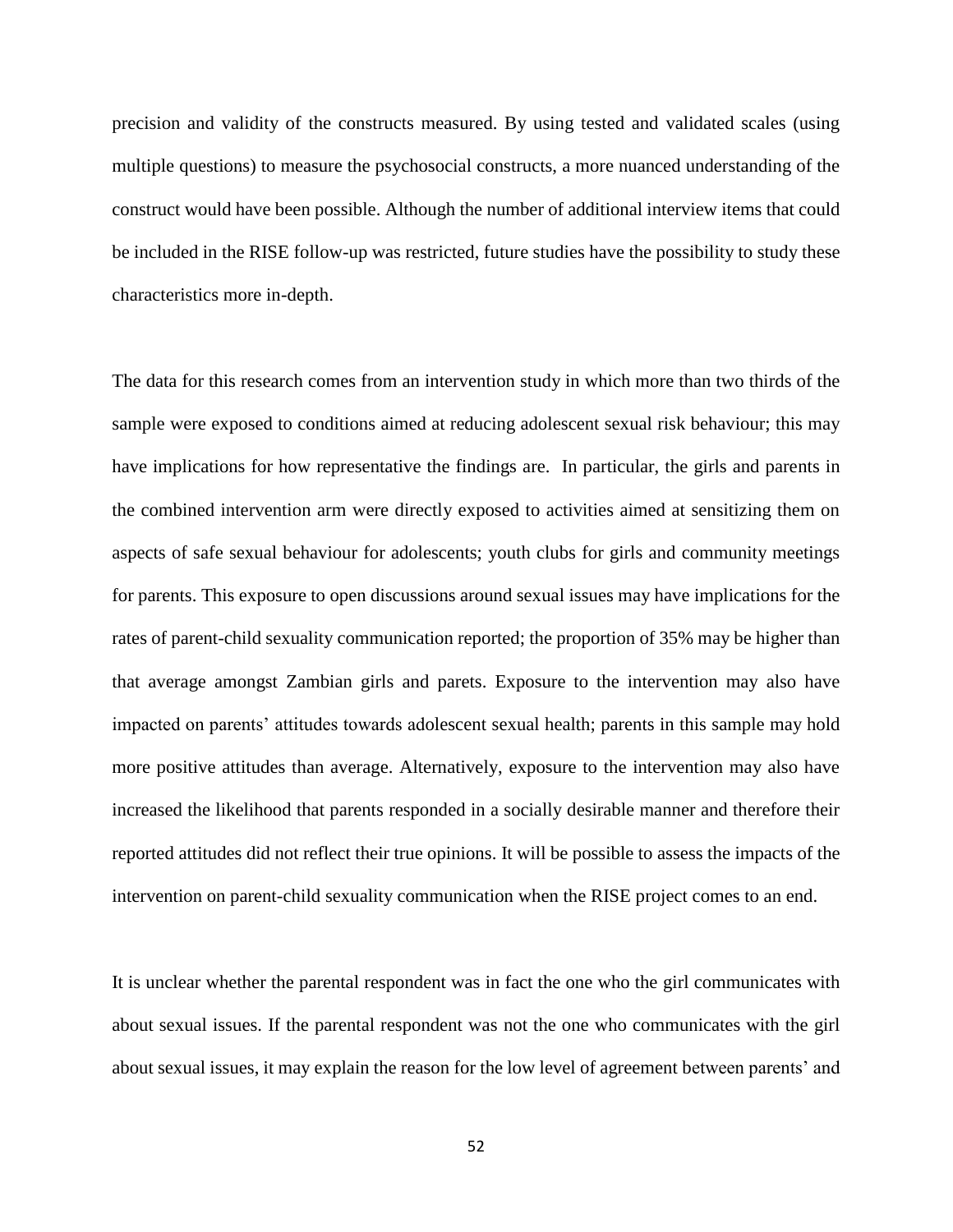girls' assessment of parental comfort. This could also give meaning to the lack of association between the parent reported characteristics/attitudes and the occurrence of parent-child sexuality communication. Future studies which include the child and parent's opinions/attitudes, should also determine whether the parent being interviewed is the one with whom the child is most likely to communicate with about sexual issues.

All the interview questions were designed with local experts and piloted before implementation. However, the risk of socially desirable responding is ever-present in self-reported data and especially so when studying sensitive issues. In addition, the data for this study was collected using face-to-face interviews which may have increased the chances of socially desirable responding. In consecutive follow-up rounds of the RISE study, numerous steps have been taken to reduce socially desirable responding, including the use of Audio Computer Assisted Survey Instruments (ACASI).

Finally, the all-female sample in this study prevents the generalizability of the findings to all adolescents. Given that parent-child sexuality communication has been found to be consistently lower amongst males, further studies are needed to establish whether the associations vary between males and females. Any differences found may inform the ways in which parents can increase sexuality communication with their sons and daughters.

## Conclusion

This study contributes to the sparse evidence on parent-child sexuality communication in Zambia and the sub-Saharan Africa region. To the authors' knowledge, it is the first to examine parentchild sexuality communication in Zambia and the findings confirm that Zambian parents are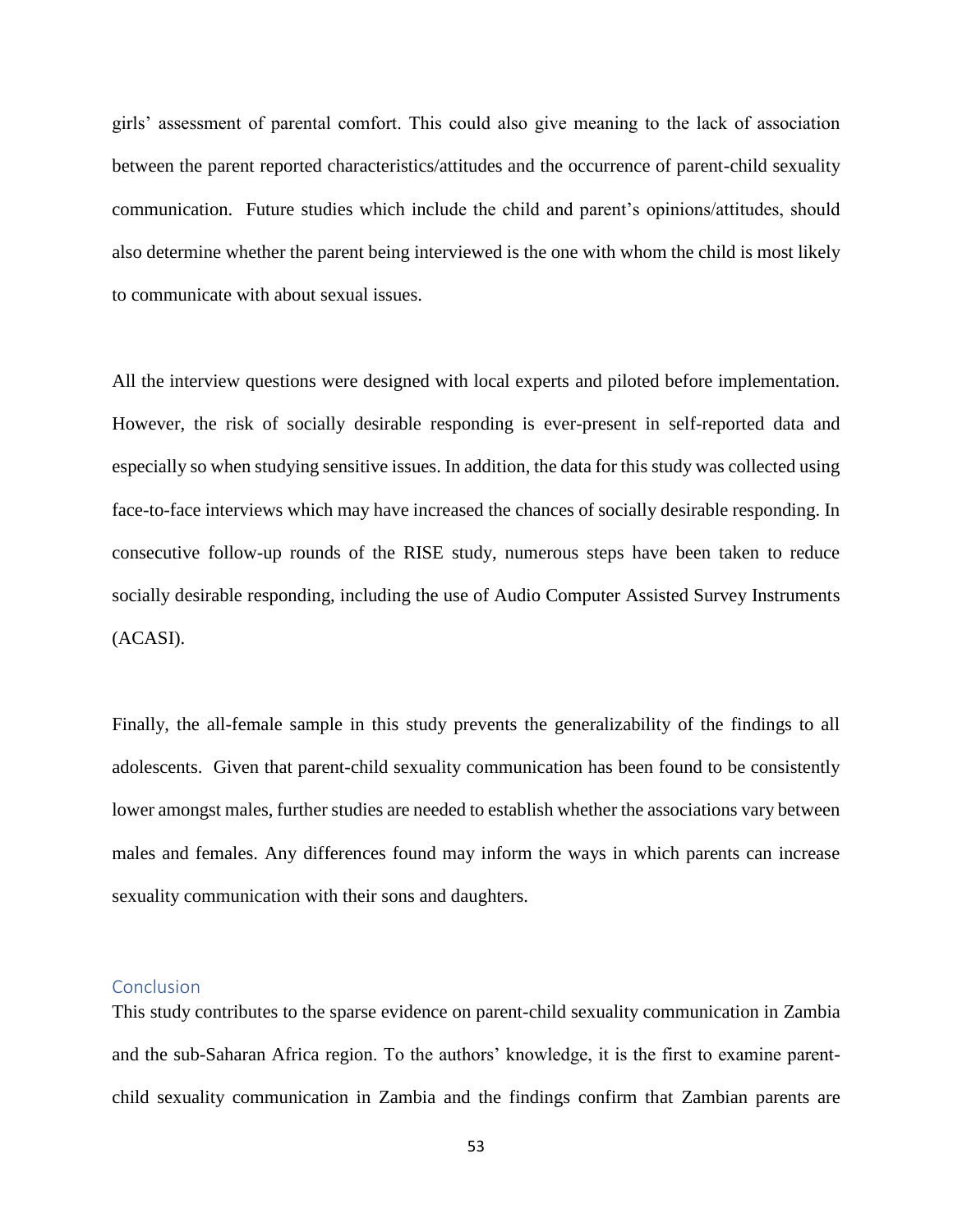speaking to their children about sexuality issues. However, findings also confirm that fear-based communication is being used by parents and it reduces the odds of children speaking to their parents about sex. Furthermore, children's perceptions of their parents' attitudes – and possibly indirect communication from parents - seems to be an important factor which has not received much attention in the parent-child sexuality communication literature. Given the potential that parent-child sexuality communication may have in reducing adolescent sexual risk, the findings suggest the need to address those cultural norms that prevent parent-child sexuality communication in Zambia and other countries in sub-Saharan Africa [34]. Although in-depth analysis is required to better understand the local attitudes and discourses around adolescent sexual and reproductive health in Zambia; the results from this study suggest that interventions to increase the likelihood of parent-child sexuality communication may benefit from encouraging parents to convey nonjudgemental attitudes and use open communication styles which do not use fear to discourage adolescents from having sex. Interventions may also benefit from considering the ways in which parents are perceived by their children when they communicate with them about sex.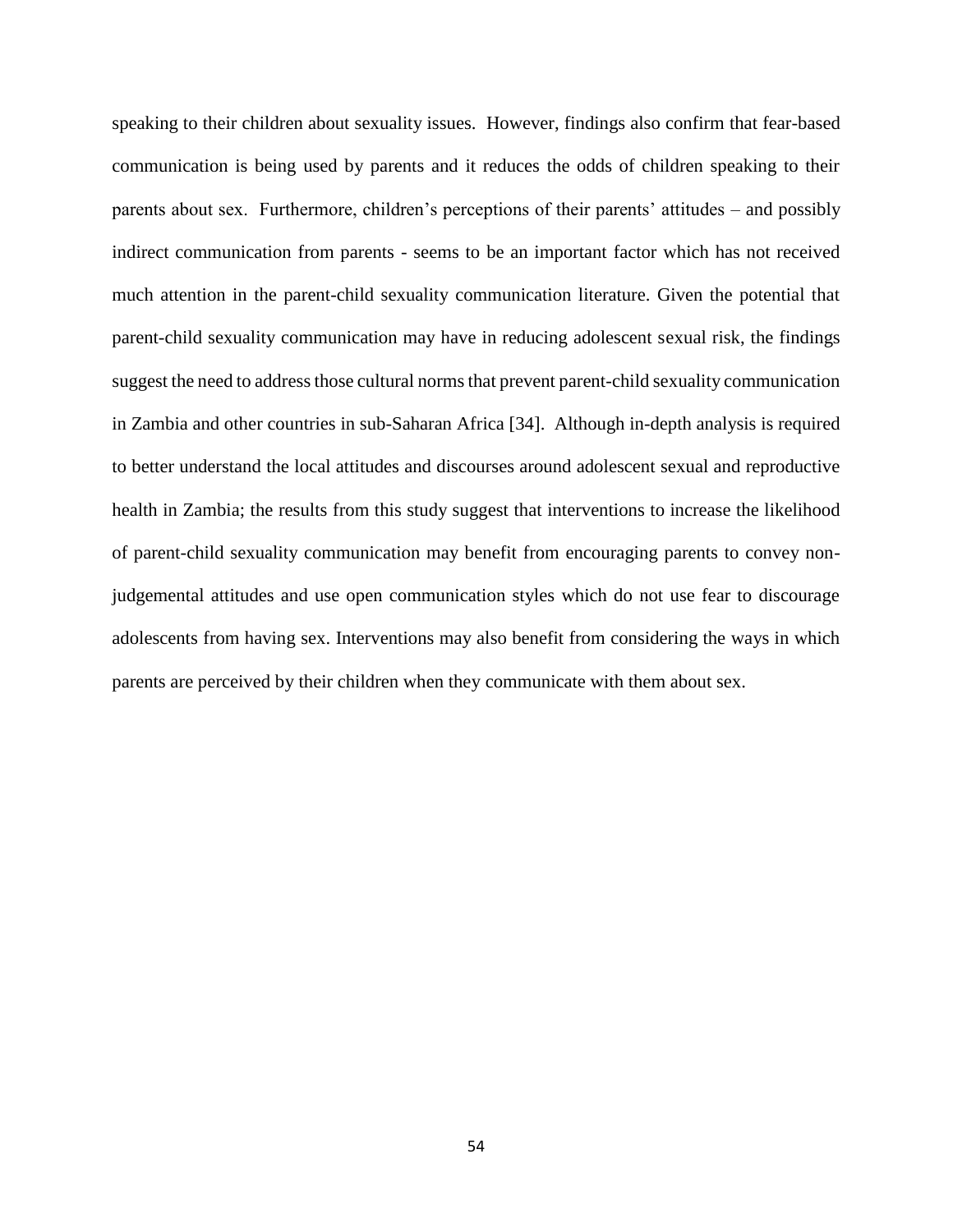# References

- 1. WHO, *Global health estimates 2015: deaths by cause, age, sex, by country and by region, 2000– 2015*. 2016, World Health Organization: Geneva.
- 2. WHO. *WHO Fact Sheet: Adolescent Pregnancy*. 2018 [cited 2018 3rd March]; Available from: [http://www.who.int/mediacentre/factsheets/fs364/en/.](http://www.who.int/mediacentre/factsheets/fs364/en/)
- 3. Phillips, S.J. and M.T. Mbizvo, *Empowering adolescent girls in sub-Saharan Africa to prevent unintended pregnancy and HIV: a critical research gap.* Int J Gynaecol Obstet, 2016. **132**.
- 4. Macleod, C.I. and T. Tracey, *A decade later: follow-up review of South African research on the consequences of and contributory factors in teen-aged pregnancy.* S Afr J Psychol, 2010. **40**: p. 18-31.
- 5. Darroch, J., et al., *Adding it up: Costs and benefits of meeting the contraceptive needs of adolescents*. 2016, Guttmacher Institute: New York.
- 6. Izugbara, C.O., *Home-based sexuality education: Nigerian parents discussing sex with their children.* Youth & Society, 2008. **39**.
- 7. UNPD, *World Population Prospects: The 2017 Revision*. 2017, United Nations Population Division: New York.
- 8. WHO, *Health for the world's adolescents: A second chance in the second decade*. 2014, World Health Organization: Geneva.
- 9. UNAIDS, *Start Free Stay Free AIDS Free - 2017 progress report*. 2017, UNAIDS: Geneva.
- 10. Wodon, Q.T., et al., *Educating Girls and Ending Child marriage : A Priority for Africa (English). The Cost of Not Educating Girls Series*. 2018, Worls Bank Group: Washington, D.C.
- 11. Were, M., *Determinants of teenage pregnancies: the case of Busia District in Kenya.* Econ Hum Biol, 2007. **5**.
- 12. Biddlecom, A., K. Awusabo-Asare, and A. Bankole, *Role of Parents in Adolescent Sexual Activity and Contraceptive Use in Four African Countries.* International Perspectives on Sexual and Reproductive Health, 2009. **35**(2): p. 72-81.
- 13. Wamoyi, J., et al., *Parent-child communication about sexual and reproductive health in rural Tanzania: Implications for young people's sexual health interventions.* Reproductive Health, 2010. **7**(1): p. 6.
- 14. Blystad, A., et al., *Parallel discourses on early pregnancy and schooling in rural Zambia: Implications for global health research and intervention.* 2016, Centre for International Health, Department of Global Public Health and Primary Care, University of Bergen, Norway: Unpublished. p. 32.
- 15. UNESCO, *Emerging evidence,lessons and practice in Comprehensive Sexuality Education: A global Review*. 2015, UNESCO: Paris.
- 16. Simons, L.G., et al., *Mechanisms That Link Parenting Practices to Adolescents' Risky Sexual Behavior: A Test of Six Competing Theories.* Journal of Youth and Adolescence, 2016. **45**(2): p. 255-270.
- 17. Chung, H.W., E.M. Kim, and J.-E. Lee, *Comprehensive understanding of risk and protective factors related to adolescent pregnancy in low- and middle-income countries: A systematic review.* Journal of Adolescence, 2018. **69**: p. 180-188.
- 18. UNESCO, *Young People Today. Time to Act Now. Why Adolescents and Young People Need Comprehensive Sexuality Education and Reproductive Health Services in Eastern and Southern Africa*, UNESCO, Editor. 2013: Paris.
- 19. Jaccard, J., T. Dodge, and P. Dittus, *Parent-adolescent communication about sex and birth control: A conceptual framework.* New Directions for Child and Adolescent Development, 2002. **2002**(97): p. 9-42.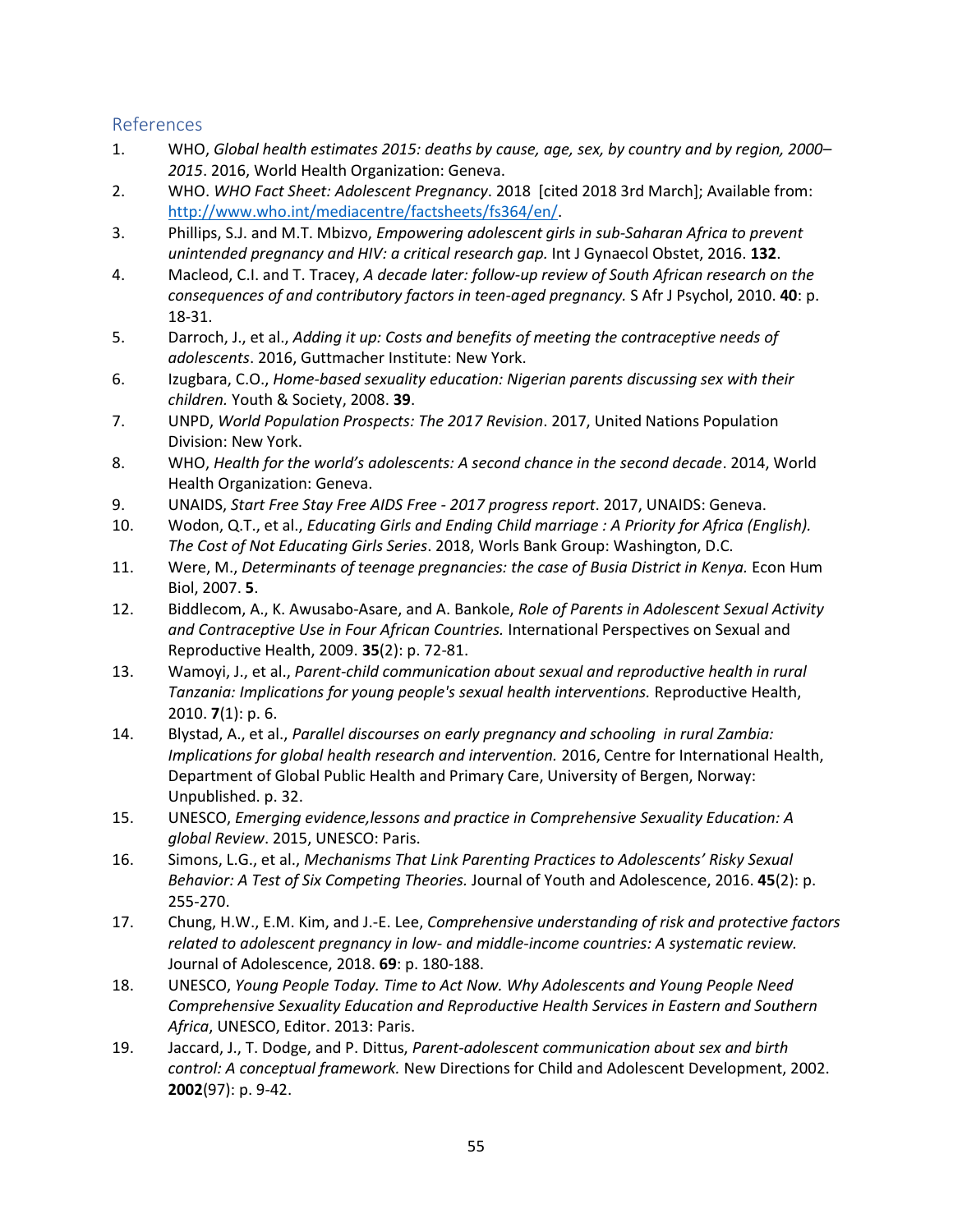- 20. Bronfenbrenner, U., *Ecological models of human development* Readings on the Development of Children, 1994. **2**(1): p. 37-43.
- 21. Ajzen, I., *The theory of planned behavior.* Organizational Behavior and Human Decision Processes, 1991. **50**(2): p. 179-211.
- 22. O'Donnell, L. and S. Fuxman, *Effectiveness of a Brief Home Parenting Intervention for Reducing Early Sexual Risks Among Latino Adolescents: Salud y Éxito.* Journal of School Health, 2017. **87**(11): p. 858-864.
- 23. Guilamo-Ramos, V., et al., *A Parent-based Intervention to Reduce Sexual Risk Behavior in Early Adolescence: Building Alliances Between Physicians, Social Workers, and Parents.* The Journal of adolescent health : official publication of the Society for Adolescent Medicine, 2011. **48**(2): p. 159-163.
- 24. DiIorio, C., E. Pluhar, and L. Belcher, *Parent-Child Communication About Sexuality: A Review of the Literature from 1980-2002.* Journal of HIV/AIDS Prevention & Education for Adolescents & Children, 2003. **5**(3-4): p. 7-32.
- 25. Halpern-Felsher, B.L., et al., *Adolescents' self-efficacy to communicate about sex: its role in condom attitudes, commitment, and use.* Adolescence, 2004. **39**.
- 26. Sneed, C., *Parent-adolescent communication about sex: The impact of content and comfort on adolescent sexual behavior.* J HIV/AIDS Prev Child Youth, 2008. **9**: p. 70-83.
- 27. Whitaker, D.J. and K.S. Miller, *Parent-Adolescent Discussions about Sex and Condoms: Impact on Peer Influences of Sexual Risk Behavior.* Journal of Adolescent Research, 2000. **15**(2): p. 251-73.
- 28. WHO, *Global Accelerated Action for the Health of Adolescents (AA-HA!) Guidance to Support Country Implementation*. 2017: Geneva.
- 29. WHO, *Recommendations on adolescent sexual and reproductive health and rights*. 2018, World Health Organization: Geneva.
- 30. UNESCO, *International Technical Guidance on Sexuality Education: An evidence-informed approach*. 2018, UNESCO: Paris.
- 31. Wight, D. and D. Fullerton, *A Review of Interventions With Parents to Promote the Sexual Health of Their Children.* Journal of Adolescent Health, 2013. **52**(1): p. 4-27.
- 32. Poulsen, M.N., et al., *Factors associated with parent-child communication about HIV/AIDS in the United States and Kenya: a cross-cultural comparison.* AIDS Behav, 2010. **14**.
- 33. Miller, K.S. and D.J. Whitaker, *Predictors of mother-adolescent discussions about condoms: implications for providers who serve youth.* Journal of Adolescent Research, 2001. **15**((2)): p. 251.
- 34. Phetla, G., et al., *"They have opened our mouths": increasing women's skills and motivation for sexual communication with young people in rural South Africa.* AIDS Educ Prev, 2008. **20**.
- 35. Poulsen, M.N., et al., *Factors Associated with Parent–Child Communication About HIV/AIDS in the United States and Kenya: A Cross-Cultural Comparison.* AIDS and Behavior, 2010. **14**(5): p. 1083-1094.
- 36. Lefkowitz, E.S. and T.M. Stoppa, *Positive sexual communication and socialization in the parentadolescent context.* New directions for child and adolescent development, 2006(112): p. 39.
- 37. Lefkowitz ES, et al., *How Latino American and European American adolescents discuss conflicts, sexuality, and AIDS with their mothers.* Dev Psychol, 2000. **36**(3): p. 315-325.
- 38. Amuyunzu-Nyamongo, M., et al., *Qualitative evidence on adolescents' views of sexual and reproductive health in Sub-Saharan Africa*. 2005, Guttmacher Institute: New York.
- 39. Tannenbaum, M.B., et al., *Appealing to Fear: A Meta-Analysis of Fear Appeal Effectiveness and Theories.* Psychological Bulletin, 2015. **141**(6): p. 1178-1204.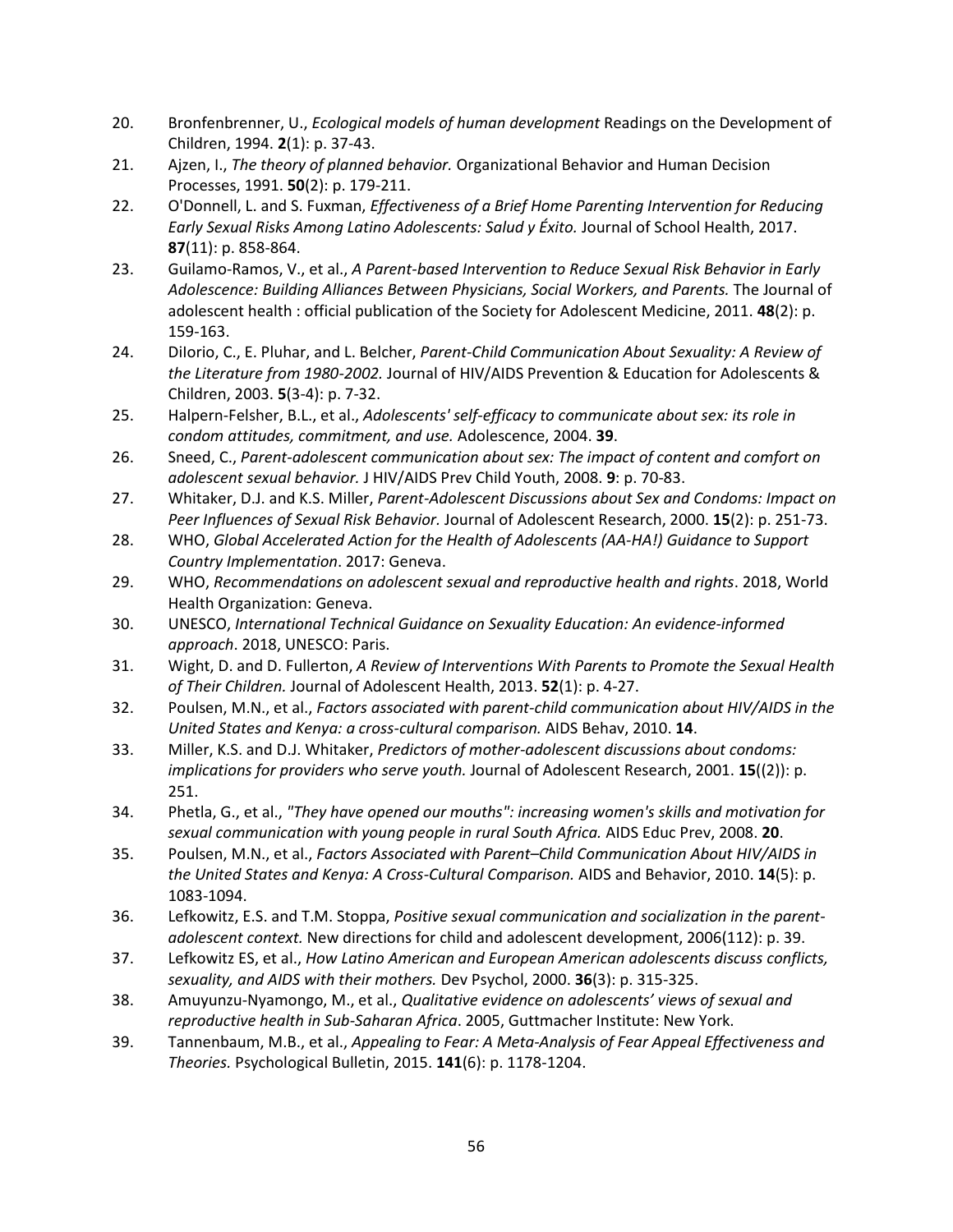- 40. Bello, B.M., et al., *Adolescent and Parental Reactions to Puberty in Nigeria and Kenya: A Cross-Cultural and Intergenerational Comparison.* Journal of Adolescent Health, 2017. **61**(4, Supplement): p. S35-S41.
- 41. Kajula, L., *Dynamics of parent–adolescent communication on sexual health and HIV/AIDS in Tanzania.* J. AIDS Behav., 2014. **18**: p. 69-74.
- 42. Bastien, S., L. Kajula, and W. Muhwezi, *A review of studies of parent-child communication about sexuality and HIV/AIDS in sub-Saharan Africa.* Reproductive Health, 2011. **8**(1): p. 25.
- 43. Lyerly, J.E. and L.R.B. Huber, *The role of family conflict on risky sexual behavior in adolescents age 15 to 21.* Annals of Epidemiology, 2013. **23**: p. 233-235.
- 44. Markham, C.M., et al., *Connectedness as a predictor of sexual and reproductive health outcomes for youth.* J Adolesc Health, 2010. **46**.
- 45. Silk, J. and D. Romero, *The role of parents and families in teen pregnancy prevention.* J Fam Issues, 2014. **35**.
- 46. Mpondo, F., et al., *Understanding the role played by parents, culture and the school curriculum in socializing young women on sexual health issues in rural South African communities.* SAHARA-J: Journal of Social Aspects of HIV?AIDS, 2018. **15**(1): p. 42-49.
- 47. WHO, *Helping parents in developing countries improve Adolescents' health*. 2007, World Health Organisation: Geneva.
- 48. Lehr, S.T., A.S. Demi, and C. DiIorio, *Predictors of father-son communication about sexuality.* J Sex Res, 2005. **42**(2): p. 119-129.
- 49. Maticka-Tyndale, E., J. Wildish, and M. Gichuru, *Quasi-experimental evaluation of a national primary school HIV intervention in Kenya.* Evaluation and Program Planning, 2007. **30**: p. 172- 186.
- 50. Adeyemo, M.O. and W.R. Brieger, *Dissemination of family life education to adolescents by their parents in suburban ibadan, Nigeria.* Int Q Community Health Educ, 1994. **15**.
- 51. Awusabo-Asare, K., A. Bankole, and A. Kumi-Kyereme, *Views of adults on adolescent sexual and reproductive health: qualitative evidence from Ghana*, in *Occasional Report*. 2008, Guttmacher Institute: New York.
- 52. Biddlecom, A., K. Awusabo-Asare, and B. Akinrinola, *Role of Parents in Adolescent Sexual Activity and Contraceptive Use in Four African Countries.* International Perspectives on Sexual and Reproductive Health, 2009. **35**.
- 53. Guzman, B., et al., *Let's Talk About Sex: How Comfortable Discussions About Sex Impact Teen Sexual Behavior*. Vol. 8. 2003. 583-98.
- 54. Vandenhoudt, H., et al., *Evaluation of a U.S. evidencebased parenting intervention in rural western Kenya: from parents matter! to families matter! .* AIDS Educ Prev, 2010. **22**(4): p. 328- 43.
- 55. WHO, *Helping parents in developing countries improve adolescents health.* , W.H.O.D.o.C.a.A.H.a. Development, Editor. 2007: Geneva, Switzerland.
- 56. Adu-Mireku, S., *Family communication about HIV/AIDS and sexual behaviour among senior secondary school students in Accra, Ghana.* African Health Sciences, 2003. **3**(1): p. 7-14.
- 57. Namisi, F.S., et al., *Condom use and sexuality communication with adults: a study among high school students in South Africa and Tanzania.* MBMC Public Health, 2013. **13**: p. 874-885.
- 58. Babalola, S., B.O. Tambashe, and C. Vondrasek, *Parental factors and sexual risk-taking among young people in Cote d'Ivoire.* Afr J Reprod Health, 2005. **9**.
- 59. Erulkar, A.S., et al., *Behavior change evaluation of a culturally consistent reproductive health program for young Kenyans.* Int Fam Plan Perspect, 2004. **30**.
- 60. WHO, *WHO Global Health Observatory Data*. 2018.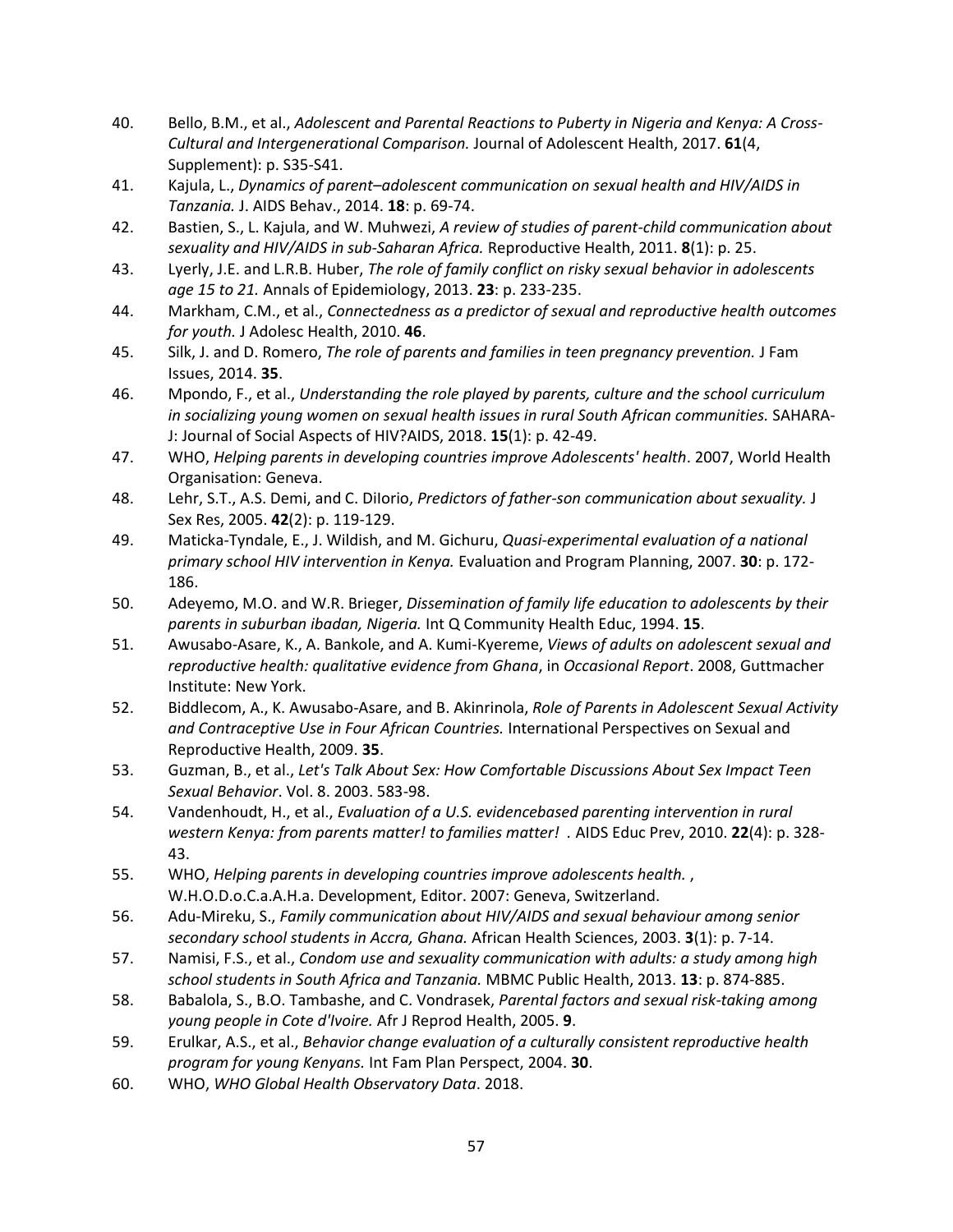- 61. Romer, D., et al., *Parental influence on adolescent sexual behavior in high-poverty settings.* Arch Pediatr Adolesc Med, 1999. **153**.
- 62. Yakubu, I. and W.J. Salisu, *Determinants of adolescent pregnancy in sub-Saharan Africa: a systematic review.* Reproductive Health, 2018. **15**(1): p. 15.
- 63. O'Donnel, L., et al., *Saving Sex for Later: An Evaluation Of a Parent Education Intervention.* Perspectives on Sexual and Reproductive Health, 2005. **37**(4): p. 166-173.
- 64. Blake, S.M., et al., *Effects of a Parent-Child Communications Intervention on Young Adolescents' Risk for Early Onset of Sexual Intercourse.* Family Planning Perspectives, 2001. **33**(2): p. 52-61.
- 65. Bell, C.C., et al., *Building Protective Factors to Offset Sexually Risky Behaviors among Black Youths: A Randomized Control Trial.* Journal of the National Medical Association, 2008. **100**(8): p. 936-944.
- 66. Mbugua, N., *Factors inhibiting educated mothers in Kenya from giving meaningful sex-education to their daughters.* Soc Sci Med, 2007. **64**.
- 67. Namisi, F.S., et al., *Sociodemographic variations in communication on sexuality and HIV/AIDS with parents, family members and teachers among in-school adolescents: a multi-site study in Tanzania and South Africa.* Scand J Public Health, 2009. **37**.
- 68. Francis, N., et al., *Adolescents' Communication with Parents, Other Adult Family Members and Teachers on Sexuality: Effects of School-Based Interventions in South Africa and Tanzania*. Vol. 19. 2015.
- 69. Opara, P.I., G.K. Eke, and N.A. Akani, *Mothers perception of sexuality education for children.* Nigerian Journal of Medicine, 2010. **19**.
- 70. Musa, O.I., et al., *Family communication on HIV/AIDS among secondary school students in a northern state of Nigeria.* African Journal of Infectious Diseases, 2008. **2**.
- 71. Kumi-Kyereme, A., et al., *Influence of social connectedness, communication and monitoring on adolescent sexual activity in Ghana.* Afr J Reprod Health, 2007. **11**.
- 72. Adeyemo, M.O. and W. Brieger, *Dissemination of family life education to adolescents by their parents in suburban Ibadan, Nigeria.* Int Q Community Health Educ, 1995. **15**(3): p. 241-252.
- 73. Bastien, S., M.T. Leshabari, and K.I. Klepp, *Exposure to information and communication about HIV/AIDS and perceived credibility of information sources among young people in northern Tanzania.* African Journal of AIDS Reearch, 2009. **8**.
- 74. Rosenthal, D.A., S.S. Feldman, and D. Edwards, *Mum's the word: mothers' perspectives on communication about sexuality with adolescents.* J Adolesc, 1998. **21**.
- 75. Manu, A.A., et al., *Parent-child communication about sexual and reproductive health: evidence from the Brong Ahafo region, Ghana.* Reproductive Health, 2015. **12**(1).
- 76. Whitaker, D.J., et al., *Teenage partners' communication about sexual risk and condom use: the importance of parent-teenager discussions.* Fam Plann Perspect, 1999. **31**.
- 77. DiIorio, C., et al., *Keepin' it REAL! Results of a mother-adolescent HIV prevention program.* Nurs. Res., 2006. **55**(1): p. 43-51.
- 78. Witte, K. and M. Allen, *A meta-analysis of fear appeals: implications for effective public health campaigns.* Health Educ Behav., 2000. **5**: p. 608-632.
- 79. Luwaga, L., *Parent-adolescent communication on sexuality in the context of HIV/AIDS in Uganda: An exploratory study*, in *Department of Health Promotion and Development*. 2004, University of Bergen: Bergen.
- 80. Botchway, A., *Parent and adolescent males' communication about sexuality in the context of HIV/AIDS: a study in the eastern region of Ghana* 2004, University of Bergen: Bergen.
- 81. Warren, C., *Parent–child communication about sex*, in *Parents, Children, and Communication: frontiers of theory and research*, T.J. Socha and G.H. Stamp, Editors. 1995, Erlbaum: New Jersey.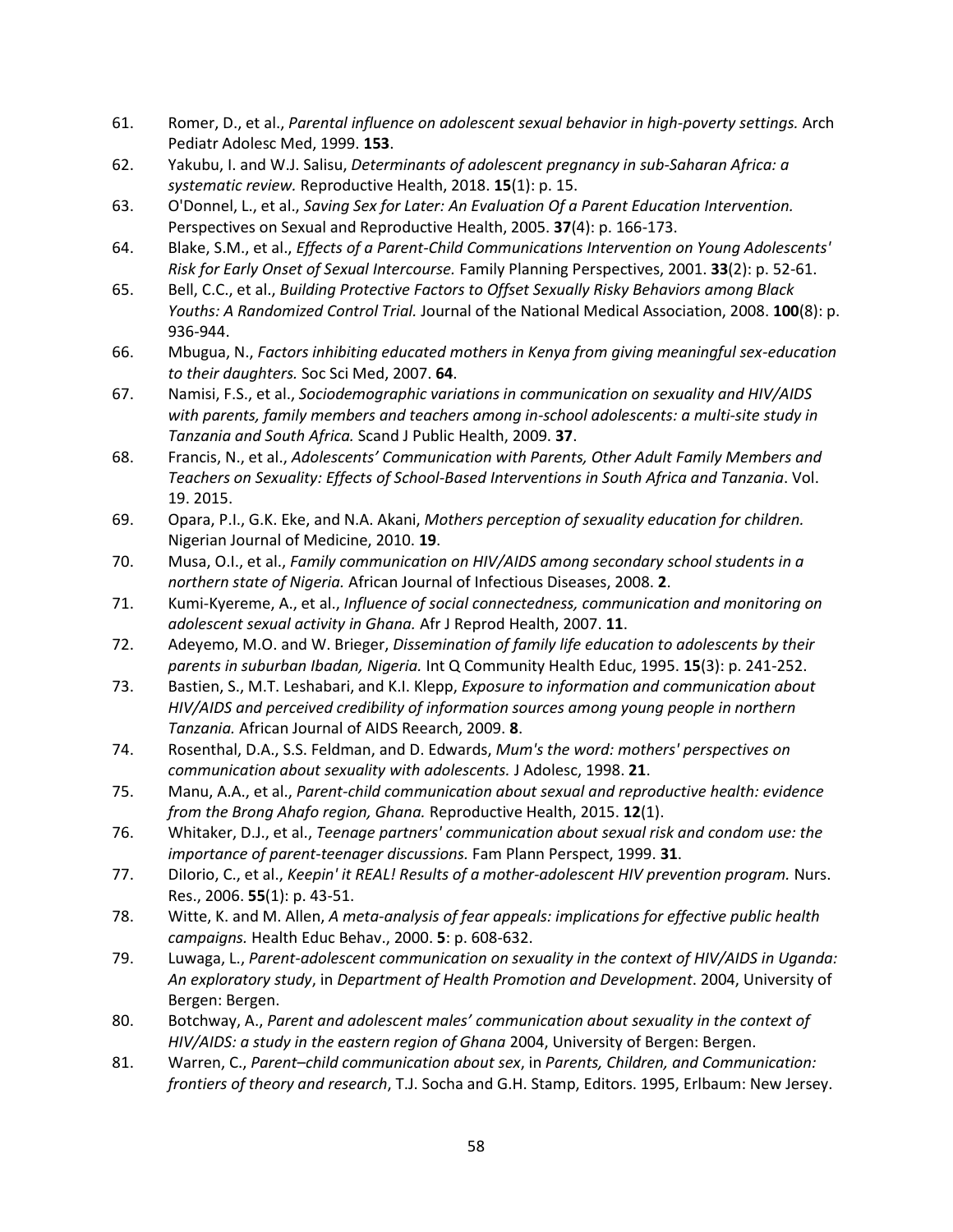- 82. Peltzer, K., *Early sexual debut and associated factors among in-school adolescents in eight African countries.* Acta Pædiatrica, 2010. **99**.
- 83. Banda, R., K. Fylkesnes, and I.F. Sandøy, *Rural-urban differentials in pregnancy-related mortality in Zambia: estimates using data collected in a census.* Popul Health Metrics., 2015. **13**.
- 84. UNAIDS, *AIDSinfo*. 2019.
- 85. *Zambia Demographic and Health Survey 2013-14*. 2014, Rockville, Maryland, USA: Central Statistical Office, Ministry of Health, and ICF International.
- 86. Sandøy, I.F., et al., *Effectiveness of a girls' empowerment programme on early childbearing, marriage and school dropout among adolescent girls in rural Zambia: study protocol for a cluster randomized trial.* Trials, 2016. **17**(1): p. 588.
- 87. Miller, K.S., et al., *Family communication about sex: what are parents saying and are their adolescents listening?* Fam Plann Perspect, 1998. **30**.
- 88. Landis, J.R. and G.G. Koch, *The Measurement of Observer Agreement for Categorical Data.* Biometrics, 1977. **33**(1): p. 159-174.
- 89. Rolleri, L., S. Bean, and N. Ecker, *A Logic Model of Parent-Child Connectedness: Using the Behavior-Determinant-Intervention (BDI) Logic Model to Identify Parent Behaviors Necessary for Connectedness with Teen Children.* . 2006, Education Training Research Associates: Santa Cruz, CA.
- 90. Kumi-kyereme, A., K. Awusabo-Asare, and A. Biddlecom, *Adolescents ' sexual and reproductive health: Qualitative evidence from Ghana*, in *Occasional Report*. 2007, Guttmacher Institute: New York.
- 91. Bhana, A., et al., *Children and youth at risk: adaptation and pilot study of the CHAMP ( Amaqhawe ) programme in South Africa.* African Journal of AIDS Research, 2004. **3**(1): p. 33-41.
- 92. Kumi-Kyereme, A., et al., *Influence of social connectedness, commu-nication and monitoring on adolescent sexual activity in Ghana.* African Journal of Reproductive Health, 2008. **11**(3).
- 93. Seif, S., T. Kohi, and C. Moshiro, *Caretaker-adolescent communication on sexual and reproductive health: a cross-sectional study in Unguja-Tanzania Zanzibar.* BMC Public Health, 2017. **18**(1).
- 94. Parenthood, P., *Parents and teens talk about sexuality: A national survey*. 2014, Planned Parenthood Federation of America.
- 95. O'Donnell, L., et al., *Saving Sex for Later: developing a parent–child communication intervention to delay sexual initiation among young adolescents.* Sex Education, 2007. **7**(2): p. 107-125.